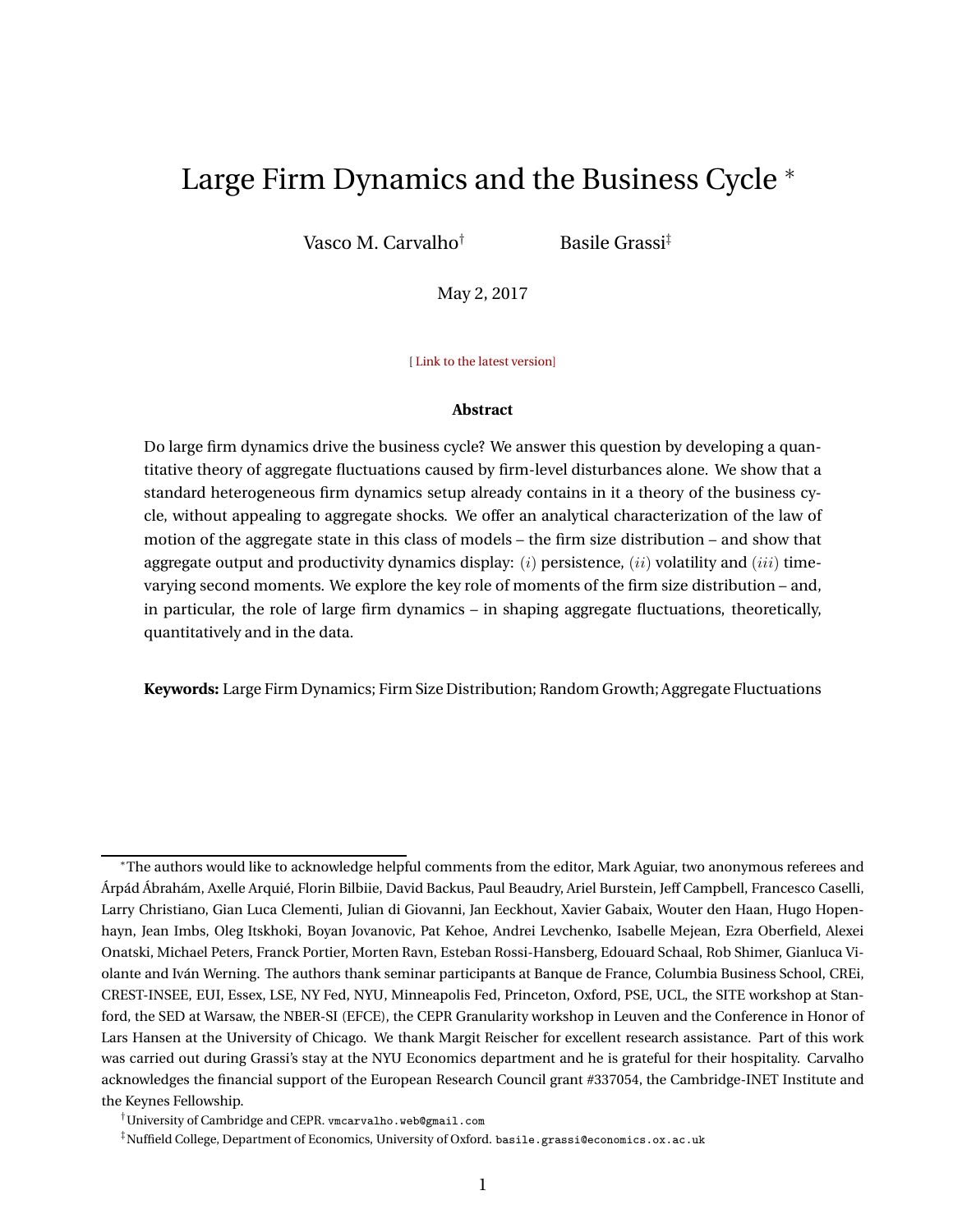# **1 Introduction**

Aggregate prices and quantities exhibit persistent dynamics and time-varying volatility. Business cycle theories have typically resorted to exogenous aggregate shocks in order to generate such features of aggregate fluctuations. A recent literature has instead proposed that the origins of business cycles may be traced back to micro-level disturbances.<sup>1</sup> Intuitively, the prominence of a small number of firms leaves open the possibility that aggregate outcomes may be affected by the dynamics of large firms.<sup>2</sup> And yet, we lack a framework that enables a systematic evaluation of the link between the micro-level decisions driving firm growth, decline and churning and the persistence and volatility of macro-level outcomes.

This paper seeks to evaluate the impact of large firm dynamics on aggregate fluctuations. Building on a standard firm dynamics setup, we develop a quantitative theory of aggregate fluctuations arising from firm-level shocks alone. We derive an analytical characterization of the law of motion of the firm size distribution – the aggregate state variable in this class of models – and show that the resulting aggregate output and productivity dynamics are *endogenously* (*i*) persistent, (*ii*) volatile and *(iii)* exhibit time-varying second moments. We explore the key role of moments of the firm size distribution – and, in particular, the role of large firm dynamics – in shaping aggregate fluctuations, theoretically, quantitatively and in the data. Our results imply that large firm dynamics induce sizeable movements in aggregates and account for one quarter of aggregate fluctuations.

Our setup follows Hopenhayn's (1992) industry dynamics framework closely. Firms differ in their idiosyncratic productivity level, which is assumed to follow a discrete Markovian process. Incumbents have access to a decreasing returns to scale technology using labor as the only input. They produce a unique good in a perfectly competitive market. They face an operating fixed cost in each period which, in turn, generates endogenous exit. As previous incumbents exit the market, they are replaced by new entrants.

The crucial difference relative to Hopenhayn (1992) – and much of the large literature that follows from it – is that we do not rely on the traditional "continuum of firms" assumption in order to characterize the law of motion for the firm size distribution. Instead, we characterize the law of motion for any finite number of firms. Our first theoretical result shows that, generically, the firm size distribution is time-varying in a stochastic fashion. As is well known, this distribution is the aggregate state variable in this class of models. An immediate implication of our findings is therefore that aggregate productivity, aggregate output and factor prices are themselves stochastic. In a nutshell, we show

<sup>1</sup> See Gabaix (2011), Acemoglu et *al.* (2012), di Giovanni and Levchenko (2012), Carvalho and Gabaix (2013), di Giovanni, Levchenko and Mejean (2014, 2017), Baqaee (2016), Baqaee and Fahri (2017) and Grassi (2017).

<sup>2</sup>For example, in the fall of 2012, JP Morgan predicted that the upcoming "*release of the iPhone 5 could potentially add between 1/4 to 1/2%-point to fourth quarter annualized GDP growth*" (JP Morgan, 2012). Apple's prominence in the US economy is comparable to that of a small number of very large firms. For example, Walmart's 2014 US sales amounted to 1.9% of US GDP. Taken together, according to Business Dynamics Statistics (BDS) data, the largest 0.02% of US firms account for about 20% of all employment.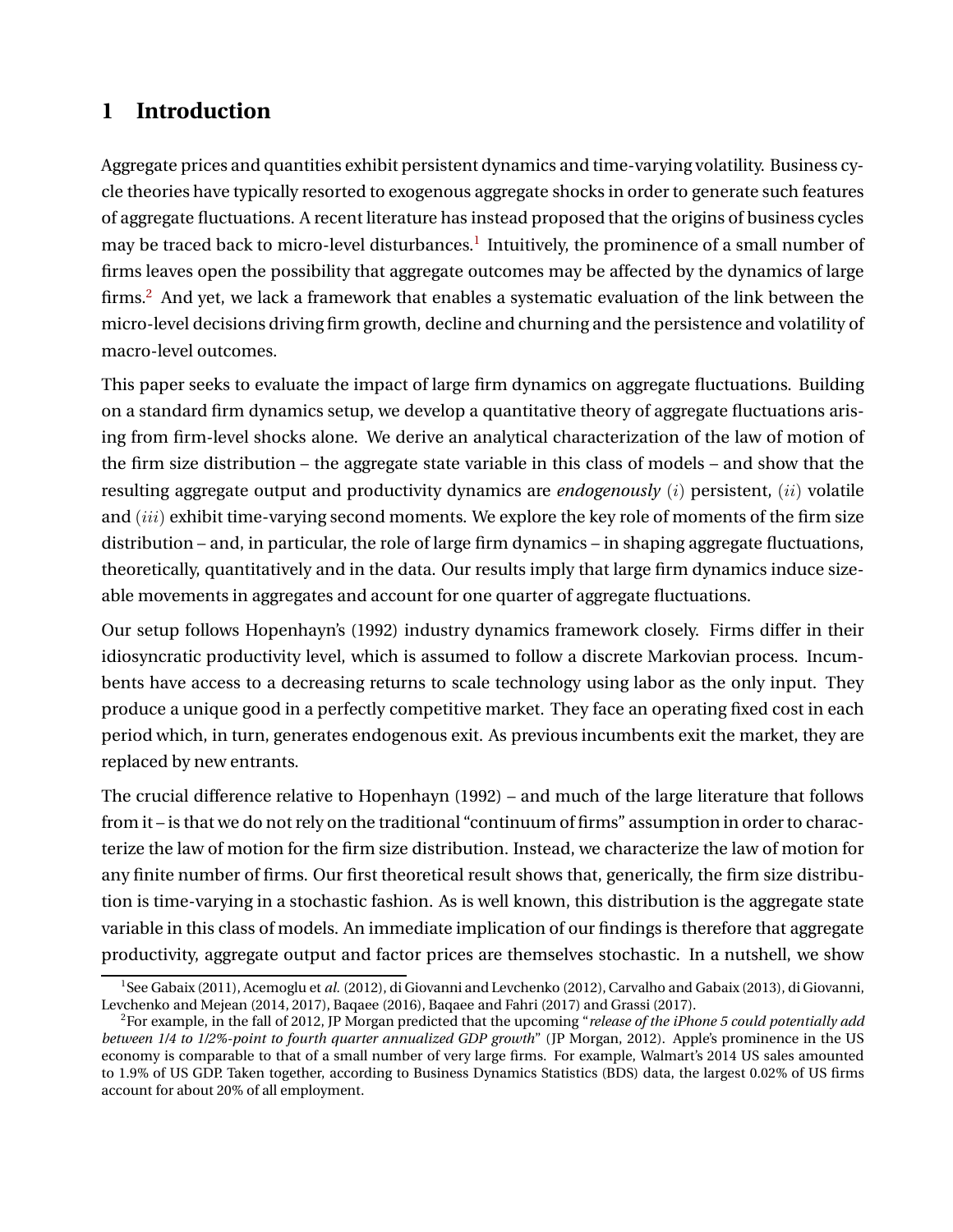that the standard workhorse model in the firm dynamics literature – once the assumption regarding a continuum of firms is dropped – already features aggregate fluctuations.

We then specialize our model to the case of random growth dynamics at the firm level. Given our focus on large firm dynamics, the evidence put forth by Hall (1987) in favor of Gibrat's law for large firms makes this a natural baseline to consider.<sup>3</sup> With this assumption in place, our second main theoretical contribution is to solve analytically for the dynamics of aggregate productivity, up to the contribution of entry and exit. This characterization is key to our analysis and enables us to provide a analytical results on the equilibrium firm size distribution and the dynamics of aggregates.

Our third theoretical result is to show that the steady-state firm size distribution is Pareto distributed. We discuss the role of random growth, entry and exit and decreasing returns to scale in generating this result. The upshot of this is that our model can endogenously deliver a first-order distributional feature of the data: the co-existence of a large number of small firms and a small, but non-negligible, number of very large firms, orders of magnitude larger than the average firm in the economy.

Our final set of theoretical results sheds light on the micro origins of aggregate persistence, volatility and time-varying uncertainty. Leveraging on our characterization of the law of motion of the aggregate productivity we are able to show, *analytically*, that: (i) persistence in aggregate output is increasing with firm-level productivity persistence and with the share of economic activity accounted by large firms;  $(ii)$  aggregate volatility decays only slowly with the number of firms in the economy, and that this rate of decay is generically a function of the size distributions of incumbents and entrants, as well as the degree of decreasing returns to scale and (*iii*) aggregate volatility dynamics are endogenously driven by the evolution of the cross-sectional dispersion of firm sizes.

Taken together, our theoretical results also deliver a simple economic intuition for why large firm dynamics may drive the business cycle. Answering this question requires answering why, following an idiosyncratic shock to a very large firm (say, G.M.), its competitors (say, Ford) do not increase their scale and gain market share. If this were to happen, production would merely be reallocated from G.M. to Ford, rather than reduced in the aggregate. After all, if the shock is purely idiosyncratic to G.M., demand for auto-mobiles would be unaffected while primary input prices (e.g. wages in Detroit) should decline as G.M. sheds workers. What our results imply is that this reallocation effect should be second order: under a Pareto firm size distribution, the productivity gap between G.M. and Ford is large enough such that:  $(i)$  the shock to G.M. does have aggregate consequences and auto-worker wages do decline but,  $(ii)$  Ford is unproductive enough relative to G.M. such that, under decreasing returns to scale, the amount of reallocation is limited. $4, 5$ 

 $3$ There is a large literature assessing the empirical validity of Gibrat's law in data. Across all firms, the evidence on the relationship between firm size and firm growth is mixed. Hall (1987) and, more recently, Haltiwanger et al (2013), show that rejections of Gibrat's law in the data are attributable to the dynamics of small entrants and that there is no systematic relation between firm size and firm growth among large firms. See also Evans (1987) and the discussion in Luttmer (2010).

<sup>&</sup>lt;sup>4</sup>That is, with Ford's productivity unchanged, and facing lower input costs, Ford would indeed increase its scale. However, in doing so, Ford's marginal productivity would decline given decreasing returns to scale thus limiting the amount of reallocation.

 $5$ Clearly, one could think of additional real frictions - such as imperfect substitutability between the goods of different firms or adjustment costs - that could stand in the way of such reallocation dynamics. Here we eschew this possibility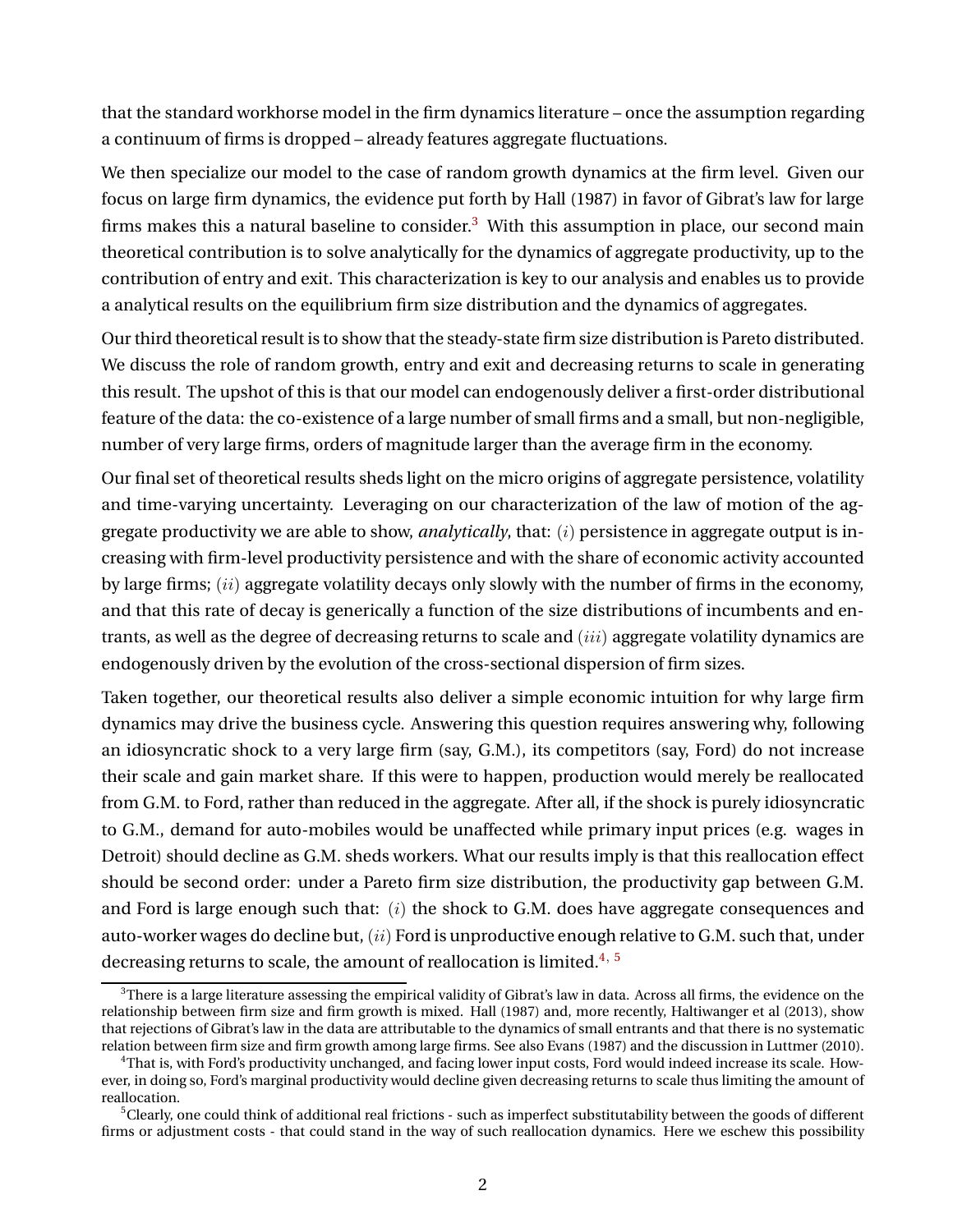We then explore the quantitative implications of our setup. Due to our characterization of aggregate state dynamics, our numerical strategy is substantially less computational intensive than that traditionally used when solving for heterogeneous agents' models. This allows us to solve the model featuring a very large number of firms and thus match the firm size distribution accurately.

Our first set of quantitative results shows that the standard model of firm dynamics with no aggregate shocks is able to generate sizeable fluctuations in aggregates: aggregate output (aggregate productivity) fluctuations amount to 26% (17%, respectively) of that observed in the data. These fluctuations have their origins in large firm dynamics. In particular, we show how fluctuations at the upper end of the firm size distribution – induced by shocks to very large firms – lead to movements in aggregates. We supplement this analysis by showing that the same correlation holds true empirically: aggregate output and productivity fluctuations in the data coincide with movements in the tail of the firm size distribution.

We then focus on the origins of time-varying aggregate volatility. Consistently with our analytical characterization, our quantitative results show that the evolution of aggregate volatility is determined by the evolution of the cross-sectional dispersion in the firm size distribution. Unlike the extant literature, the latter is the endogenous outcome of firm-level idiosyncratic shocks and not the result of exogenous aggregate second moment shocks. Again, we compare these results against the data and find consistent patterns: aggregate volatility is high whenever cross-sectional dispersion is high.

The paper relates to two distinct literatures: an emerging literature on the micro-origins of aggregate fluctuations and the more established firm dynamics literature. Gabaix's (2011) seminal work introduces the "Granular Hypothesis": whenever the firm size distribution is fat tailed, idiosyncratic shocks average out at a slow enough rate that it is possible for these to translate into aggregate fluctuations. Relative to Gabaix (2011), our main contribution is to ground the granular hypothesis in a well specified firm dynamics setup: in our setting, firms' entry, exit and size decisions reflect optimal forward-looking choices, given firm-specific productivity processes and (aggregate) factor prices. Further, the firm size distribution is an equilibrium object of our model.<sup>6</sup> This allows us to both generalize the existent theoretical results and to quantify their importance. The recent contribution of di Giovanni, Levchenko and Mejean (2014) provides a valuable empirical benchmark to this literature and, in particular, to our quantification exercise discussed above. Working with census data for France, their variance decomposition exercise finds that large firm dynamics account for just above 20% of aggregate volatility. Our quantitative results show that the magnitude of aggregate fluctuations implied by our firm dynamics environment is of the same order.<sup>7</sup>

and explore a frictionless, worst-case, environment - firms produce a single homogeneous good and can adjust their scale freely.

 $6$ The interplay between the micro-level decisions of firms and the equilibrium size distribution is also the object of analysis in Luttmer (2007, 2010 and 2012). Relative to this body of work, our contribution is to focus on the implications of firm dynamics on aggregate fluctuations rather than long-run growth paths.

 $7$ To understand how we arrive to the 20% figure, note the following. di Giovanni, Levchenko, Mejean's (2014) headline finding is that "the standard deviation of the firm-specific shocks' contribution to aggregate sales growth amounts to 80% of the standard deviation of aggregate sales growth in the whole economy" (di Giovanni, Levchenko, Mejean (2014, p. 1304).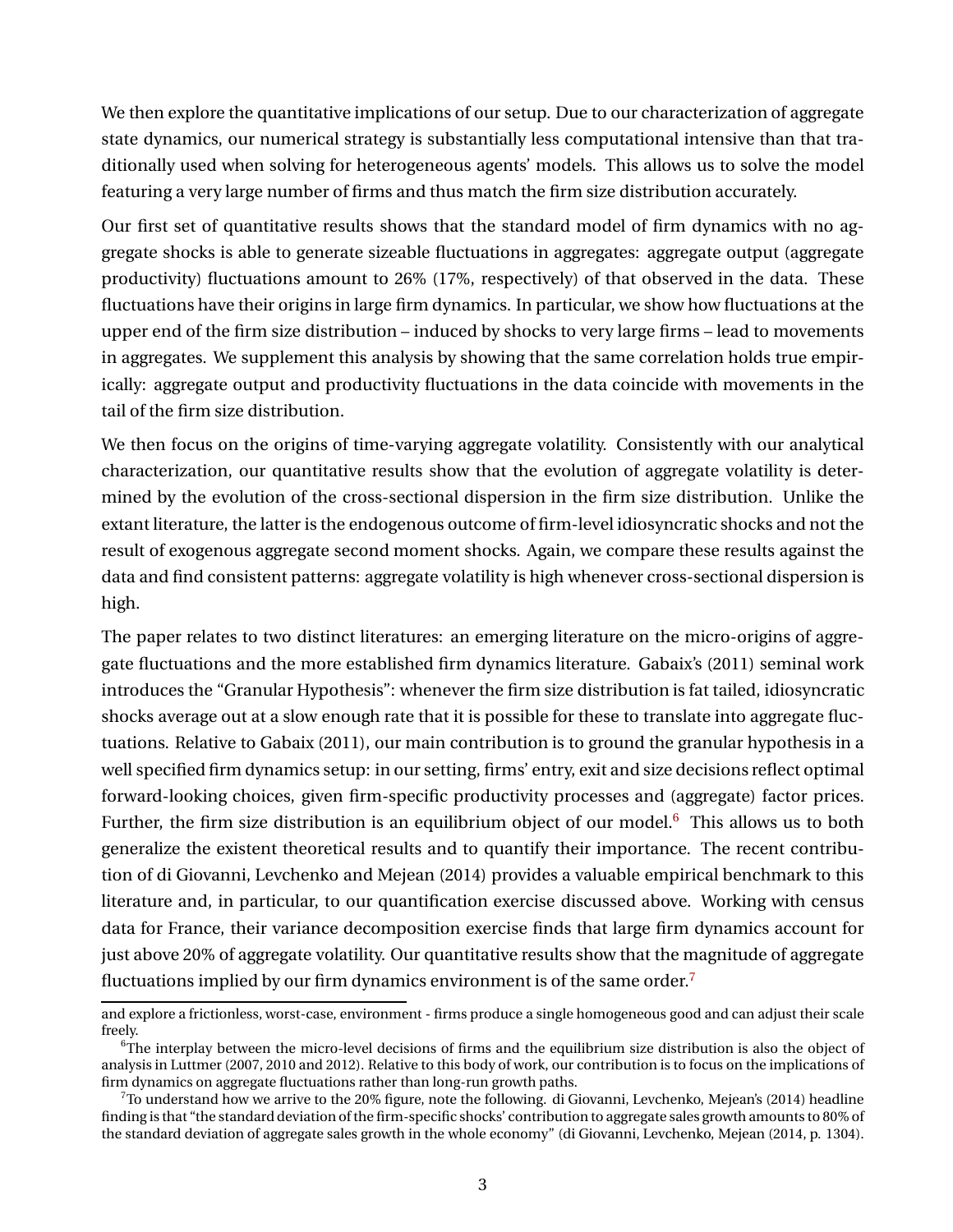This paper is also related to the firm dynamics literature that follows from the seminal contribution of Hopenhayn (1992).<sup>8</sup> Some papers in this literature have explicitly studied aggregate fluctuations in a firm dynamics framework (Campbell and Fisher (2004), Lee and Mukoyama (2008,2015) , Clementi and Palazzo (2016) and Bilbiie et *al.* (2012)). A more recent strand of this literature has focused on the time-varying nature of aggregate volatility and its link with the cross-sectional distribution of firms (e.g. Bloom et al, 2014). Invariably, in this literature, business cycle analysis is restricted to the case of common, aggregate shocks which are superimposed on firm-level disturbances. Relative to this literature, we show that its standard workhorse model – once the assumption regarding a continuum of firms is dropped and the firm size distribution is fat tailed – already contains in it a theory of aggregate fluctuations and time-varying aggregate volatility. We show this both theoretically and quantitatively in an otherwise transparent and well understood setup. We eschew the myriad of frictions - capital adjustment costs, labor market frictions, credit constraints or limited substitution possibilities across goods - that Hopenhayn's (1992) framework has been able to support. We do this because our focus is on large firm dynamics which are arguably less encumbered by such frictions.

The paper is organized as follows. Section 2 presents the basic model setup. Sections 3 and 4 develop our theoretical results. Section 5 describes the calibration of the model, our quantitative results and our empirical exercises. Finally, Section 6 concludes.

# **2 Model**

We analyze a standard firm dynamics setup (Hopenhayn, 1992) with a finite but possibly large number of firms. We show how to solve for and characterize the evolution of the firm size distribution without relying on the usual law of large numbers assumption. We prove that, in this setting, the firm size distribution does not converge to a stationary distribution, but instead fluctuates stochastically around it. As a result, we show that aggregate prices and quantities are not constant over time as the continuum assumption in Hopenhayn (1992) - repeatedly invoked by the subsequent literature - does not apply. To do this, we start by describing the economic environment. As is standard in this class of models, this involves specifying a firm-level productivity process, the incumbents' problem and the entrants' problem.

But they also go on to further decompose this firm-specific contribution into two additional components: what they dub the 'direct' effect (i.e. purely idiosyncratic shocks to large firms) vs. the 'contribution of firm linkages' (i.e. covariance terms motivated by unobserved firm-to-firm linkages). On this latter decomposition, they find that the 'direct' component accounts 26% of firm-specific variability, (see di Giovanni, Levchenko, Mejean (2014, p. 1326)). Putting the first and the second decompositions together, the contribution of purely idiosyncratic shocks to large firms should be  $0.26 \times 0.80 =$ 0.208.

<sup>8</sup> See, for example, Campbell (1998), Veracierto (2002), Clementi and Hopenhayn (2006), Rossi-Hansberg and Wright (2007), Khan and Thomas (2008) and Acemoglu and Jensen (2015).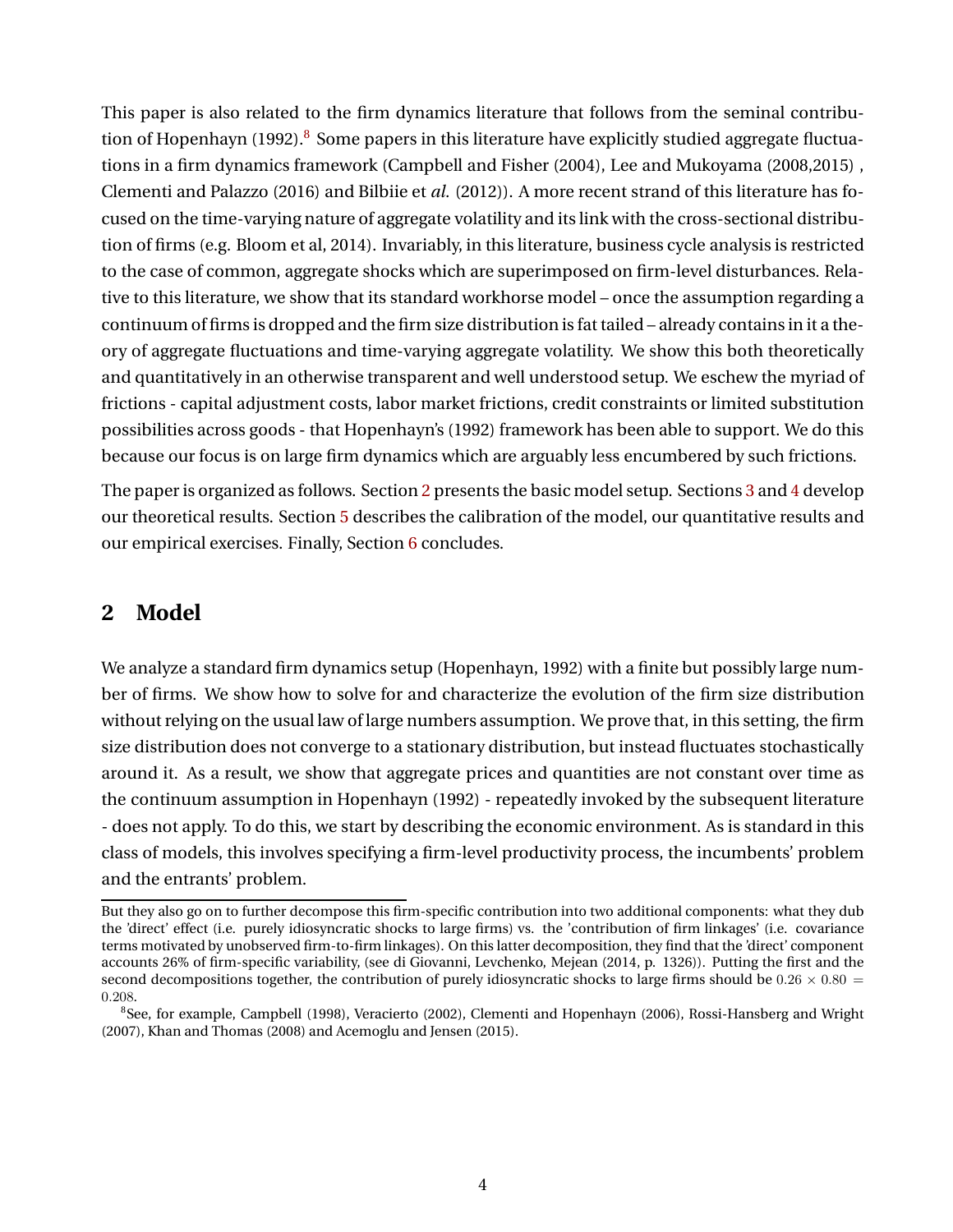### **2.1 Model Setup**

The setup follows Hopenhayn (1992) closely. Firms differ in their productivity level, which is assumed to follow a discrete Markovian process. Incumbents have access to a decreasing returns to scale technology using labor as the only input. They produce a unique good in a perfectly competitive market. They face an operating cost at each period, which in turn generates endogenous exit. There is also a large (but finite) number of potential entrants that differ in their productivity. To operate next period, potential entrants have to pay an entry cost. The economy is closed by specifying a labor supply function that increases with the wage.

#### **Productivity Process**

We assume a finite but potentially large number of idiosyncratic productivity levels. The productivity space is thus described by a  $S$ -tuple  $\Phi:=\{\varphi^1,\ldots,\varphi^S\}$  with  $\varphi>1$  such that  $\varphi^1<\ldots<\varphi^S.$  The idiosyncratic state-space is evenly distributed in logs, where  $\varphi$  is the log step between two productivity levels:  $\frac{\varphi^{s+1}}{\varphi^s}=\varphi.$  A firm is in state (or productivity state)  $s$  when its idiosyncratic productivity is equal to  $\varphi^s$ . Each firm's productivity level is assumed to follow a Markov chain with a transition matrix P. We denote  $F(.|\varphi^s)$  as the conditional distribution of the next period's idiosyncratic productivity  $\varphi^{s'}$ given the current period's idiosyncratic productivity  $\varphi^s.$   $^9$ 

#### **Incumbents' Problem**

The only aggregate state variable of this model is the distribution of firms on the set  $\Phi$ . We denote this distribution by a  $(S \times 1)$  vector  $\mu_t$  giving the number of firms at each productivity level s at time  $t$ . For the current setup description, we abstract from explicit time  $t$  notation, but will return to it when we characterize the law of motion of the aggregate state. Given an aggregate state  $\mu$ , and an idiosyncratic productivity level  $\varphi^s$ , the incumbent solves the following static profit maximization problem:

$$
\pi^*(\mu, \varphi^s) = \operatorname*{Max}_n \{ \varphi^s n^\alpha - w(\mu)n - c_f \}
$$

where *n* is the labor input,  $w(\mu)$  is the wage for a given aggregate state  $\mu$ , and  $c_f$  is the operating cost to be paid every period. It is easy to show that  $\pi^*$  is increasing in  $\varphi^s$  and decreasing in  $w$  for a given aggregate state  $\mu$ . The output of a firm is then  $y(\mu, \varphi^s) = (\varphi^s)^{\frac{1}{1-\alpha}} \left( \frac{\alpha}{\omega \mu^s} \right)$  $w(\mu)$  $\int_{1-\alpha}^{\frac{\alpha}{1-\alpha}}$ . In what follows, the size of a firm will refer to its output level if not otherwise specified.

The timing of decisions for incumbents is standard and described as follows. The incumbent first draws its idiosyncratic productivity  $\varphi^s$  at the beginning of the period, pays the operating cost  $c_f$  and then hires labor to produce. It then decides whether to exit at the end of the period or to continue as an incumbent the next period. We denote the present discounted value of being an incumbent for a

 $^9$ That is, for a given productivity level  $\varphi^s$ , the distribution  $F(.|\varphi^s)$  is given by the  $s^{th}$ -row vector of the matrix  $P.$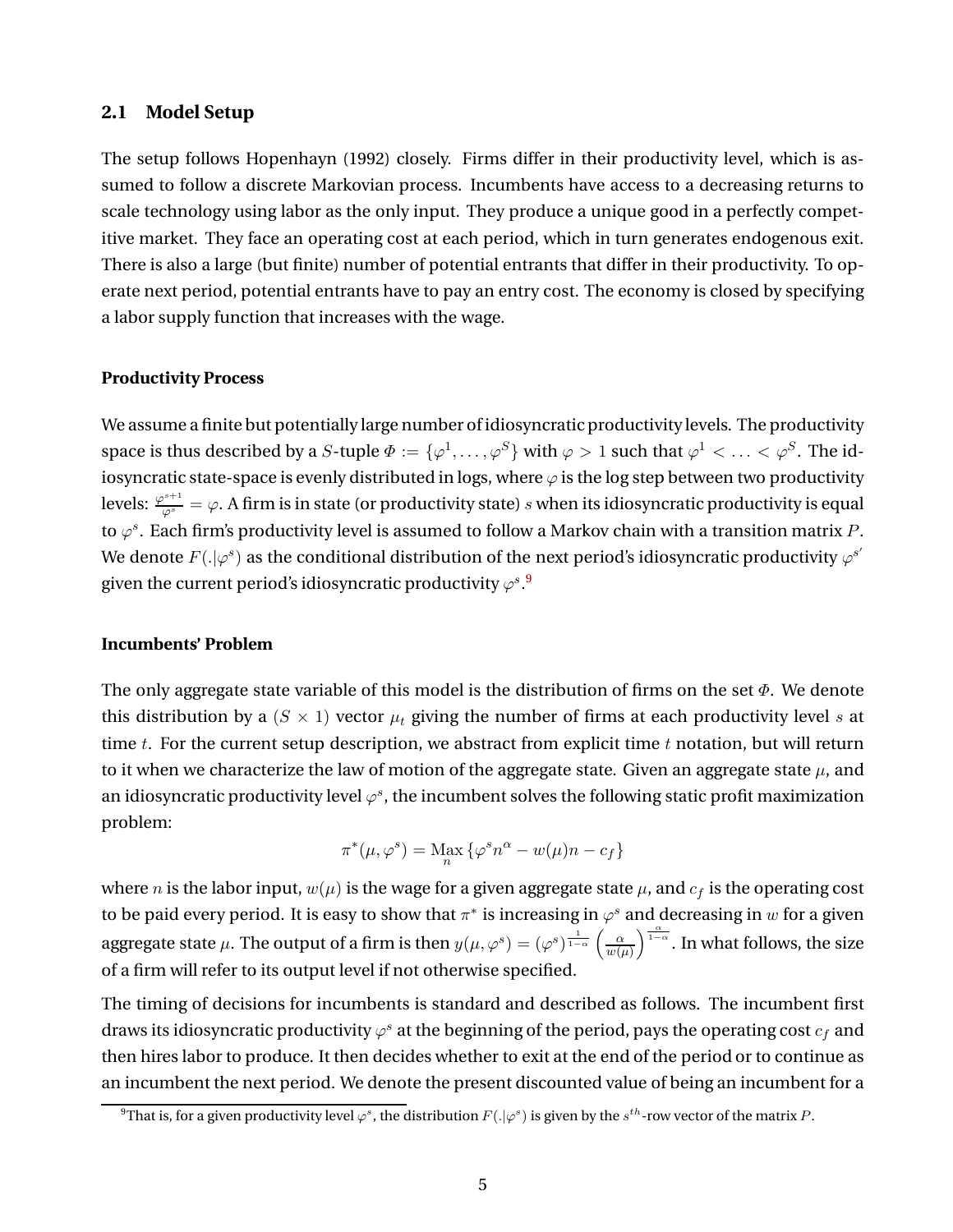given aggregate state  $\mu$  and idiosyncratic productivity level  $\varphi^s$  by  $V(\mu, \varphi^s)$ , defined by the following Bellman equation:

$$
V(\mu, \varphi^s) = \pi^*(\mu, \varphi^s) + \max \left\{ 0, \beta \int_{\mu' \in \Lambda} \sum_{\varphi^{s'} \in \Phi} V(\mu', \varphi^{s'}) F(\varphi^{s'} | \varphi^s) \Gamma(d\mu' | \mu) \right\}
$$

where  $\beta$  is the discount factor,  $\Gamma(.|\mu)$  is the conditional distribution of  $\mu'$ , tomorrow's aggregate state and  $F(.|\varphi^s)$  is the conditional distribution of tomorrow's idiosyncratic productivity for a given today's idiosyncratic productivity of the incumbent.

The second term on the right hand side of the value function above encodes an endogenous exit decision. As is standard in this framework, this decision is defined by a threshold level of idiosyncratic productivity given an aggregate state. Formally, since the instantaneous profit is increasing in the idiosyncratic productivity level, there is a unique index  $s^*(\mu)$  for each aggregate state  $\mu$ , such that: (i) for  $\varphi^s \geq \varphi^{s^*(\mu)}$  the incumbent firm continues to operate next period and, conversely (ii) for  $\varphi^s \leq \varphi^{s^*(\mu)-1}$  firm decides to exit next period.

After studying the incumbents' problem, we now turn to the problem of potential entrants.

#### **Entrants' Problem**

There is an exogenously given, constant and finite number of prospective entrants  $M$ . Each potential entrant has access to a signal about their potential productivity next period, should they decide to enter today. To do so, they have to pay a sunk entry cost which, in turn, leads to an endogenous entry decision which is again characterized by a threshold level of initial signals.

Formally, the entrants' signals are distributed according  $G=(G_q)_{q\in[1...S]}$ , a discrete distribution over  $\Phi$ . There is a total of M potential entrants every period, so that the  $MG_q$  gives the number of potential entrants for each signal level  $\varphi^q$ . If a potential entrant decides to pay the entry cost  $c_e$ , then she will produce next period with a productivity level drawn from  $F(.|\varphi^q).$  Given this, we can define the value of a potential entrant with signal  $\varphi^q$  for a given aggregate state  $\mu$  as  $V^e(\mu, \varphi^q)$ :

$$
V^e(\mu, \varphi^q) = \beta \int_{\mu' \in \Lambda} \sum_{\varphi^{q'} \in \Phi} V(\mu', \varphi^{q'}) F(\varphi^{q'} | \varphi^q) \Gamma(d\mu' | \mu)
$$

Prospective entrants pay the entry cost and produce next period if the above value is greater or equal to the entry cost  $c_e$ . As in the incumbent's exit decision, this now induces a threshold level of signal,  $e^*(\mu)$ , for a given aggregate state  $\mu$  such that  $(i)$  for  $\varphi^q\geq\varphi^{e^*(\mu)}$  the potential entrant starts operating next period and, conversely  $(ii)$  for  $\varphi^q \leq \varphi^{e^*(\mu)-1}$  the potential entrant decides not to do so.

For simplicity henceforth, unless otherwise stated, we assume that the entry cost is normalized to zero:  $c_e = 0$  which in turn implies that  $\varphi^{e^*(\mu)} = \varphi^{s^*(\mu)}$ .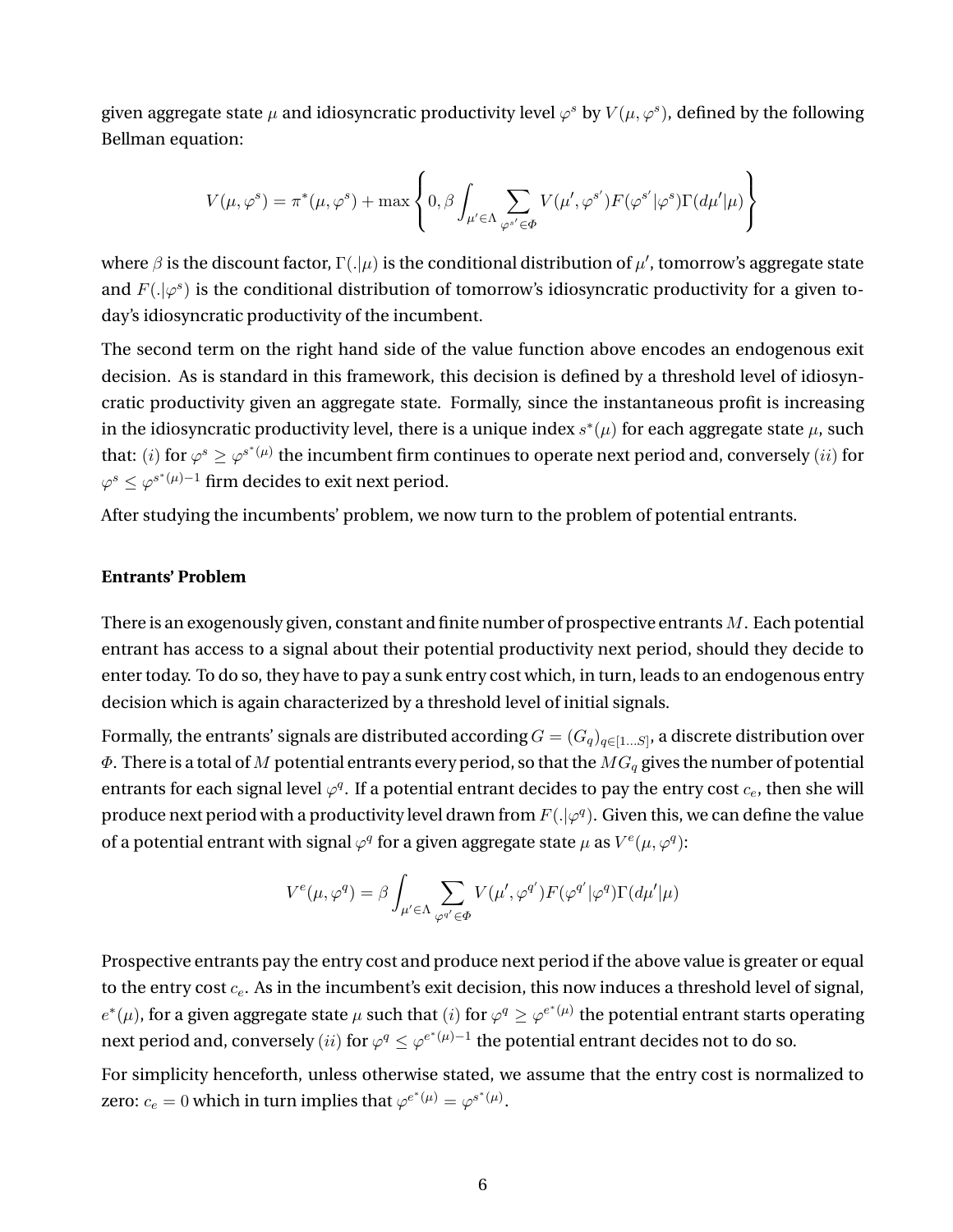#### **Labor Market and Aggregation**

We assume that the supply of labor at a given wage w is given by  $L^s(w) = Mw^{\gamma}$  with  $\gamma > 0$ . We assume that, for a given wage level, the labor supply function is a linear function of  $M$ , the number of potential entrants. This assumption is necessary because in what follows we will be interested in characterizing the behavior of aggregate quantities and prices as we let  $M$  increase. Note that if total labor supply were to be kept fixed, increasing  $M$  would lead to an increase in aggregate demand for labor. Therefore, the wage would increase mechanically. We therefore make this assumption to abstract from this mechanical effect of increasing M on the equilibrium wage.<sup>10,11</sup>

To find equilibrium wages, we derive aggregate labor demand in this economy. To do this, note that if  $Y_t$  is aggregate output, i.e. the sum of all individual incumbents' output, then  $Y_t=A_t^{1-\alpha}(L_t^d)^\alpha$  where  $L_t^d$  is the aggregate labor demand, the sum of all incumbents' labor demand in period  $t.$  Henceforth it will be convenient to differentiate between aggregate TFP,  $A^{1-\alpha}_t$ , and the term  $A_t$  itself. With some abuse of language, we refer to the latter as aggregate productivity, which is given by:

$$
A_t = \sum_{i=1}^{N_t} (\varphi^{s_{i,t}})^{\frac{1}{1-\alpha}}
$$

where  $\varphi^{s_{i,t}}$  is the productivity level at date t of the  $i^{th}$  firm among the  $N_t$  operating firms at date  $t.$ This can be rewritten by aggregating over all firms that have the same productivity level:

$$
A_t = \sum_{s=1}^{S} \mu_{s,t} (\varphi^s)^{\frac{1}{1-\alpha}} = B'\mu_t
$$
 (1)

where B is the  $(S \times 1)$  vector of parameters  $((\varphi^1)^{\frac{1}{1-\alpha}}, \ldots, (\varphi^S)^{\frac{1}{1-\alpha}})$ . As discussed above, the distribution of firms  $\mu_t$  across the discrete state space  $\Phi = \{\varphi^1, \ldots, \varphi^S\}$  is a  $(S \times 1)$  vector equal to  $(\mu_{1,t},\ldots,\mu_{S,t})$  such that  $\mu_{s,t}$  is equal to the number of operating firms in state s at date t. By the same argument, it is easy to show that aggregate labor demand is given by  $L^d(w_t)=\left(\frac{\alpha A_t^{1-\alpha}}{w_t}\right)$  $\int_{1-\alpha}^{\frac{1}{1-\alpha}}$ . Note that the model behaves as a one factor model with aggregate TFP  $A_t^{1-\alpha}.$ 

The market clearing condition then equates labor supply and labor demand, i.e.  $L^s(w_t) = L^d(w_t).$ 

<sup>&</sup>lt;sup>10</sup>More generally, any increasing function of M will be possible. For simplicity, we assume a linear function. This assumption ensures that the equilibrium wage is independent of the number of potential entrants. To see this, note that given the labor market equilibrium condition (Equation 2), and under this assumption, the equilibrium wage is now a function of  $\hat{\mu}_t:=\frac{\mu_t}{M}$ , the normalized productivity distribution across productivity levels. Given that  $M$  is a parameter of the model, we can therefore use  $\mu_t$  or  $\hat{\mu}_t$  interchangeably as the aggregate state variable.

 $11$ By assuming an exogenous function for labor supply, we restrict our analysis to partial equilibrium. Note however that we do not take wages as given. Rather, the wage w will adjust to clear the labor market. Formally our reduced form labor supply function is equivalent to a general equilibrium setup where household preferences are linear in consumption and concave in labor disutility, the instantaneous utility  $U(C, L) = C - M^{-1} L^{1 + \frac{1}{\gamma}}/(1 + \frac{1}{\gamma})$  delivers the assumed labor supply function. A version of this model with concavity in consumption is certainly feasible computationally, by following the methodology developed in Khan and Thomas (2008) and Bachmann, Caballero and Engel (2013).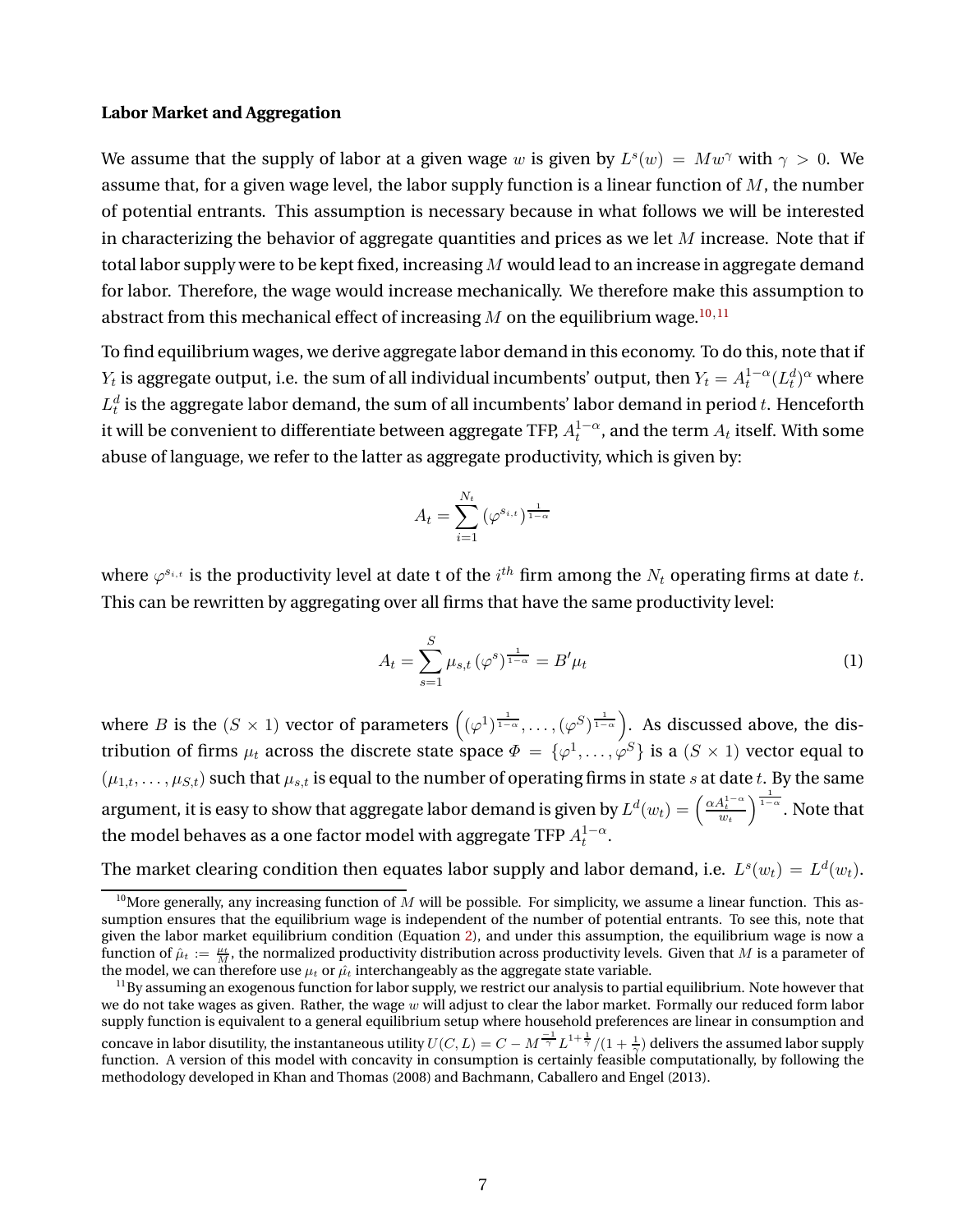Given date  $t$  productivity distribution  $\mu_t$ , we can then solve for the equilibrium wage to get:

$$
w_t = \left(\alpha^{\frac{1}{1-\alpha}} \frac{B'\mu_t}{M}\right)^{\frac{1-\alpha}{\gamma(1-\alpha)+1}}
$$
 (2)

This last equation leads to the following expression for aggregate output:

$$
Y_t = A_t^{1-\alpha} L_t^{\alpha} \tag{3}
$$

From these expressions, note that the wage and aggregate output is fully pinned down by the distribution  $\mu_t.$  Given a current-period distribution of firms across productivity levels we can solve for all equilibrium quantities and prices.

Finally note that if, as we will show below, idiosyncratic shocks to large firms do lead to variation of  $\mu_t$  over time, then this will induce variations in the equilibrium wage as instructed by Equation 2. This, in turn, will lead to reallocation of economic activity across firms. To see this, define the elasticity of output of a given firm i to an idiosyncratic productivity change in another firm  $j$ :

$$
\frac{\partial \log y_i}{\partial \log \varphi^{s_{j,t}}} = \frac{\partial \log y_i}{\partial \log w_t} \frac{\partial \log w_t}{\partial \log \varphi^{s_{j,t}}} = -\frac{\alpha}{1 - \alpha} \frac{\partial \log w_t}{\partial \log \varphi^{s_{j,t}}}
$$
(4)

Intuitively, the steeper decreasing returns to scale are - i.e. the steeper the decline in the marginal productivity of firm  $i$  as it expands, following a decline in wages - the lower this elasticity is. Thus, for a given wage response elasticity to large firm shocks, the strength of this countervailing reallocation effect is lower the smaller  $\alpha$  is.

We are left to understand the behavior of the second component of this elasticity, i.e. the response of wages to idiosyncratic shocks. This, in turn, implies understanding how the aggregate state, the firm-size distribution, evolves over time as a function of idiosyncratic shocks. We address this in the following section.

## **3 Aggregate State Dynamics and Uncertainty: General Results**

In this section, we first show how to characterize the law of motion for the productivity distribution, the aggregate state in this economy. We will prove that, generically, the distribution of firms across productivity levels is time-varying in a stochastic fashion. An immediate implication of this result is that aggregate productivity  $A_t$  and aggregate prices are themselves stochastic as they are simply a function of this distribution. Additionally, we then show that the characterization of the stationary firm productivity distribution offered in Hopenhayn (1992) is nested in our model when we take uncertainty to zero.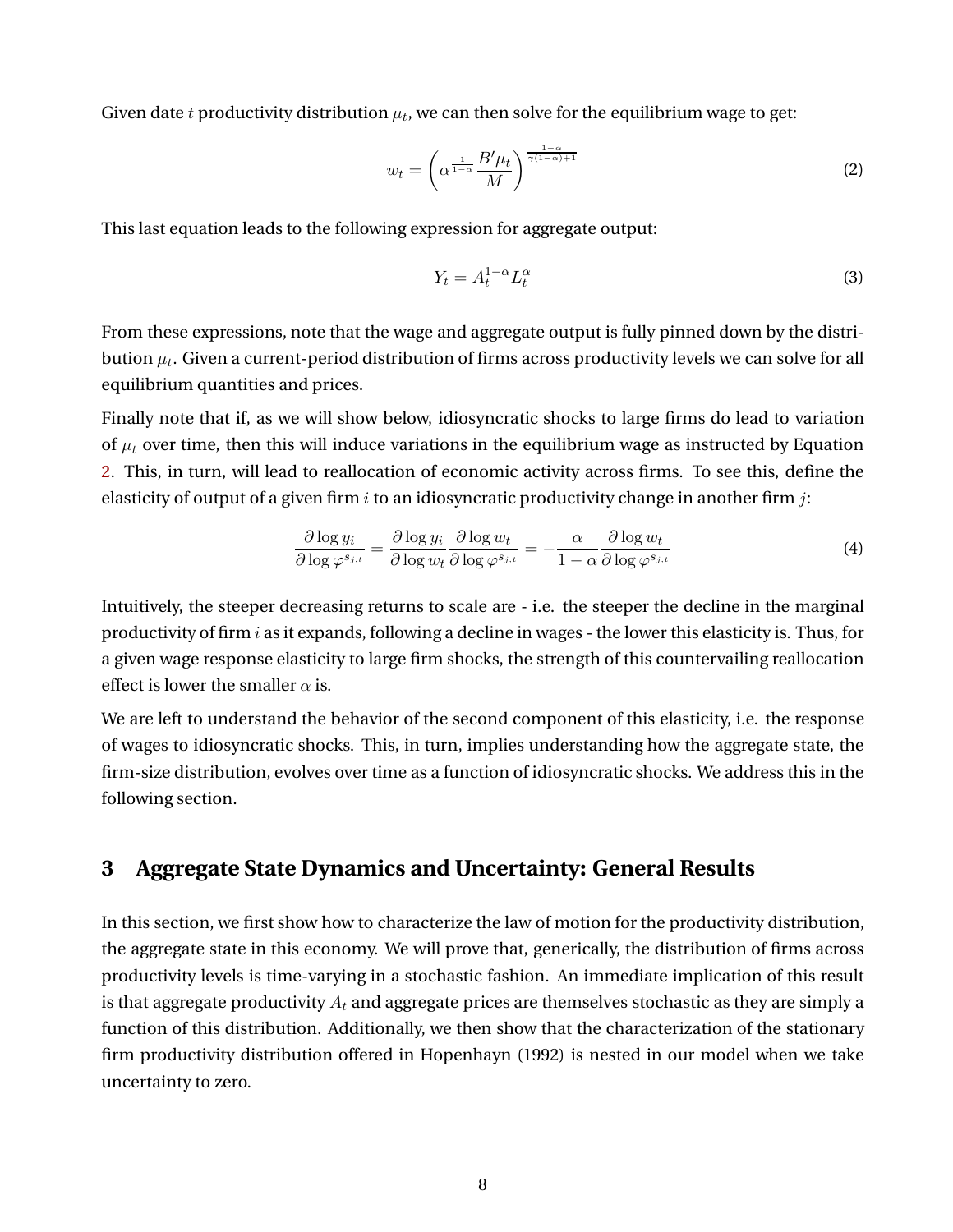

Figure 1: Why the vector  $\mu_{t+1}$  follows a multinomial distribution.

NOTE: Top panel: continuum of firms case, unique possible outcome. Bottom panel: finite number of firms, one (of many) possible outcome.

### **Law of Motion of the Productivity Distribution**

In a setting with a continuum of firms, Hopenhayn (1992) shows that by appealing to a law of large numbers, the law of motion for the productivity distribution is in fact deterministic. In the current setting, with a finite number of incumbents, a similar argument cannot be made. We now show how to characterize the law of motion for the productivity distribution when we move away from the continuum case.

In order to build intuition for our general result below, we start by exploring a simple example where, for simplicity, we ignore entry and exit of firms. Assume there are only three levels of productivity  $(S = 3)$  and four firms. At time period t these firms are distributed according to the bottom-left panel of figure 1, i.e. all four firms produce with the intermediate level of productivity. Further assume that these firms have an equal probability of 1/4 of going up or down in the productivity ladder and that the probability of staying at the same intermediate level is 1/2. That is, the second row of the transition matrix P in this simple example is given by  $(1/4, 1/2, 1/4)$ . First note that, if instead of four firms we had assumed a continuum of firms, the law of large numbers would hold such that at  $t + 1$  there would be exactly 1/4 of the (mass of) firms at the highest level of productivity, 1/2 would remain at the intermediate level and 1/4 would transit to the lowest level of productivity (top panel of figure 1). This is not the case here, since the number of firms is finite. For instance, a distribution of firms such as the one presented in the bottom-right panel of figure 1 is possible with a positive probability. Of course, many other arrangements would also be possible outcomes. Thus, in this example, the number of firms in each productivity bin at  $t + 1$  follows a multinomial distribution with a number of trials of 4 and an event probability vector  $(1/4, 1/2, 1/4)'$ .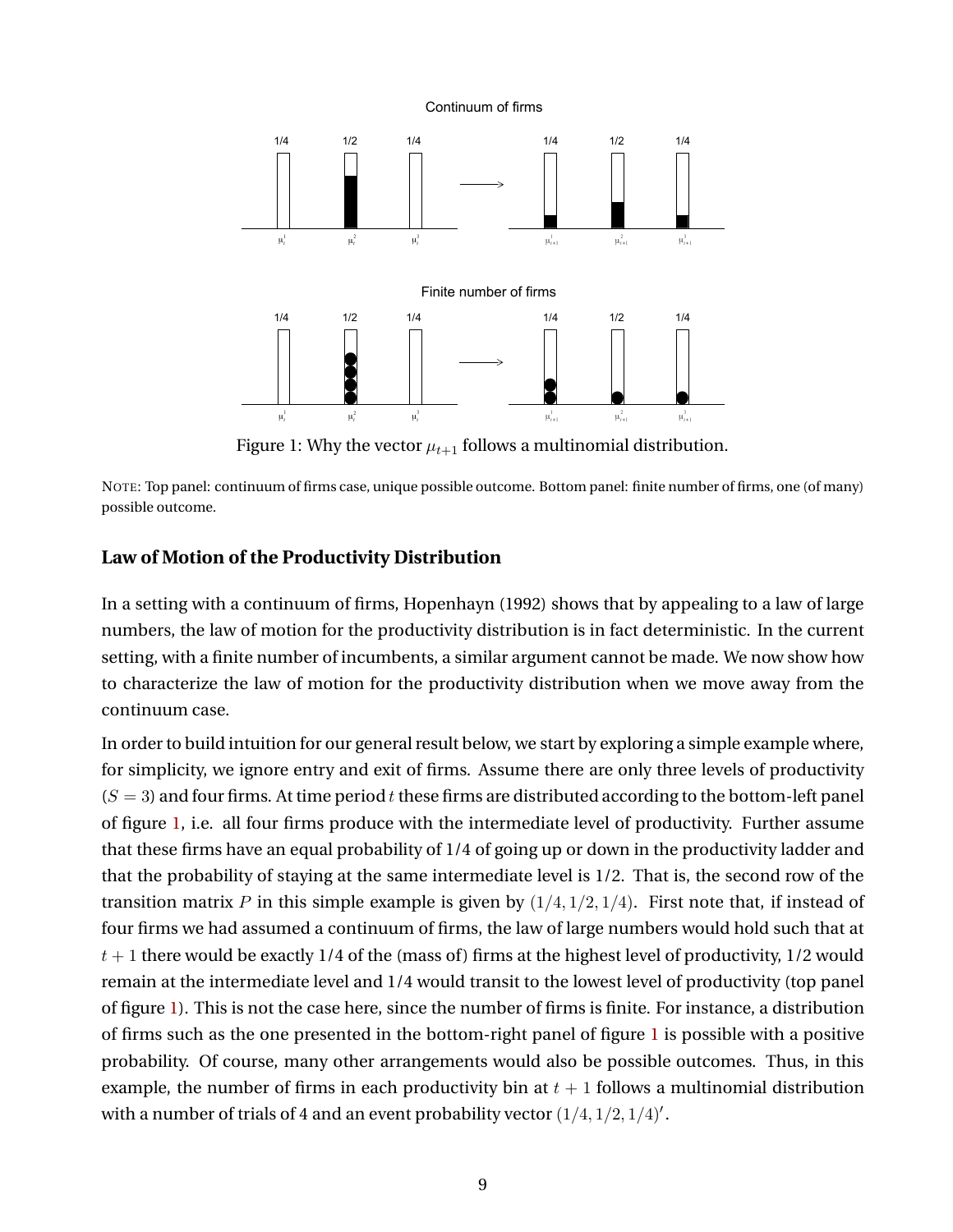In this simple example, all firms are assumed to have the same productivity level at time  $t$ . It is easy however to extend this example to any initial arrangement of firms over productivity bins. This is because, for any initial number of firms *at a given* productivity level, the distribution of *these* firms across productivity levels next period follows a multinomial. Therefore, the *total* number of firms in each productivity level next period, is simply a sum of multinomials, i.e. the result of transitions from *all* initial productivity bins.

More generally, for S productivity levels, and an (endogenous) finite number of incumbents,  $N_t$ , making optimal employment and production decisions and accounting for entry and exit decisions, the following theorem holds.

**Theorem 1** *The number of firms at each productivity level at*  $t + 1$ *, given by the*  $(S \times 1)$  *vector*  $\mu_{t+1}$ *,*  $\emph{conditional on the current vector $\mu_t$, follows a sum of multinomial distributions and can be expressed.}$ *as:*

$$
\mu_{t+1} = m(\mu_t) + \epsilon_{t+1} \tag{5}
$$

*where*  $\epsilon_{t+1}$  *is a random vector with mean zero and a variance-covariance matrix*  $\Sigma(\mu_t)$  *and* 

$$
m(\mu_t) = (P_t^*)'(\mu_t + MG)
$$

$$
\Sigma(\mu_t) = \sum_{s=s^*(\mu_t)}^S (MG_s + \mu_{s,t})W_s
$$

*where*  $P_t^*$  is the transition matrix P with the first (s<sup>\*</sup>( $\mu_t$ ) – 1) rows replaced by zeros.  $W_s = diag(P_{s,.}) -$ P ′ s,.Ps,. *where* Ps,. *denotes the* s*-row of the transition matrix* P*.*

#### **Proof** See Appendix A.1.

After taking into account the dynamics of incumbent firms and entry/exit decisions, the law of motion (Equation 5) of the aggregate state – the distribution of firms over productivity levels – is remarkably simple: tomorrow's distribution is an affine function of today's distribution up to a stochastic term,  $\epsilon_{t+1}$ , that reshuffles firms across productivity levels.

It is easy to understand this characterization by recalling our simple example economy above without entry and exit. In this simple example, given the state transition probabilities, we should for example observe that *on average* the number of firms remaining at the intermediate level of productivity is twice that of those transiting to the highest level of productivity. This is precisely what the affine part of Equation 5 captures: the term  $m(\mu_t)$  reflects these typical transitions, which are a function of matrix  $P$  alone. However, with a finite number of firms, in any given period there will be stochastic deviations from these typical transitions as we discuss above. In the theorem, this is reflected in the "reshuffling shock" term,  $\epsilon_{t+1}$ , that enters in the law of motion given by Equation 5. How important this reshuffling shock is for the evolution of the firm distribution is dictated by the variance-covariance matrix  $\Sigma(\mu_t)$  which, in turn, is a function of the transition matrix P, the current firm distribution  $\mu_t$ , and, in the general case with entry and exit, the signal distribution available to potential entrants.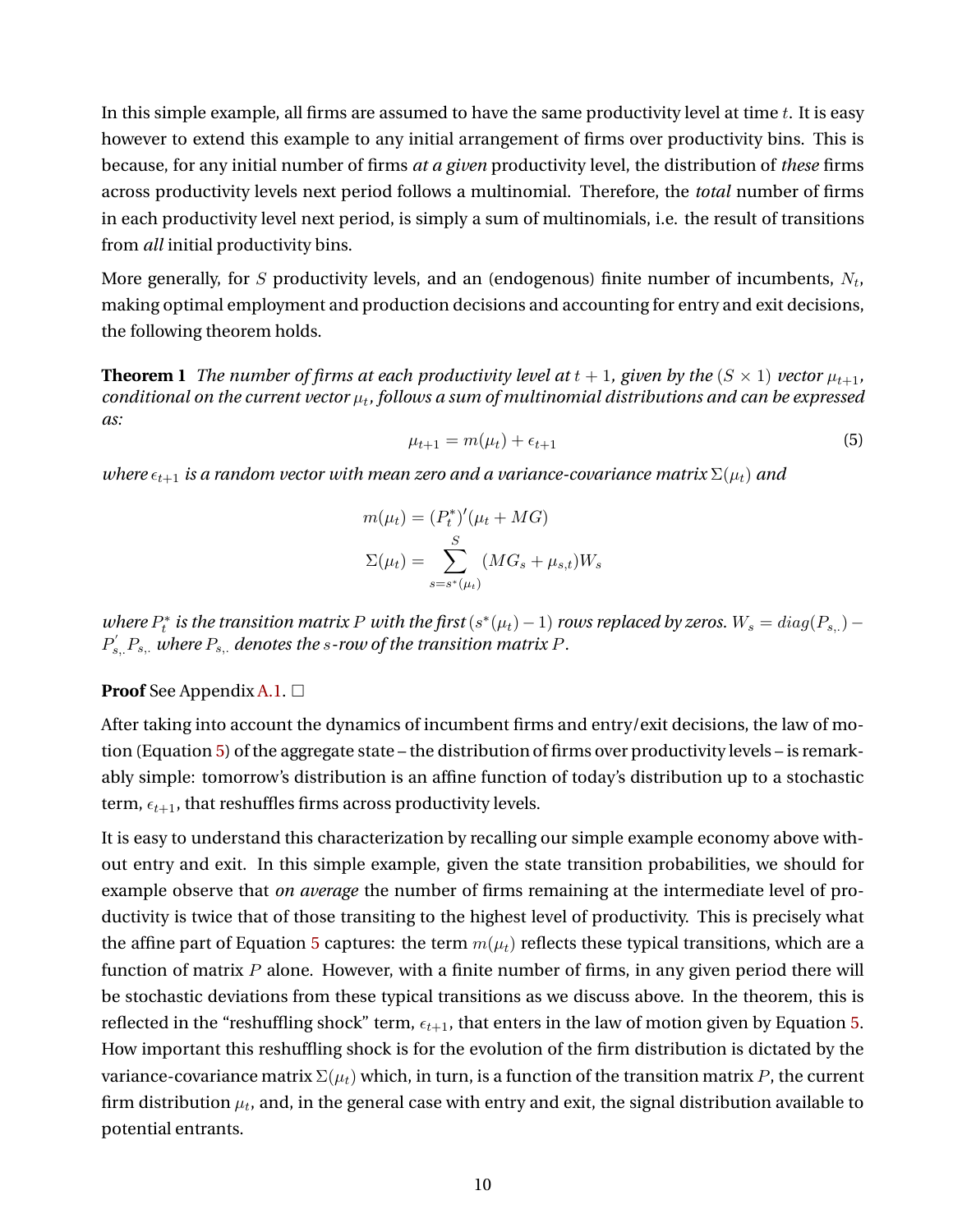### **Steady-State Equilibrium and the Stationary Distribution**

The above characterization - in particular, Equation 5 - is instructive of the differences of the current setup relative to a standard Hopenhayn economy. The latter corresponds to the case where all of the relevant firm dynamics are encapsulated by the affine term  $m(\mu_t)$ . In particular, it is immediate to verify that, under a continuum of firms, the variance-covariance matrix in Theorem 1 is equal to zero and the aggregate state  $\mu_t$  becomes non-stochastic. The following corollary to Theorem 1 shows that the deterministic dynamics of the productivity distribution under no aggregate uncertainty are similar to the one in Hopenhayn (1992) framework.

**Corollary 1** Define  $\hat{\mu}_t := \frac{\mu_t}{M}$  for any t. With a continuum of firms, or equivalently, when aggregate *uncertainty is absent,*  $\epsilon_{t+1} = 0$ *:* 

$$
\hat{\mu}_{t+1} = (\tilde{P}_t)'(\hat{\mu}_t + G) \tag{6}
$$

*where*  $\widetilde{P}_t$  *is the transition matrix* P *where the first*  $\widetilde{s}(\mu_t) - 1$  *rows are replaced by zeros, and where*  $\widetilde{s}(\mu_t)$ *is the threshold of the entry and exit rule when the variance-covariance of the*  $\epsilon_{t+1}$  *is zero.* 

**Proof.** This follows from Theorem 1 by taking  $\mathbb{V}ar[\epsilon_{t+1}] = 0$  and dividing both sides by M.  $\Box$ 

Under this special case, the law of motion for the distribution of firms across productivity levels is deterministic and its evolution is given by Equation 6. An immediate consequence of this is that, under appropriate conditions on the transition matrix  $P$ , this law of motion converges to a self-reproducing distribution. This defines the deterministic steady-state equilibrium of our model where  $(i)$  the wage is constant and  $(ii)$  conditional on a value for firm-level productivity, the value and policy functions that solve the firms' problem are constant. Following Hopenhayn's (1992), we dub the distribution of firm-productivity levels which obtains at the steady-state as the stationary distribution. In our setting, this is defined as:

$$
\hat{\mu} = (I - \tilde{P}')^{-1} \tilde{P}' G \tag{7}
$$

where  $P$  is the transition matrix  $P$  where the first  $(s^*(\hat{\mu})-1)$  rows are now replaced by zeros to account for equilibrium entry and exit dynamics and where  $s^*$  is the steady-state value of the entry/exit thesholds. Note that this distribution does not depend on time  $t$ . Despite the presence of idiosyncratic shocks – implying firms transiting across productivity states and eventual exit – the mass of firms at each productivity level is constant.

Taking stock, we have derived a law of motion for any finite number of firms and shown that, generically, the distribution of firms across productivity levels is time-varying in a stochastic fashion. An immediate implication of this is that aggregate productivity  $A_t$  is itself stochastic. Corollary 1 implies that, in the continuum case, the distribution converges to a stationary object and, as a result, there are no aggregate fluctuations.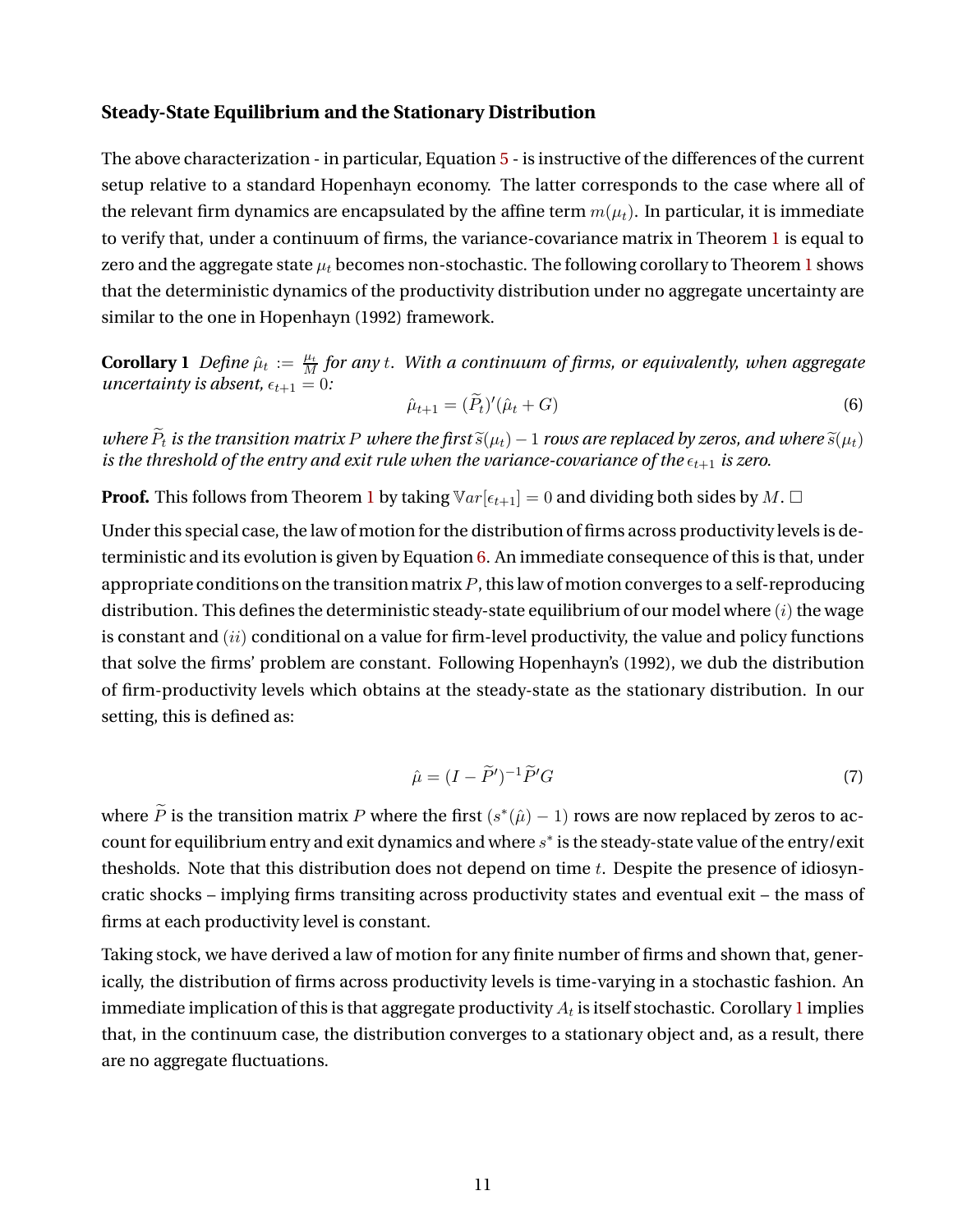# **4 Aggregate State Dynamics under Gibrat's Law**

In this section, we analyze a special case of the Markovian process driving firm-level productivity: random growth dynamics. With this assumption in place, we then solve for the law of motion of aggregate productivity up to the policy function on firm entry and exit. By solving for this law of motion, we are then able to characterize how aggregate fluctuations, aggregate persistence and timevarying aggregate volatility arise as an endogenous feature of equilibrium firm dynamics.

We start by specializing the general Markovian process driving the evolution of firm-level productivity to the case of random growth. After exploring the firm-level implications of this assumption, we revisit the steady-state results described in the previous section.

 ${\bf Assumption~1}~~Firm-level~productivity~evolves~as~a~Markov~Chain~on~the~state~space~ \Phi=\{\varphi^s\}_{s=1..S}~with$ *transition matrix*

|  |  |  | $P = \begin{pmatrix} a+b & c & 0 & \cdots & \cdots & 0 & 0 \\ a & b & c & \cdots & \cdots & 0 & 0 \\ \cdots & \cdots & \cdots & \cdots & \cdots & \cdots & \cdots \end{pmatrix}$ |
|--|--|--|----------------------------------------------------------------------------------------------------------------------------------------------------------------------------------|
|  |  |  |                                                                                                                                                                                  |
|  |  |  | $\begin{bmatrix} 0 & 0 & \cdots & a & b & c \\ 0 & 0 & \cdots & 0 & a & b+c \end{bmatrix}$                                                                                       |
|  |  |  |                                                                                                                                                                                  |

This is a restriction on the general Markov process  $P$  in Section 2. It provides a parsimonious parametrization for the evolution of firm-level productivity by only considering, for each productivity level, the probability of improving,  $c$ , the probability of declining,  $a$ , and their complement,  $b = 1 - a - c$ , the probability of remaining at the same productivity level. This process also embeds the assumption that there are reflecting barriers in productivity, both at the top and at the bottom, inducing a well-defined maximum and minimum level for firm-level productivity. This simple parametrization will be key in obtaining the closed-form results below.

The Markovian process defined in Assumption 1 has been first introduced by Champernowne (1953) and Simon (1955) and studied extensively in Córdoba (2008). For completeness, we now summarize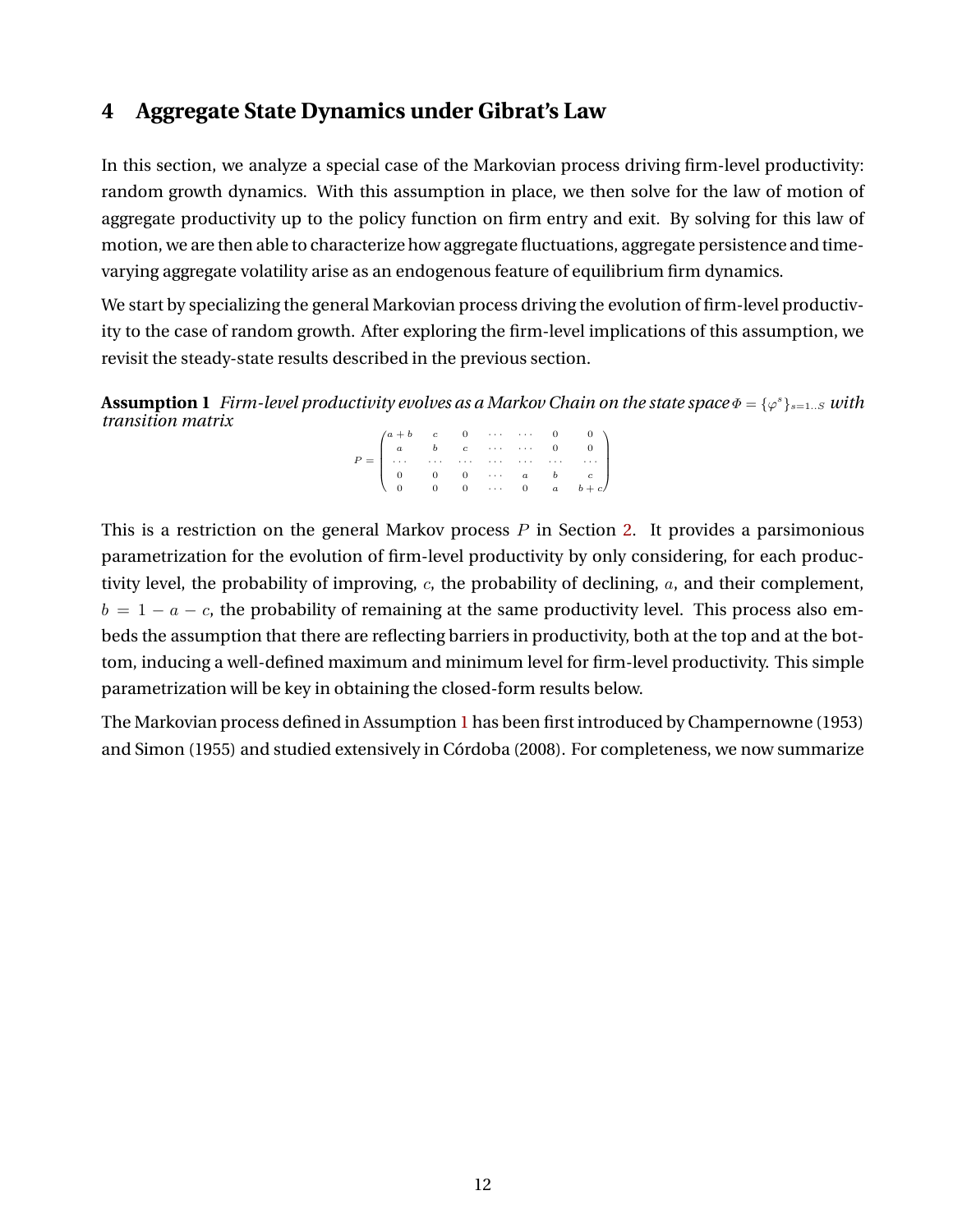the properties proved in the latter.

**Properties 1 (Córdoba 2008)** For a given firm i at time t with productivity level  $\varphi^{s_{i,t}}$  with  $s_{i,t} \neq 1, S$ *that follows the Markovian process in Assumption 1, we have the following:*

*1. The conditional expected growth rate and conditional variance of firm-level productivity are given by*

$$
\mathbb{E}\left[\frac{\varphi^{s_{i,t+1}} - \varphi^{s_{i,t}}}{\varphi^{s_{i,t}}}| \varphi^{s_{i,t}}\right] = a(\varphi^{-1} - 1) + c(\varphi - 1)
$$
  

$$
\mathbb{V}ar\left[\frac{\varphi^{s_{i,t+1}} - \varphi^{s_{i,t}}}{\varphi^{s_{i,t}}}| \varphi^{s_{i,t}}\right] = \sigma_e^2
$$

where  $\sigma_e^2$  is a constant. Both the conditional expected growth rate and the conditional variance are independent of *i*'s productivity level,  $\varphi^{s_{i,t}}$ .

2. As  $t\rightarrow\infty$ , the probability of firm  $i$  having productivity level  $\varphi^s$  is

$$
\mathbb{P}\left(\varphi^{s_{i,t}}=\varphi^s\right) \underset{t\to\infty}{\longrightarrow} K\left(\varphi^s\right)^{-\delta}
$$

*where*  $\delta = \frac{\log(a/c)}{\log(a)}$  $\frac{\mathbb{B}(a/c)}{\log \varphi}$  and  $K$  is a normalization constant. Therefore, the stationary distribution of *the Markovian Process in Assumption 1 is Pareto with tail index*  $\delta = \frac{\log(a/c)}{\log(a)}$  $\frac{\log(a/c)}{\log\varphi}$ .

In short, Córdoba (2008) shows that the Markov process in Assumption 1 is a convenient way to obtain Gibrat's law on a discrete state space.<sup>12</sup> In particular, Córdoba (2008) shows that whenever firm-level productivity follows this process, its conditional expected growth rate and its conditional variance are independent of the current level (part 1 of the properties above). Importantly, Córdoba (2008) additionally shows that the stationary distribution associated with this Markovian process is a power law distribution with tail index  $\delta = \frac{\log(a/c)}{\log(a)}$  $\frac{\mathrm{g}(a/c)}{\log \varphi}$  (part  $2$  of the properties above).

The above assumption yields a tractable way of handling firm dynamics over time. At several points of the analysis below we will also be interested in understanding how the economy behaves with an ever larger number of firms. This raises the question of whether the maximum possible level of firm-level productivity should be kept fixed. If this was the case, and given the tight link between size and productivity implied by our model, increasing the number of firms would imply a constant absolute size of the largest firms. As di Giovanni and Levchenko (2012) show this is counter-factual: in cross-country data, whenever the size of the economy increases, the absolute size of the top 10 firms in the economy increases. To accord with this evidence, in the following assumption we allow the maximum productivity-level to increase with the number of firms.

### ${\bf Assumption ~2} ~ \textit{Assume that } \varphi^{S} = ZN^{1/\delta}, \textit{for some constant $Z$}.$

 $12$ Note that, due to the fact that we have a bounded state space for productivity, Gibrat's law cannot apply for firms at the upper and lower boundaries of the productivity process. Thus, the conditional expected productivity growth rate is higher (resp. lower) at the lowest (resp. highest) productivity level than at any other productivity levels:  $\mathbb{E}\left[\frac{\varphi^{s_{i,t+1}}-\varphi^{s_{i,t}}}{s_{i,t}}\right]$  $\left. \begin{array}{l} \frac{1}{\varphi^{s_{i,t}}} | \varphi^{s_{i,t}} = \varphi^{1} \end{array} \right| = c(\varphi - 1) > a(\varphi^{-1} - 1) + c(\varphi - 1) > a(\varphi^{-1} - 1) = \mathbb{E} \left[ \frac{\varphi^{s_{i,t+1}} - \varphi^{s_{i,t+1}}}{\varphi^{s_{i,t}}} \right]$  $\frac{+1-\varphi^{s}i,t}{\varphi^{s}i,t}|\varphi^{s}i,t}=\varphi^{S}\Big].$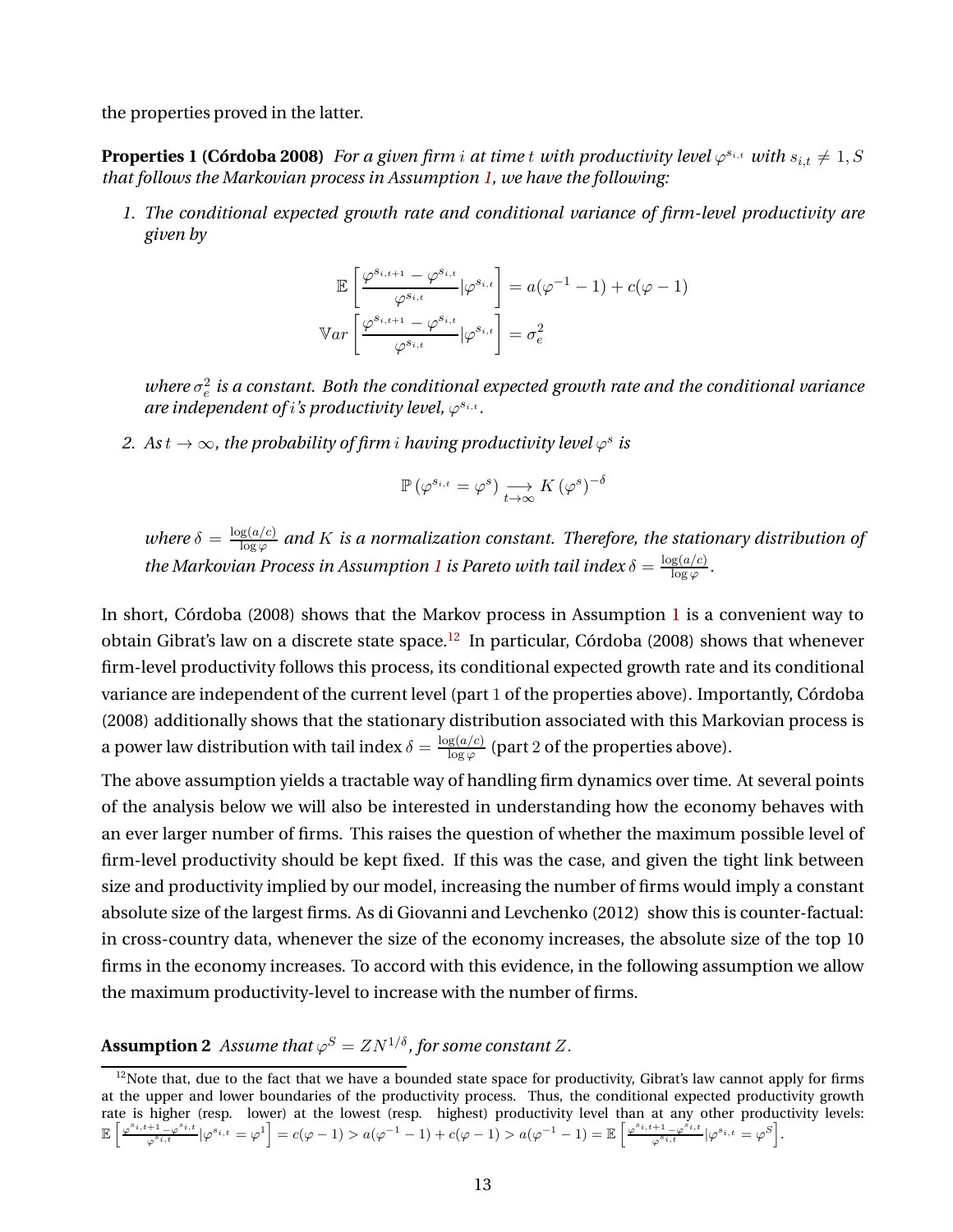This assumption restricts the rate at which the maximum-level of productivity scales with the number of firms. To understand why this is a natural restriction to impose, first note that the stationary distribution of the Markovian process in Assumption 1 discussed above is also the cross-sectional distribution of a sample of firms of size  $N$ . Since the former is power-law distributed so is the latter. Second, from Newman (2005), the expectation of the maximum value of a sample  $N$  of random variables drawn from a power law distribution with tail index  $\delta$  is proportional to  $N^{1/\delta}$ . Thus, under Assumption 2, for any sample of size  $N$  following the Markovian process in Assumption 1, the stationary distribution of this sample is Pareto distributed with a *constant* tail index δ.

### **4.1 Steady State Equilibrium Characterization**

With the above two assumptions in place, we now provide a detailed description of the steady-state equilibrium. We start by characterizing further the stationary distribution in Corollary 1, which we are now able to solve in closed-form. We then present a full solution of the firm's problem by deriving the policy and value functions in the steady-state.

First, in Corollary 2 below, we study the limiting case when the number of firms goes to infinity under Assumptions 1 and for  $S \to \infty$ .<sup>13</sup>

**Corollary 2** Assume 1. If the potential entrants' productivity distribution is Pareto (i.e  $G_s$  =  $K_e\left(\varphi^s\right)^{-\delta_e}$ ) then, as  $S\to\infty$ , the stationary productivity distribution converges point-wise to:

$$
\hat{\mu}_s = K_1 \left(\frac{\varphi^s}{\varphi^s}\right)^{-\delta} + K_2 \left(\frac{\varphi^s}{\varphi^s}\right)^{-\delta_e} \qquad \text{for } s \ge \overline{s^*}
$$

*where*  $\overline{s^*}$  *is the steady-state entrylexit thesholds for*  $S \to \infty$  *and where*  $\delta = \frac{\log(a/c)}{\log(\varphi)}$  $\frac{\log(d/C)}{\log(\varphi)}$  and  $K_1$  and  $K_2$  are *constants, independent of* s*.*

#### **Proof**: See Online Appendix  $B.3 \square$ .

Thus, the stationary productivity distribution for surviving firms (i.e. for  $s \ge \overline{s^*}$ ), is a mixture of two Pareto distributions:  $(i)$  the stationary distribution of the Markovian process given by Assumption 1 with tail index  $\delta$  and  $(ii)$  the potential entrant distribution with tail index  $\delta_e$ .

The first of these distributions is a consequence of Gibrat's law and a lower bound on the size distribution. This works in a similar way to the existent random growth literature. In the context of our model, this lower bound friction results from optimal entry and exit decisions by firms. Every period there is a number of firms whose productivity draws are low enough to induce to exit. These are replaced by low-productivity entrants inducing bunching around the exit/entry threshold,  $\overline{s^*}$ , as in Luttmer (2007, 2010, 2012) . Unlike Luttmer however, our entrants can enter at every productivity

<sup>&</sup>lt;sup>13</sup>The proof of this corollary is in two steps:  $(i)$  we first solve closed form for the stationary distribution given a maximum level of productivity  $\varphi^S$  under Assumption 1;  $(ii)$  we then take the limit of this distribution when the number of productivity bins, S, goes to infinity.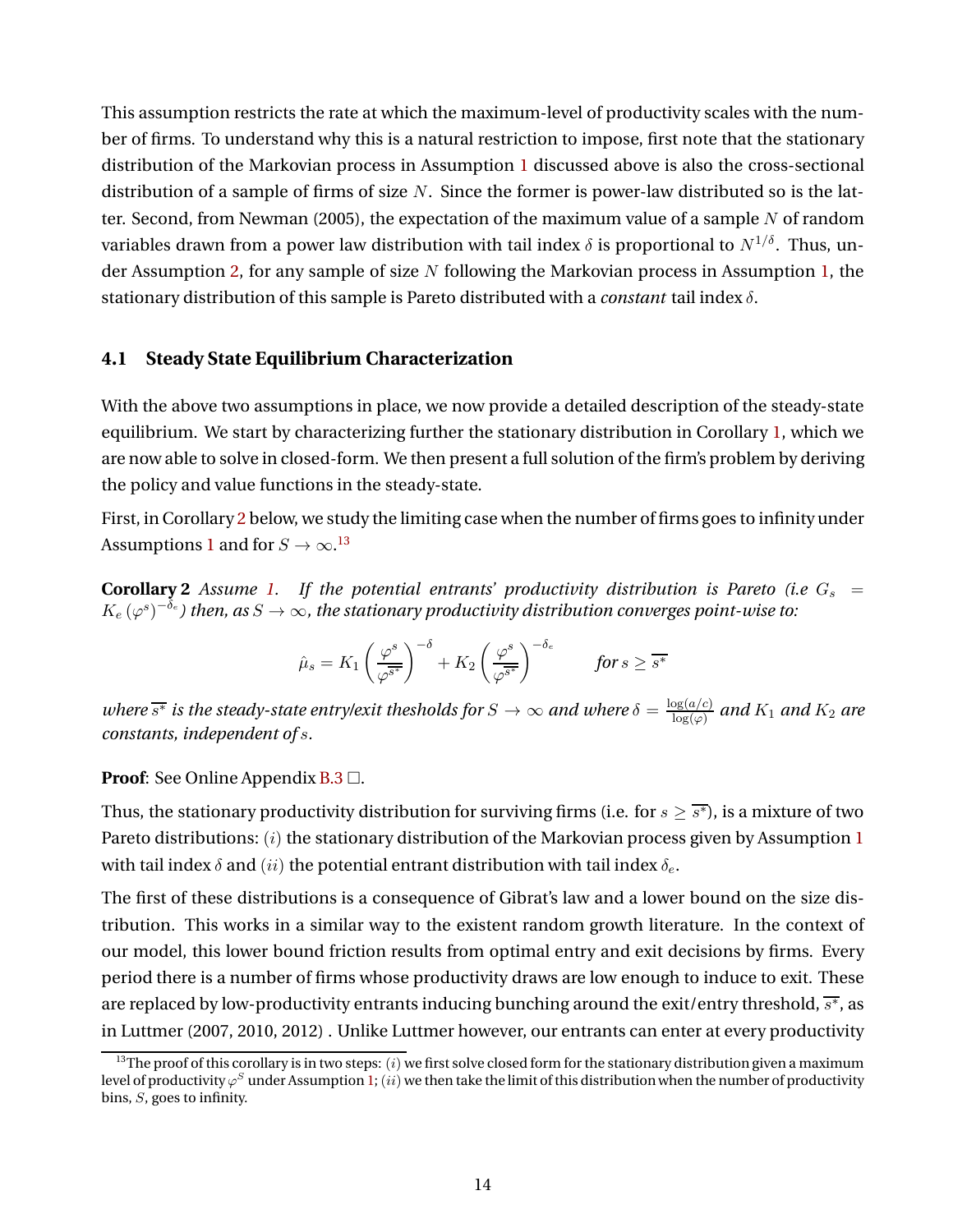level, according to a Pareto distribution. This leads to the second term in the productivity distribution above.

While the corollary above characterizes the stationary firm-level productivity distribution, it is immediate to apply these results to the firm size distribution. This is because the firm size distribution maps one to one to  $\mu_t.$  To see this, recall that the output of a firm with productivity level  $\varphi^s$  is given by:  $y_s = (\varphi^s)^{\frac{1}{1-\alpha}} \left(\frac{\alpha}{\overline{w}}\right)$  $\frac{\alpha}{\overline{w}}\big)^{\frac{\alpha}{1-\alpha}}$  where  $\overline{w}$  is the limit of the steady-state value of the wage when  $S$  goes to infinity. Therefore, in the steady-state, the number of firms of size  $y_s$  is given by  $\mu_s$ .

Our Corollary 2 therefore implies that, for sufficiently large firms, the tail of the firm size distribution is Pareto distributed with tail index given by  $\min\{\delta(1-\alpha),\delta_e(1-\alpha)\}.^{14}$  Note that the discrepancy between the firm (output) size distribution and the firm productivity distribution is governed by the degree of returns to scale  $\alpha$ . The higher the degree of returns to scale, the lower the ratio between the productivity distribution tail,  $\delta$ , and the firm size distribution tail  $\delta(1-\alpha)$ . Note that  $\delta(1-\alpha)$  is an observable quantity since it is the tail of the firm size distribution (for sufficiently large firms and as soon as  $\delta_e < \delta$ ). We are using this feature in the calibration of the quantitative section of this paper.

The result above characterizes the firm productivity and firm size distribution in the steady-state, thus pinning down the aggregate state up to  $\overline{s^*}$ , the firm's policy function. In what follows, we now solve for this policy function along with the associated value function for incumbents, thus presenting a full characterization of the steady-state equilibrium.<sup>15</sup>

**Proposition 1** *Under Assumption 1, when*  $S \to \infty$  *and*  $\varphi$  *is small enough, then in the stationary equilibrium the value function of a firm facing productivity level*  $\varphi^s$  and wage  $\overline{w}$  is equal to

$$
V(\mu, \varphi^s) = \frac{-c_f}{1-\beta} \left[1 - \beta r_2^{[s-\overline{s^*}+1]^+}\right] + \frac{1-\alpha}{1-\rho\beta} \left(\frac{\alpha}{\overline{w}}\right)^{\frac{\alpha}{1-\alpha}} \left(\varphi^{\frac{1}{1-\alpha}}\right)^s \left[1 - \rho\beta \left(\frac{r_2}{\varphi^{\frac{1}{1-\alpha}}}\right)^{[s-\overline{s^*}+1]^+}\right]
$$

where  $[x]^+$  =  $\text{Max}(x, 0)$  and  $r_2$  is a constant defined in the appendix bounded above by one. The policy *function is characterized by the threshold*

$$
\overline{s^*} = \left\lceil (1-\alpha)\log\left(\frac{c_f(1-r_2)(1-\rho\beta)}{\rho(1-\beta)(1-\alpha)\alpha^{\frac{\alpha}{1-\alpha}}(1-r_2\varphi^{\frac{-1}{1-\alpha}})}\right)(\log \varphi)^{-1} + \alpha(\log \overline{w})(\log \varphi)^{-1}\right\rceil
$$

*where*  $\lceil x \rceil$  *is the ceiling function, i.e. the least succeeding integer of x.* 

**Proof**: See Online Appendix  $B.2 \square$ .

For a sketch of the proof note that, under Assumption 1, the next period's value of (surviving) incumbents can only take one of three values, depending on their idiosyncratic productivity realization.

<sup>&</sup>lt;sup>14</sup>To see this, note that for high productivity levels (i.e. for large s) the tail of the productivity distribution is given by the smaller tail index, i.e. the fattest-tail distribution among the two.

 $15$ The steady-state equilibrium is given by the expressions in Proposition 1 and Equation 2, relating the equilibrium wage to aggregate productivity, itself a function of  $\overline{s^*}.$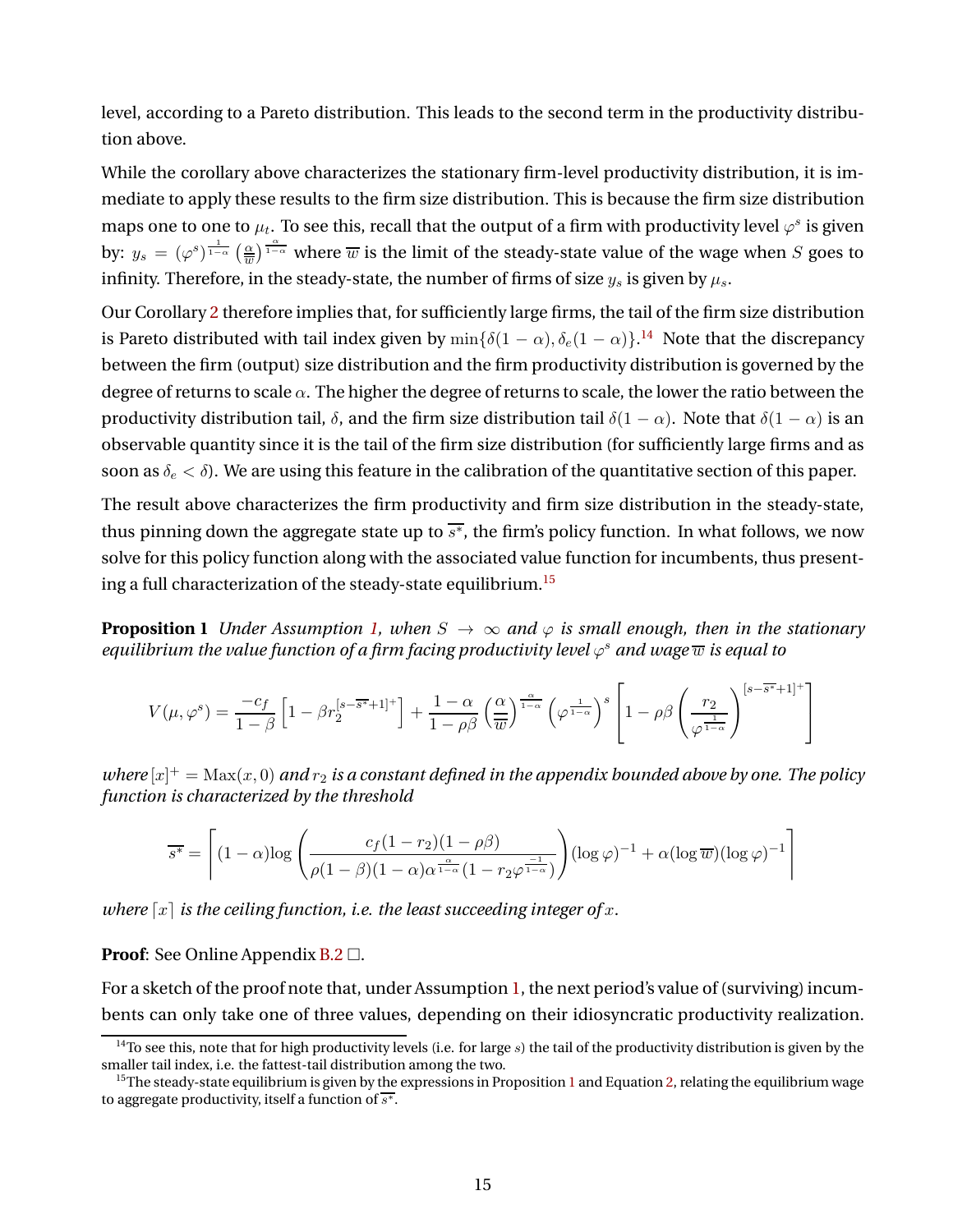This implies that solving for the value function is equivalent to solving a second order difference equation. The constant  $r_2$  in the proposition is the relevant solution of this equation.  $^{16}$ 

Intuitively, the value function of an incumbent is simply the present value of instantaneous profits adjusted by exit risk. To see this, note that the first term of the value function reflects the present discounted value of fixed operating costs. The second term reflects the present discounted value of variable profits. In turn, each of these terms are expressed as the product of  $(i)$  the present discounted value that would obtain in a world without exit and  $(ii)$  an adjustment for the exit risk, encoded in the square brackets terms. To understand the latter, note that the exit probability of an incumbent currently in a high idiosyncratic productivity bin is low. In this case, the term in square brackets is close to 1, i.e. the exit-risk adjustment of future profits is small. The converse holds for a low productivity incumbent.

The second result in the proposition gives the policy function for entry and exit decisions. A larger operating fixed cost,  $c_f$ , or a larger equilibrium wage,  $\overline{w}$ , increase the value of the entry/exit threshold,  $\overline{s^*}$ . Intuitively, either will reduce the value of being an incumbent and thus rendering it more likely that a firm exits or a potential entrant declines to enter.

As we will see below in Section 4.3 much of this intuition carries through in a special case where the aggregate state is time-varying.

### **4.2 A Complete Analytical Characterization for an Economy without Entry and Exit**

Having described the steady-state equilibrium, we are now interested in characterizing the dynamics of aggregate productivity and output under aggregate uncertainty. In this section, we start by analysing the simpler case of an economy without entry and exit. This allows us to derive the law of motion of the aggregate state analytically and, as a byproduct, closed form expressions for aggregate output dynamics which exhibit persistence and time-varying volatility. As we shall see, our key results will generalize to the case with entry and exit.

Economies without entry and exit are a special case of the setup introduced in Section 2, when fixed operating costs,  $c_f$ , are zero and entry costs,  $c_e$ , are large enough. In this case, firms always have a positive present discounted value of profits, irrespective of their current idiosyncratic productivity draw and never choose to exit. For a large enough entry cost , no potential entrant will choose to start producing either, irrespective of the current aggregate state and idiosyncratic productivity signal. Therefore, the total number of firms is fixed at  $N$ , which is now a parameter of the model rather than an endogenous variable to be solved for.

<sup>&</sup>lt;sup>16</sup>For the finite S case, this implies the existence of two polynomial roots,  $r_1$  and  $r_2$ . In the case where  $S \to \infty$ , only the latter root is relevant when solving for the value function. We defer presenting the more general solution of the value function for a finite S case to the Online Appendix B.2 and focus on the  $S \to \infty$  case in the main text.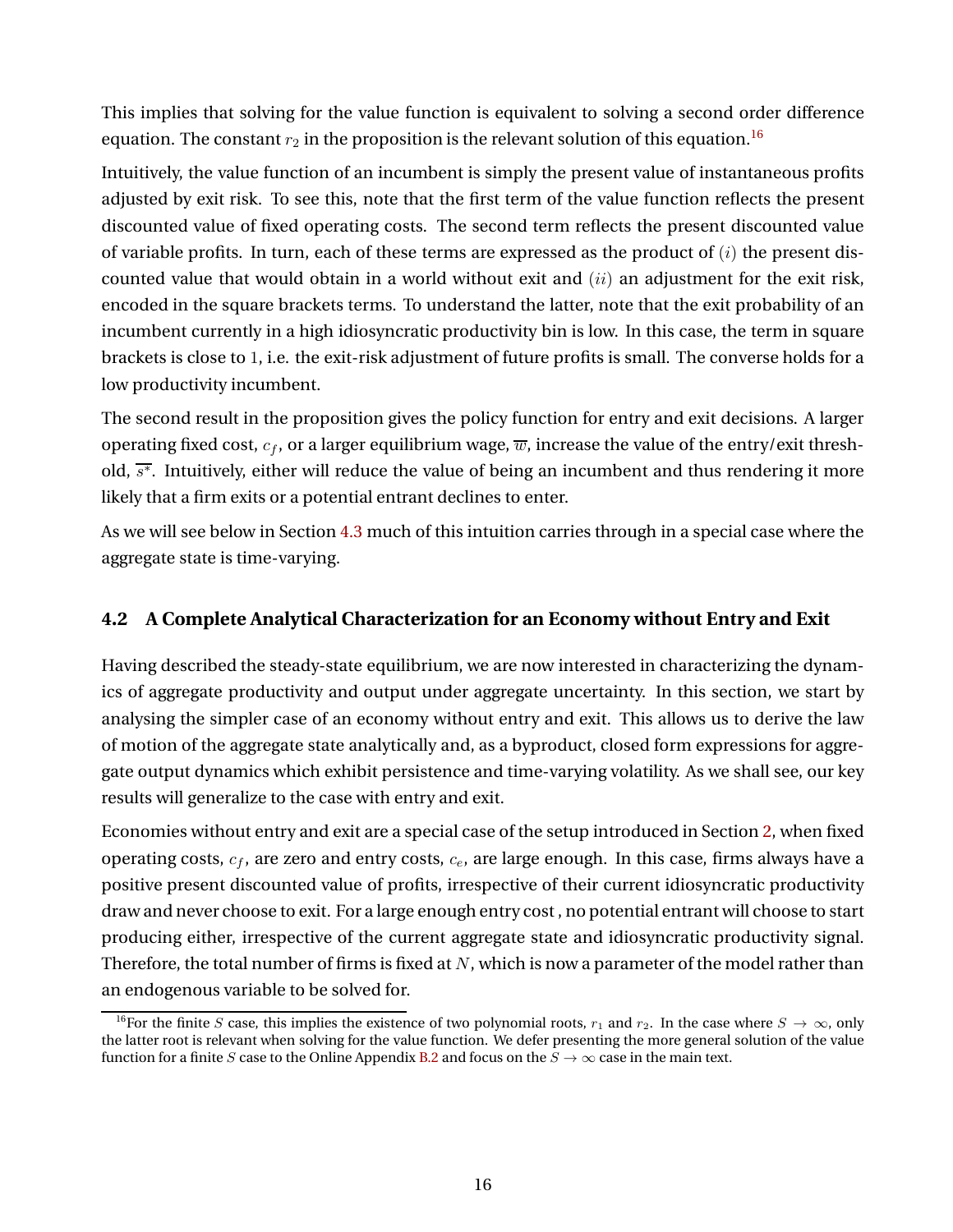Without entry and exit, we start by noting that the law of motion for the aggregate state, i.e. the productivity distribution, is a special case of Theorem 1 where Equation 5 is now:

$$
\mu_{t+1} = P'\mu_t + \epsilon_{t+1} \tag{8}
$$

Recall that P is the transition matrix for firm-level productivity and  $\epsilon_{t+1}$  is a random vector with mean zero and variance-covariance matrix  $\Sigma(\mu_t)=\sum_{s=1}^S\mu_{s,t}W_s$  and  $W_s=diag(P_{s,.})-P_{s,.}^{'}P_{s,.}$  where  $P_{s}$ , denotes the  $s^{th}$ -row of the transition matrix P. Without endogenous exit, relative to Theorem 1, the transition matrix across productivity states is no longer time-varying and, under no entry, we no longer have to keep track of the contributions of entrants to the law of motion of the aggregate state. However, the variance of the  $\epsilon_{t+1}$  is still time-varying as it remains a function of the lagged realization of the productivity distribution.

As Equation 8 shows, the law of motion of the aggregate state  $\mu_t$  is stochastic, i.e.  $\,\mu_t$  is a random vector. The following proposition describes the (unconditional) behavior of this random vector and thus the stochastic properties of the aggregate state variable of the model with no entry/exit.

**Proposition 2** *For the no entry and exit case and under Assumption 1, the unconditional mean of*  $\mu_t$  $\boldsymbol{i}$ s $\mu = (\mu_1, \dots, \mu_s, \dots, \mu_S)'$  and is given by

$$
\mathbb{E}[\mu_{s,t}] = \mu_s = N \frac{1 - \varphi^{-\delta}}{\varphi^{-\delta} (1 - (\varphi^S)^{-\delta})} (\varphi^s)^{-\delta}
$$

*where*  $\delta = \frac{\log(a/c)}{\log(a)}$  $\frac{\log(a/c)}{\log(\varphi)}$  . Furthermore, the unconditional variance-covariance matrix of  $\mu_t$  is

$$
\mathbb{V}ar\left[\mu_t\right] = \sum_{k=0}^{\infty} (P')^k \left(\sum_{s=1}^{S} \mu_s W_s\right) P^k
$$

*where* P is the transition matrix for firm-level productivity, and,  $W_s = diag(P_{s,.)} - P'_{s,.} P_{s,.}$  where  $P_{s,.}$ *denotes the* s th*-row of the transition matrix* P *in Assumption 1.*

**Proof:** See Online Appendix  $B.4 \square$ .

This proposition shows that the aggregate state,  $\mu_t$ , fluctuates around its mean. In turn, this mean is the stationary distribution of firm productivity,  $\mu$ , which is Pareto distributed with tail index  $\delta$ . Note that the latter is simply a particular case of Corollary 2 for the case with no entry and exit. The second part of the proposition shows that deviations of  $\mu_t$  from  $\mu$  are governed by the variance-covariance matrix,  $\mathbb{V}ar\left[ \mu_t \right]$ . The latter takes the conditional variance-covariance matrix of  $\mu_t$  and adjusts it by the persistence in the law of motion of  $\mu_t$ , as given by the transition matrix  $P$ .<sup>17</sup>

 $17$ To see why this is the case, it is useful to draw an analogy with the unconditional variance of the following univariate process:  $x_{t+1} = (1 - \rho_x)\bar{x} + \rho_x x_t + \sqrt{x_t} \sigma_u u_{t+1}$  where  $\bar{x} = \mathbb{E}x_t$ ,  $0 < \rho_x < 1$  and  $u_t$  is a white noise independent of  $x_t$ . It is easy to show that  $\mathbb{V}ar\left[\mu_t\right] = \frac{\bar{x}\sigma_u^2}{1-\rho_x^2} = \sum_{k=0}^{\infty} \rho_x^{2k} \bar{x}\sigma_u^2$ . The formula of the variance-covariance matrix,  $\mathbb{V}ar\left[\mu_t\right]$ , in Proposition 2 is a multivariate generalization of this simple univariate process, where  $W_s$  plays the role of  $\sigma_u^2$ ,  $P$  the role of  $\rho_x$  and  $\mu$  the role of  $\bar{x}$ .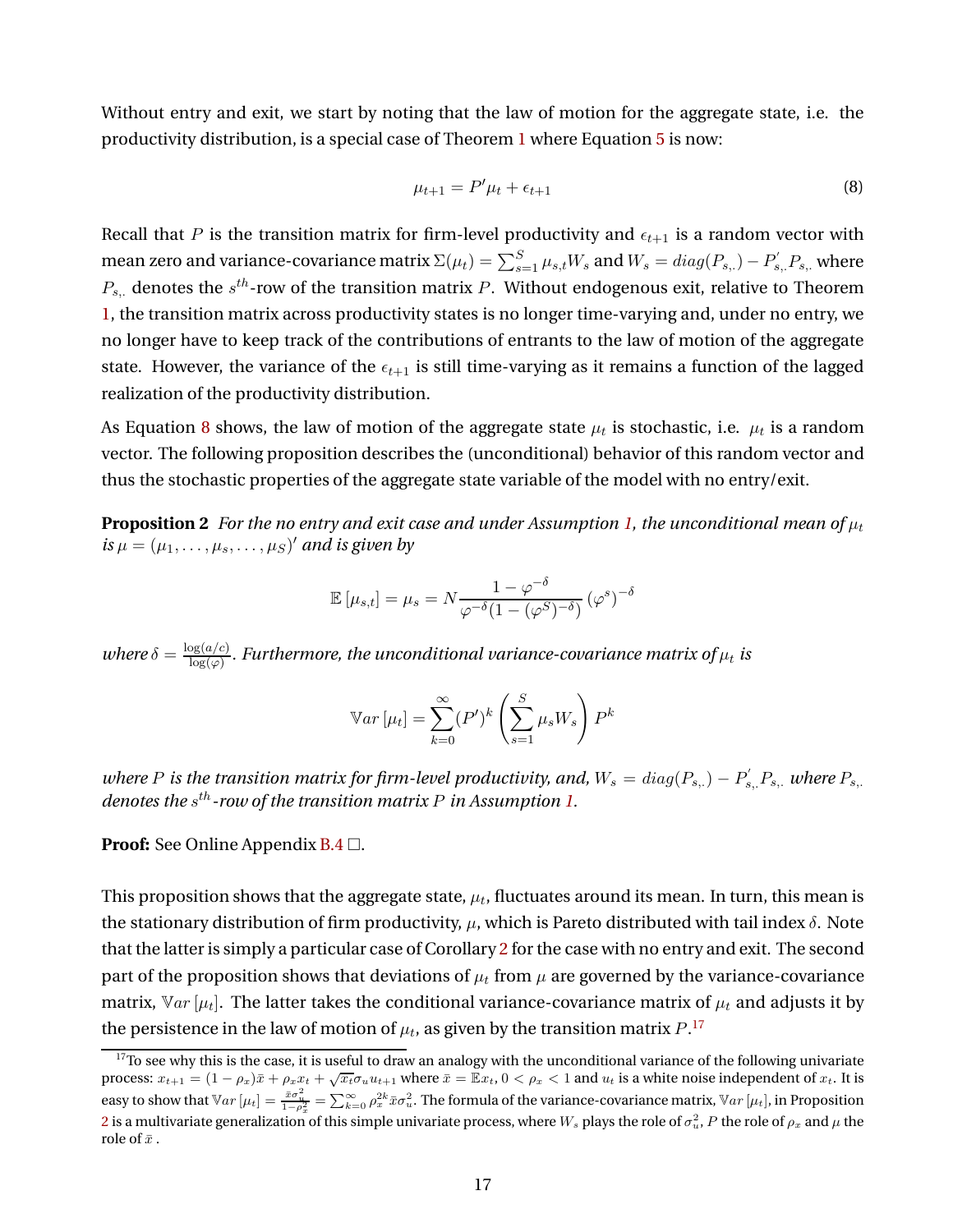The above discussion shows that the firm productivity distribution fluctuates stochastically around a Pareto distribution. We now build on this characterization to explore the dynamics of aggregate productivity and output. We start by deriving the law of motion of aggregate productivity:

$$
A_t = B'\mu_t = \sum_{s=1}^{S} (\varphi^s)^{\frac{1}{1-\alpha}} \mu_{t,s}
$$

From the expressions for aggregate TFP (Equation 1) and the equilibrium wage (Equation 2), it is immediate that  $A_t$  is a sufficient statistic for the relative price of labor in our model. By deriving the law of motion for  $A_t$ , we are therefore able to characterize the law of motion for aggregate prices, and output.

**Theorem 2** *Assume 1, then aggregate productivity dynamics is given by*

$$
A_{t+1} = \rho A_t + O_t^A + \sigma_t \varepsilon_{t+1} \tag{9}
$$

$$
\sigma_t^2 = \varrho D_t + O_t^{\sigma} \tag{10}
$$

*Furthermore, aggregate output dynamics (in percentage deviation from its steady-state value,*  $\hat{Y}_t$ *) is given by:*

$$
\widehat{Y}_{t+1} = \rho \widehat{Y}_t + \kappa \widehat{O}_t^A + \psi \frac{\sigma_t}{A} \varepsilon_{t+1} \tag{11}
$$

 $where \mathbb{E}[\varepsilon_{t+1}] = 0$  and  $\mathbb{V}ar[\varepsilon_{t+1}] = 1$ . The parameter  $\rho = a\varphi^{\frac{-1}{1-\alpha}} + b + c\varphi^{\frac{1}{1-\alpha}}$  and  $\varrho = a\varphi^{\frac{-2}{1-\alpha}} + b + c\varphi^{\frac{-2}{1-\alpha}}$  $c\varphi^{\frac{2}{1-\alpha}}-\rho^2.$  The term  $D_t$  is given by  $D_t:=\sum_{s=1}^S\left((\varphi^s)^{\frac{1}{1-\alpha}}\right)^2\mu_{s,t}.$  The terms  $O_t^A$  and  $O_t^\sigma$  are a correction *for the upper and lower reflecting barriers in the idiosyncratic state space.* A *is the steady-state value of the aggregate productivity*  $A_t$ .  $\kappa$  *is a constant defined in the Appendix, and,*  $\psi = \left(1 - \frac{\alpha}{\gamma(1-\alpha)+1}\right)$  *is*  $such that \ \hat{Y}_t = \psi \widehat{A}_t$  where  $\widehat{A}_t$  (resp.  $O_t^A$ ) is the percentage deviation from steady-state of  $A_t$  (resp.  $O_t^A$ ).

**Proof:** See Appendix A.2 for a proof sketch and Online Appendix B.5 for a formal proof.  $\Box$ 

Theorem 2 provides a full description of aggregate productivity and aggregate output dynamics in our model. The theorem states that the aggregate productivity tomorrow is the sum of  $(i)$   $\rho A_t$ , the expected aggregate productivity and  $(ii)$   $\sigma_t \epsilon_{t+1}$  a mean zero aggregate productivity shock with timevarying volatility as instructed by the term  $D_t.$  The term  $O_t^A$  is a correction term, arising from having imposed bounds on the state-space. This term vanishes as the state-space bounds increase; we relegate its precise functional form and further discussion of this term to the appendix. Given the law of motion for the aggregate productivity, it is straightforward to characterize the law of motion for equilibrium output, which is given by the second part of the theorem. The dynamic properties of  $A_t$ , persistence and time-varying volatility, carry through to the percentage deviation of aggregate output from its steady-state value,  $Y_t$ . This is not surprising, as in the aggregate our model behaves as a one factor RBC model.

Theorem 2 implies that aggregate productivity and aggregate output are persistent and exhibit timevarying volatility. Intuitively, since there are no aggregate shocks in our model, aggregate persistence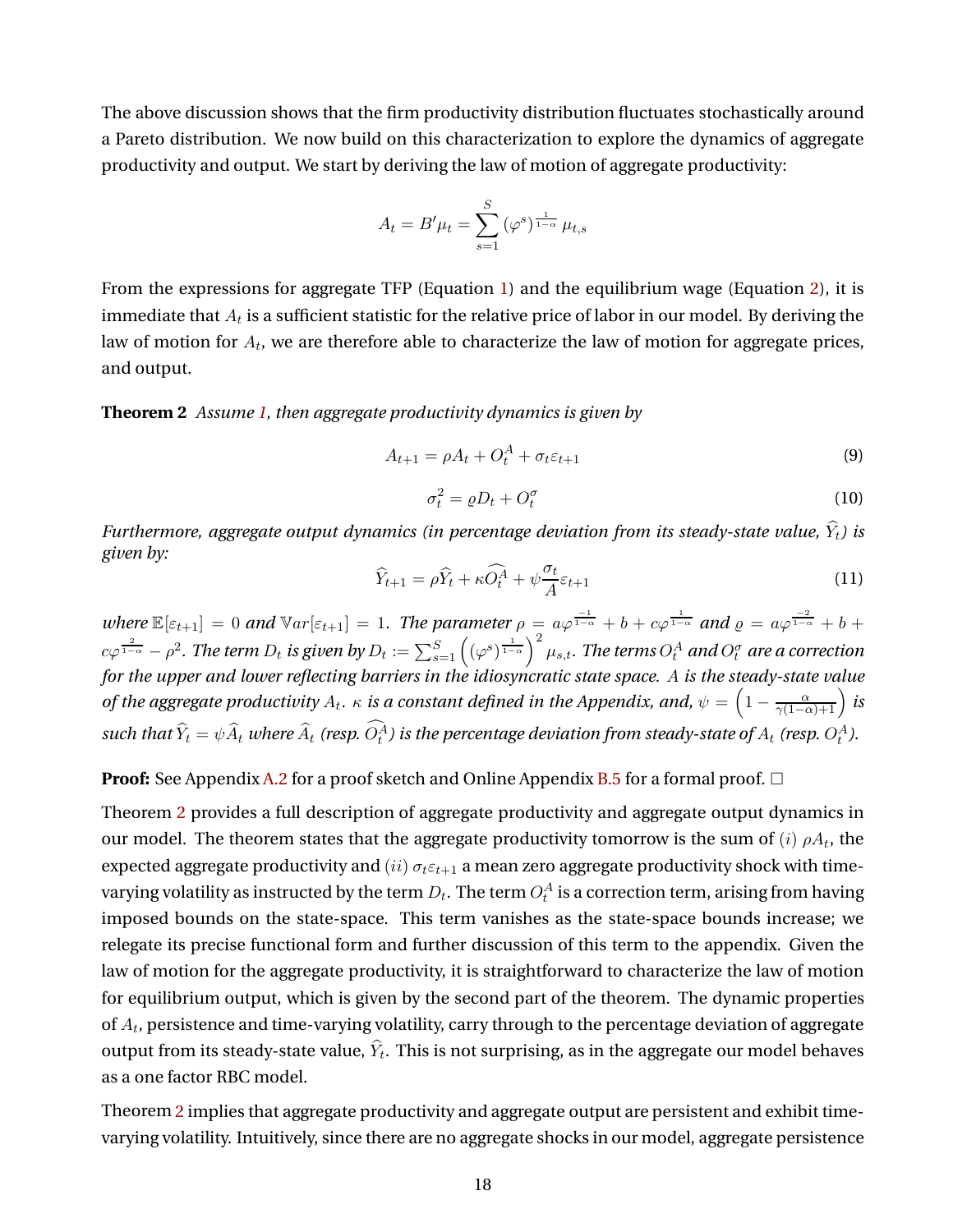simply reflects firm-level persistence in productivity. To understand the time-varying nature of aggregate volatility it is easiest to consider an extreme case with only two firms. In that case, aggregate productivity would simply reflect the weighted sum of the two firms' productivity. The volatility of the aggregate productivity would then depend on (the square of ) the relative size of these two firms, which will be time-varying as they are subject to independent shocks. The term  $D_t$  in Theorem 2 gives the generalization of this intuitive argument for a large but finite number of firms.

To better understand this result, and building on the expressions in Theorem 2, we now detail how persistence in aggregates depend on micro-level parameters. We then turn our attention to the (firm-level) origins of time-varying volatility in aggregates.

To understand the persistence of aggregate output,  $\rho$ , note that, at the steady-state,  $\rho$  satisfies  $\mathbb{E}_t\left[y_{i,t+1}|y_{i,t}\right] = \rho y_{i,t}$  for a given firm  $i.$  That is, aggregate persistence is nothing but firm-level persistence.<sup>18</sup> Building on this, the following proposition further characterizes how aggregate persistence depends on parameters governing firm-level dynamics.

**Proposition 3** . Let  $\delta = \frac{\log \frac{a}{c}}{\log \varphi}$  be the tail index of the stationary productivity distribution as in Corol*lary 2. If*  $\delta(1-\alpha) \geq 1$  *then the persistence of the aggregate output,*  $\rho$ *, satisfies the following properties:* 

- i)  $\,$  *Holding*  $\delta$  *constant, aggregate persistence is increasing in firm-level persistence:*  $\frac{\partial \rho}{\partial b} \geq 0$
- ii) Holding *b* constant, aggregate persistence is decreasing in the tail index of the stationary produc*tivity distribution:*  $\frac{\partial \rho}{\partial \delta} \leq 0$
- iii) *If the productivity distribution is Zipf, aggregate productivity dynamics contain a unit root: if*  $\delta = \frac{1}{1-}$  $\frac{1}{1-\alpha}$ ,  $\rho = 1$

**Proof:** See Online Appendix  $B.6 \square$ .

To interpret the condition under which the proposition is valid, recall that  $\delta(1-\alpha)$  gives the tail index of the stationary firm size distribution. Hence, the proposition applies to Pareto distributions that are (weakly) thinner than Zipf. According to the proposition,  $(i)$  the persistence of the aggregate state (and hence aggregate productivity, wages and output) is increasing in the probability, b, that firms do not change their productivity from one time period to the other. Intuitively, the higher is firm-level productivity persistence, the more persistent are aggregates.<sup>19</sup>

Further, according to  $(ii)$  in the proposition, aggregate persistence will decrease with the tail index of the stationary firm-level productivity distribution. To understand this, note that this tail index is given by  $\frac{a}{c}$ . The thinner the tail, the larger this ratio is and thus, the larger is the relative probability of a firm having a lower productivity tomorrow. This therefore induces stronger mean reversion in productivity (and size) at the firm level which, in turn, leads to lower aggregate persistence. Thus, a fatter tail in the size distribution implies heightened aggregate persistence. In the limiting case

 $18$ Note that from census firm-level data, this a potentially observable object.

<sup>&</sup>lt;sup>19</sup>Note that we are holding the tail index of the stationary productivity distribution, δ, constant. In terms of model primitives, we are keeping fixed the ratio  $\frac{a}{c}$  while maintaining the adding-up constraint  $a + b + c = 1$ .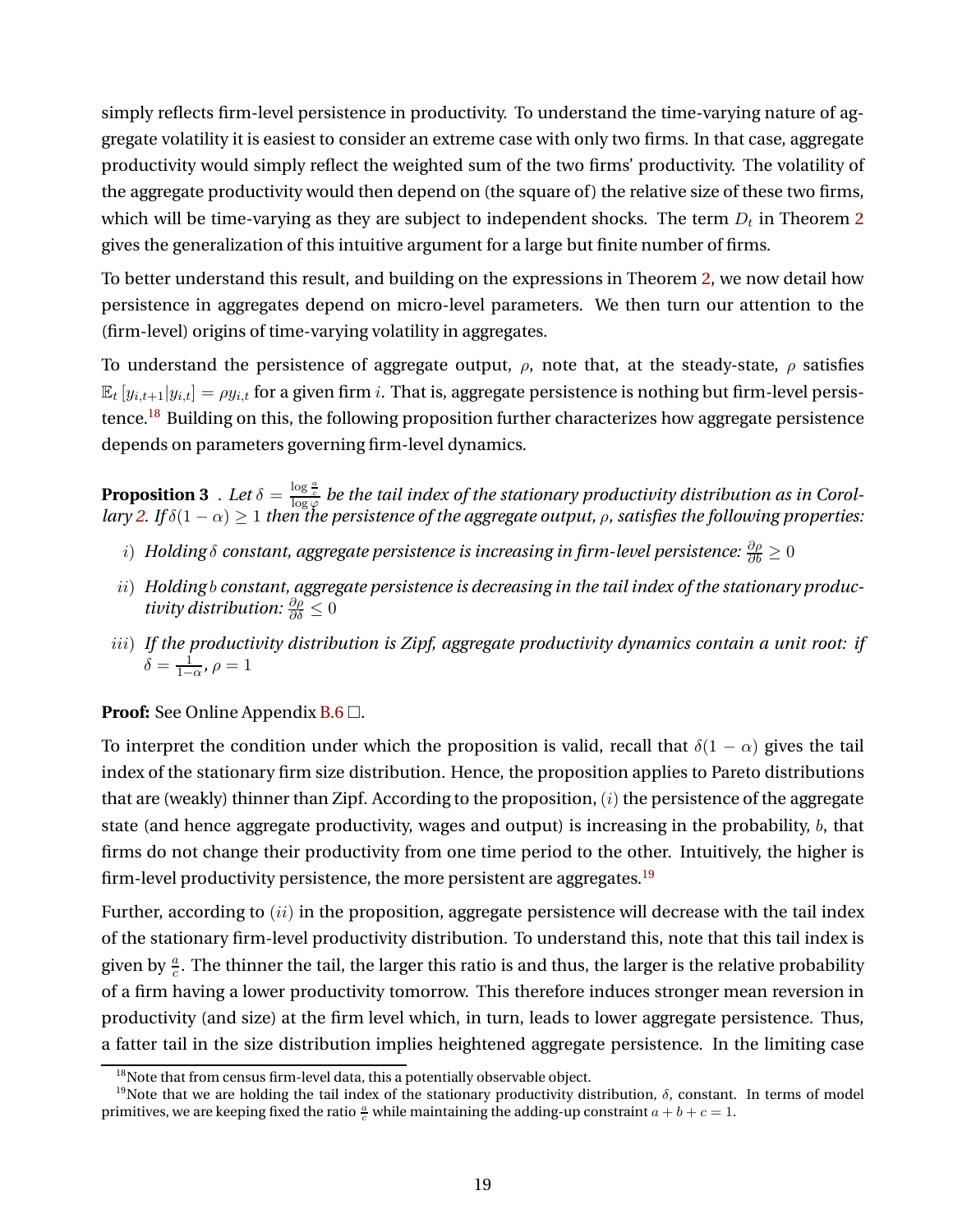where the stationary size distribution is given by Zipf's law  $(\delta(1 - \alpha) = 1$  in case  $(iii)$ ), aggregate persistence is equal to 1. That is, Zipf's law implies unit-root type dynamics in aggregates.

We are now interested in understanding how aggregate volatility - and its evolution - depend on the parameters driving the micro-dynamics. To do this, we find it convenient to first rewrite the expression for the conditional volatility of  $\widehat{Y}_{t+1}$  as:

$$
\mathbb{V}ar_t\left[\widehat{Y}_{t+1}\right] = \psi \frac{\sigma_t^2}{A^2} = \psi \varrho \frac{D}{A^2} \frac{D_t}{D} + \psi \frac{O^{\sigma}}{A^2} \frac{O_t^{\sigma}}{O^{\sigma}}
$$
(12)

where  $A$  and  $D$  are the the steady-state counterparts of  $A_t$  and  $D_t.$  To interpret these objects, first recall that  $D_t=\sum_{s=1}^S\left((\varphi^s)^{\frac{1}{1-\alpha}}\right)^2\mu_{s,t}$  is proportional to the second moment of the firm size distribution at time t, a well defined measure of dispersion.<sup>20</sup> D is therefore proportional to the steady-state dispersion in firm size. Finally, note that at the steady-state,  $\varrho$  satisfies  $\varrho = \mathbb{V}ar \left[\frac{y_{i,t+1}}{y_{i,t}}\right]$ , that is,  $\varrho$ is given by the variance of firm-level output growth at the steady-state.<sup>21</sup> Thus, aggregate volatility is simply firm-level volatility scaled by the current level of dispersion in the economy. As the latter varies over time, so does aggregate volatility.

Note also that the expression above implies that the *unconditional* expectation of conditional variance can be written as:

$$
\mathbb{E}\frac{\sigma_t^2}{A^2} = \psi \varrho \frac{D}{A^2} + \psi \frac{O^{\sigma}}{A^2}
$$

With these two objects in place, the following proposition characterizes how aggregate volatility and its dynamics depend on the primitives of the model.

**Proposition 4** Let  $\delta = \frac{\log \frac{a}{c}}{\log \varphi}$  be the tail index of the stationary productivity distribution as in Corollary *2, then*

i) *Under assumption 2 and if*  $1 < \delta(1 - \alpha) < 2$ , the unconditional expectation of the variance of *aggregate output satisfies:*

$$
\mathbb{E}\left[\frac{\sigma_t^2}{A^2}\right] \underset{N \to \infty}{\sim} \frac{\varrho G_1}{N^{2-\frac{2}{\delta(1-\alpha)}}}
$$
(13)

*where*  $G_1$  *is a function of model parameters but independent of*  $N$ .

ii) *The dynamics of conditional variance of aggregate output depends on the dispersion of firm size:*

$$
\frac{\partial \mathbb{V}ar_t\left[\hat{Y}_{t+1}\right]}{\partial D_t} = \frac{\psi \varrho}{A^2} \ge 0
$$

**Proof:** See Online Appendix **B.8** □.

<sup>&</sup>lt;sup>20</sup>To see this, recall that the size at time  $t$  of a firm with productivity level  $\varphi^s$  is given by  $y_{s,t}=(\varphi^s)^{\frac{1}{1-\alpha}}\,(\alpha/w_t)^{\frac{\alpha}{1-\alpha}}.$  The second moment of the firm size distribution is then  $\sum_{s=1}^{S} y_{s,t}^2 \mu_{s,t} = \sum_{s=1}^{S} (\varphi^s)^{\frac{2}{1-\alpha}} (\alpha/w_t)^{\frac{2\alpha}{1-\alpha}} \mu_{s,t} = (\alpha/w_t)^{\frac{2\alpha}{1-\alpha}} D_t$ . In other words,  $D_t$  is proportional to the second moment of the firm size distribution at time  $t$ .

<sup>&</sup>lt;sup>21</sup>Note that as for  $\rho$ , this a potentially oberservable object.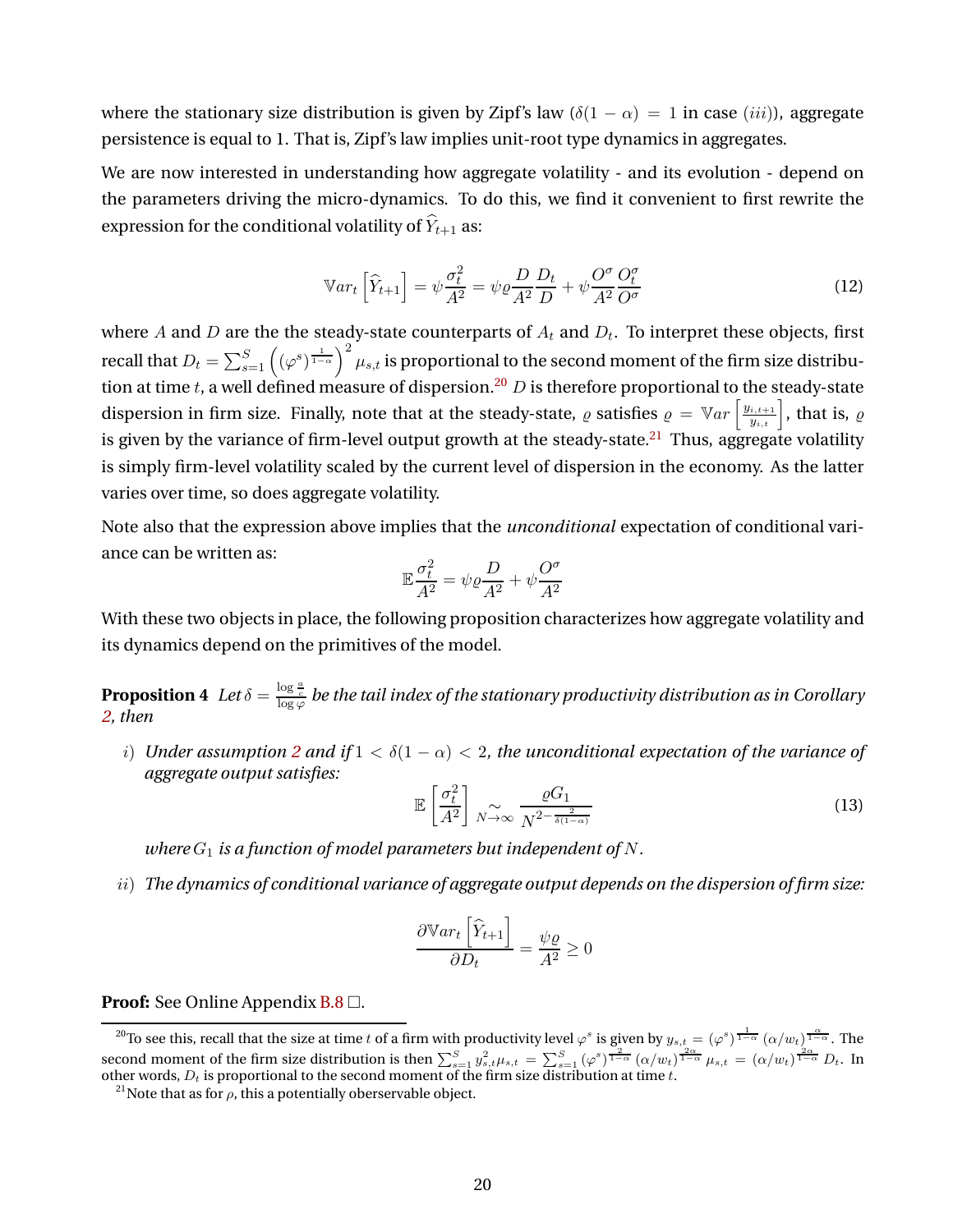Part  $(i)$  of Proposition 4 characterizes the average level of volatility of aggregate output in our model. It builds on our result that, under random growth dynamics for firm-level productivity, the stationary incumbent size distribution is Pareto distributed. The assumption on  $\delta(1-\alpha)$  ensures that this distribution is sufficiently fat tailed.

The  $\sum\limits_{N \to \infty}$  notation means that, in expectation, the conditional variance of the aggregate growth rate scales with N, the number of firms, at a rate that is equal to the rate of the expression on the right hand side.

The key conclusion of the first part of Proposition 4 is therefore that, for  $1 < \delta(1-\alpha) < 2$ , the variance of aggregate output scales at a slower rate than  $1/N$ . Recall that the latter would be the rate of decay implied by a shock-diversification argument relying on standard central limit arguments. This is not the case when the firm size distribution is fat tailed, as it is here. Rather, as the proposition makes clear, the rate of decay of aggregate volatility depends on the tail index of the size distribution of firms. The closer is this distribution to Zipf's law, the slower is the rate of the decay.

This proposition thus generalizes the main result in Gabaix (2011) to an environment where:  $(i)$ firm dynamics are the result of optimal size decisions, given the idiosyncratic productivity process characterized by the Markovian process in Assumption 1 and  $(ii)$  the Pareto distribution of firm sizes is an equilibrium outcome consistent with optimal firm decisions.

Part (*ii*) of Proposition 4 shows that the evolution of aggregate volatility over time – i.e. the *conditional* variance of aggregate output – mirrors that of  $D_t$ . As discussed above,  $D_t$  is proportional to the second moment of the firm size distribution at time  $t$ . Thus, whenever the firm size distribution at time t is more dispersed than the stationary distribution  $(D_t > D)$ , aggregate volatility is higher.

The second part of the proposition is therefore related to a literature looking at the connection between micro and macro uncertainty (see Bloom et al, 2014 and Kehrig, 2015). Consistent with the results of this literature, the proposition yields a direct, positive, link between the two levels of uncertainty. Unlike this literature however, this link between the cross-sectional dispersion of micro-units and conditional aggregate volatility is endogenous and emerges without resorting to exogenous aggregate shocks influencing the first and second moments of firms' growth.

### **4.3 Aggregate Persistence and Volatility in Economies with Entry and Exit**

We now extend the characterization of aggregate persistence and volatility to economies with endogenous, forward-looking, firm entry and exit decisions. Relative to the no entry and exit case discussed above, the law of motion for the firm productivity distribution now depends on the current realization of productivity signals across entrants and a potentially time-varying entry and exit threshold. The latter implies that, without further assumptions, we can no longer solve for the full solution of the model, which now includes a policy function describing how firms' entry and exit decisions depend on the aggregate state. Despite this, we are able to show that our analytical expressions for the persistence and volatility of aggregate output generalize to the case with entry and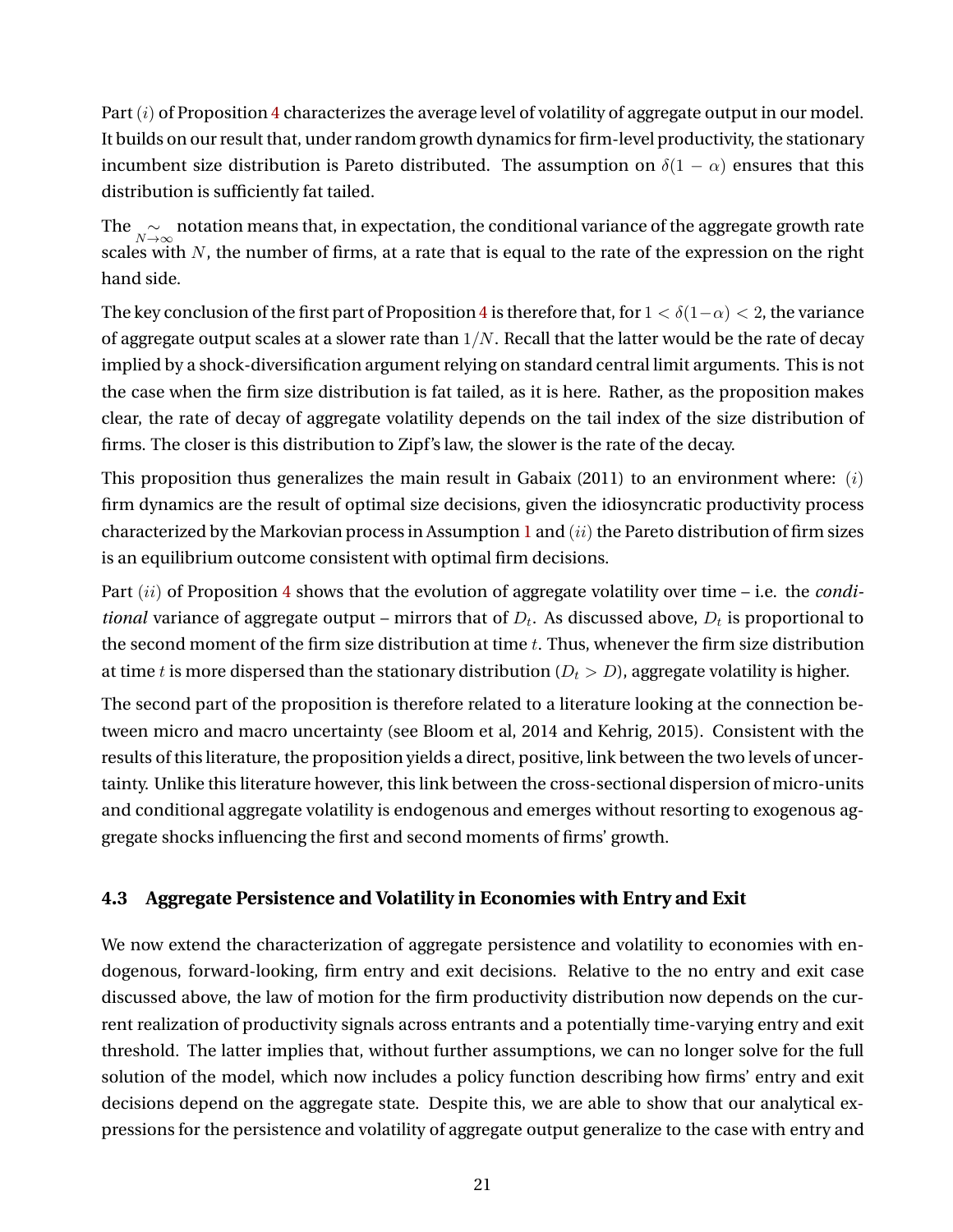exit. In particular, whenever the entrant productivity signal distribution is thinner tailed than the productivity distribution of incumbents, we will show that the contribution of entry and exit to aggregate volatility is second-order.

To show this, we follow the same steps as in Section 4.2. Recalling the general law of motion for the aggregate state variable in Theorem 1,

$$
\mu_{t+1} = (P_t^*)'(\mu_t + MG) + \epsilon_{t+1} \tag{14}
$$

makes clear that the law of motion of the aggregate state depends on the distribution of productivity signals for potential entrants,  $G$ , and the current (endogenous) threshold for entry and exit decisions,  $s^*(\mu_t).$  This is because  $P_t^*$ , the transition matrix of firms across productivity states, also encodes entry and exit transitions.

Specializing this setup to the Gibrat's law case (i.e. Assumption 1), it is then straightforward to show that this general law of motion of the aggregate state implies the following dynamics for aggregate productivity:

$$
A_{t+1} = \rho A_t + \rho E_t(\varphi) + O_t^A + \sigma_t \varepsilon_{t+1}
$$
\n(15)

$$
\sigma_t^2 = \varrho D_t + \varrho E_t(\varphi^2) + O_t^{\sigma}
$$
\n(16)

Relative to Theorem 2, the contribution of entry and exit appears in the net entry terms,  $E_t$ . These terms give the difference between the entry and exit contributions for both the level and the volatility of aggregate productivity with  $E_t(x)=\left(M\sum_{s=s^*(\mu_t)}^S G_s\left(x^s\right)^{\frac{1}{1-\alpha}}\right)$  $-\left({\left(x^{s^*(\mu_t)-1}\right)}^{\frac{1}{1-\alpha}}\mu_{s^*(\mu_t)-1,t}\right)$ , where x is either  $\varphi$  or  $\varphi^{2,22}$  Intuitively, the first term of this expression gives the contribution of today's entrants while the second term gives that of exiters. As a result, aggregate productivity of incumbents tomorrow,  $A_{t+1}$ , now depends on  $\rho E_t(\varphi)$ , the expected aggregate productivity of today's net entrants, conditional on their survival.

It is worth noting that entry and exit decisions do not alter the fact that, as in Section 4.2, aggregate productivity is persistent and exhibits time-varying volatility. Furthermore, given this law of motion for aggregate productivity, it is immediate to show that the law of motion for aggregate output inherits these same properties:

$$
\widehat{Y}_{t+1} = \rho \widehat{Y}_t + \rho \kappa_1 \widehat{E}_t(\varphi) + \kappa_2 \widehat{O}_t^A + \psi \frac{\sigma_t}{T} \epsilon_{t+1}
$$

where  $\kappa_1$  and  $\kappa_2$  are constant defined in the appendix.<sup>23</sup> In particular, the parameter  $\rho$  in the above equation, is the same as that defined in Theorem 2, for the no entry and exit case. It follows that the persistence of aggregate productivity and output, depends on deep parameters governing firm-level dynamics in the same way as in Proposition 3.

<sup>&</sup>lt;sup>22</sup>In particular note that the entry term affecting volatility,  $E_t(\varphi^2)$  =  $M \sum_{s=s^*(\mu_t)}^S ((\varphi^s)^{\frac{1}{1-\alpha}})^2 G_s$  –  $((\varphi^{s^*(\mu_t)-1})^{\frac{1}{1-\alpha}})^2 \mu_{s^*(\mu_t)-1,t}$ , is proportional to dispersion of firm size among successful entrants, where the last term in the expression corrects for exit, and is proportional to the dispersion in the size of exiters.

 $^{23}$ This equation is derived in the proof of Theorem 3 in Online Appendix B.5.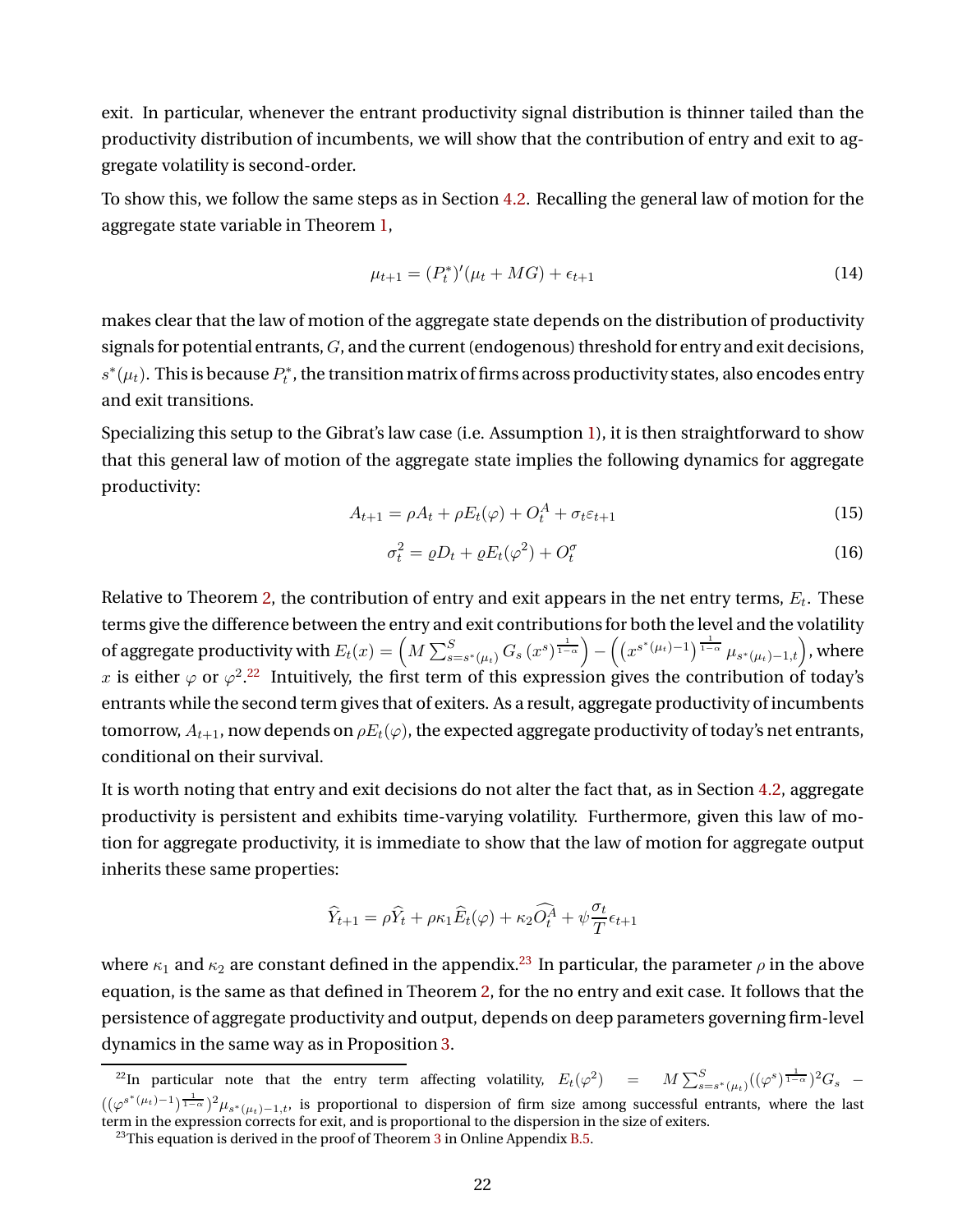Turning to the volatility of aggregate output, we are now able to generalize Proposition 4 to the case of entry and exit as follows:

**Proposition 5** Let  $\delta = \frac{\log \frac{a}{c}}{\log \varphi}$  be the tail index of the stationary productivity distribution as in Corollary 2. Let  $\delta_e$  be the tail index associated with the productivity distribution of potential entrants. Then

i) *Under assumption 2 and if*  $1 < \delta(1-\alpha) < 2$  *and*  $1 < \delta_e(1-\alpha) < 2$ *, the unconditional expectation of aggregate variance satisfies:*

$$
\mathbb{E}\left[\frac{\sigma_t^2}{A^2}\right] \underset{N \to \infty}{\sim} \frac{\varrho G_1}{N^{2-\frac{2}{\delta(1-\alpha)}}} + \frac{\varrho G_2}{N^{1+\frac{\delta_e}{\delta} - \frac{2}{\delta(1-\alpha)}}}
$$
(17)

*where*  $G_1$  *and*  $G_2$  *are functions of model parameters but independent of* N *and* M.

ii) *The dynamics of conditional aggregate volatility depend on the dispersion of firm size:*

$$
\frac{\partial \mathbb{V}ar_t\left[\hat{Y}_{t+1}\right]}{\partial D_t} = \frac{\psi \varrho}{A^2} \ge 0
$$

**Proof:** See Online Appendix **B.8** □.

Relative to the simpler case without entry and exit, we now need to take a stand on the distribution of productivity signals across entrants. We follow our earlier approach in Corollary 2 and assume it to be Pareto distributed with tail parameter  $\delta_e$ . With this assumption in place, the proposition implies that the characterization of aggregate volatility given for the no entry and exit case carries through to the current, more general setup.

Thus, part (ii) of the proposition remains unchanged, while part (i) of the proposition shows that the variance of aggregate output fluctuations still declines at a slower rate than  $1/N$ . However, relative to the no entry and exit case, this rate of decay now depends on the tail indexes of the size distributions of both incumbents  $(\delta(1-\alpha))$  *and* entrants  $(\delta_e(1-\alpha))$ . In particular, whenever the size distribution of incumbents has a lower tail index than the size distribution of entrants - i.e. whenever  $\delta < \delta_e$  - the first term in the expression for aggregate volatility dominates. In this case, asymptotically, the rate of decay of aggregate volatility will be a function of the tail index of incumbents, at the first order, and we recover the result in Proposition 4.

Intuitively, whenever the size distribution of incumbents is close to Zipf's law (i.e.  $\delta(1-\alpha)$ ) is close to 1) and the probability of observing very large entrants is small, aggregate volatility depends on large incumbent firms alone. This implies that, despite the fact that we cannot solve for entry dynamics explicitly, we can still describe the behaviour of aggregate volatility, as the contribution of entry and exit is second order and it suffices to track the dynamics of large incumbents. Further, as we will argue below, this is likely to be the empirically relevant regime, as both conditions (fat-tailed incumbents and relatively thinner tailed entrants) are met in the data.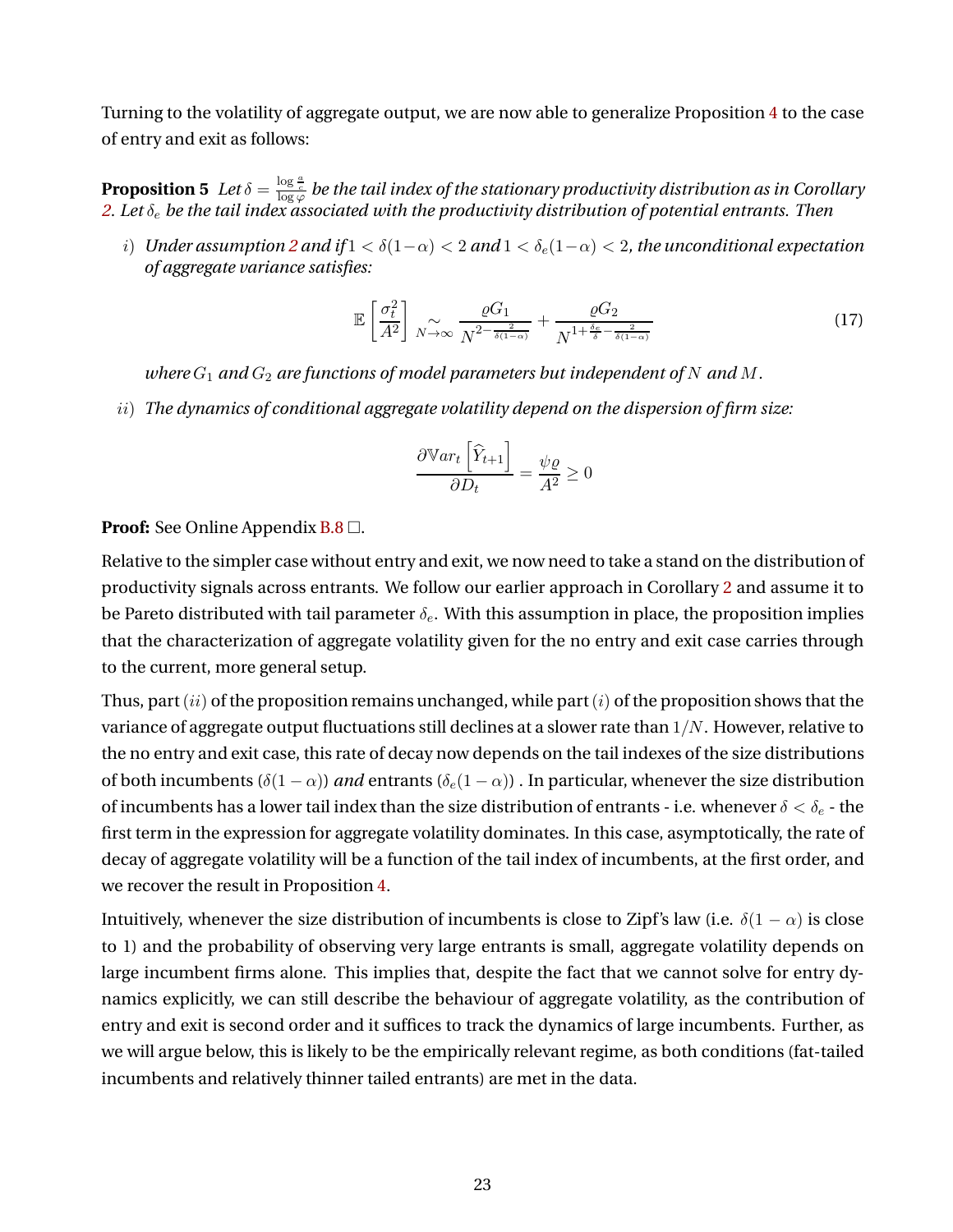Taken together, these results imply that the voluminous literature building on the framework of Hopenhayn (1992) has overlooked the potentially non-negligible aggregate dynamics implied by the model, even when the number of firms entertained is large.

### **4.3.1 Policy and Value Functions: A Special Case**

As discussed above, with endogenous entry and exit decisions, and without further assumptions, it is not possible to make further headway analytically. This is because entry and exit decisions are forward looking and firms therefore need to forecast the future productivity distribution or, equivalently, future wages.

Despite the fact that, as shown in the previous section, our results regarding aggregate persistence and volatility do not depend on the extensive margin, it is nevertheless useful to understand entry and exit decisions on two counts. First, the behavior of the extensive margin following large firm shocks is of independent interest. Second, a quantitative evaluation of the general model requires a solution to these forward looking decisions.

Technically, the key challenge in solving for value and policy functions in our model is that these are nonlinear functions of the aggregate state variable  $\mu_t.$  While not infinite dimensional (as in Hopenhayn, 1992), this is still a large dimensional object which we cannot solve for analytically.<sup>24</sup> Our proposed solution, following most of the literature on heterogeneous agents, is to reduce the dimensionality of the state-space.

Unlike most of the literature, we do know the form that the law of motion for  $A_t$  takes. This per se, does not solve our problem since  $E_t$  and  $\sigma_t$  are still functions of  $\mu_t.$  Mathematically, this means that  $A_t$  is not a recursive map:  $A_t$  maps to past values of itself but also to other moments of the productivity distribution. However, it becomes a recursive map if we make the following assumption.

 ${\bf Assumption~3}$  *Assume that, when forming expectations about future wages, firms take*  $\frac{E_t}{A_t}, \frac{O_t^A}{A_t}$  *and*  $\frac{\sigma_t}{A_t}$ *to be constant and equal to*  $\frac{E}{A}$ *,*  $\frac{O^A}{A}$  $\frac{D^A}{A}$  and  $\frac{\sigma}{A}$ , respectively, i.e. their stationary equilibrium counterparts.

In other words, when forecasting future wages, firms ignore  $(i)$  the time-varying contribution of net entry to aggregate productivity and  $(ii)$  the time-varying nature of aggregate volatility. These admittedly strong assumptions allow us to make progress analytically by rendering the wage forecasting

<sup>&</sup>lt;sup>24</sup>In the baseline calibration of Section 5, the dimension of the aggregate state variable,  $\mu_t$ , is pinned down by  $S = 35$ , large enough to render the problem computationally infeasible.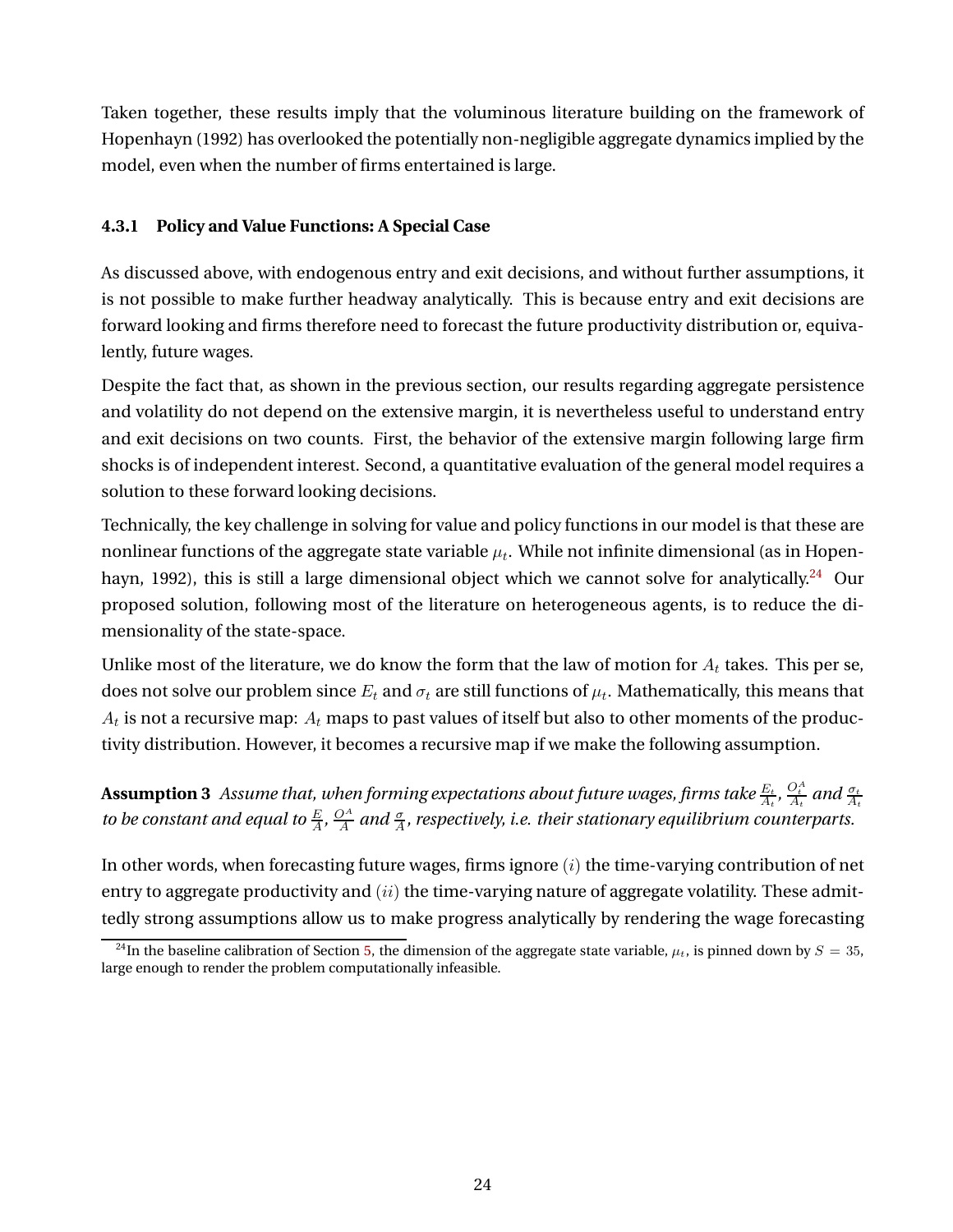problem tractable.<sup>25</sup> This in turn, delivers closed form expressions for the value and policy functions, which we summarize in the following proposition.

**Proposition 6** *Assume* 1 *and* 3, when  $S \to \infty$ , the value of an incumbent firm under aggregate state  $\mu_t$  and idiosyncratic productivity level  $\varphi^s \geq \varphi^{s^*(\mu_t)}$  is:

$$
V(\mu_t, \varphi^s) = \frac{-c_f}{1 - \beta} \left[ 1 - \frac{a\beta}{\tilde{r}_2 \left( \frac{1}{\beta} - \frac{1}{\tilde{\beta}_2} \right) + a} \tilde{r}_2^{s - s^*(\mu_t) + 1} \right] + \frac{1 - \alpha}{1 - \rho \tilde{\beta}_{\alpha}} \left( \frac{\alpha}{w_t} \right)^{\frac{\alpha}{1 - \alpha}} \left( \varphi^{\frac{1}{1 - \alpha}} \right)^s \left[ 1 + \frac{-\rho \beta a \varphi^{\frac{-1}{1 - \alpha}} \tilde{\beta}_{\alpha} + \rho \beta - \rho \tilde{\beta}_{\alpha}}{\beta \left( \tilde{r}_2 \left( \frac{1}{\beta} - \frac{1}{\tilde{\beta}_2} \right) + a \right)} \left( \varphi^{\frac{1}{1 - \alpha}} \right)^{s - s^*(\mu_t) + 1} \right]
$$

*with the corresponding policy function is given by by*

$$
s^*(\mu_t) = \left\lceil (1-\alpha)\log\left(\frac{c_f\left(1-\frac{a}{\tilde{r}_2\left(\frac{1}{\beta}-\frac{1}{\tilde{\beta}_2}\right)+a}\frac{\beta}{\tilde{\beta}_2}\tilde{r}_2\right)(1-\rho\tilde{\beta}_\alpha)}{\rho(1-\beta)(1-\alpha)\alpha^{\frac{\alpha}{1-\alpha}}\left(1+\frac{-\beta a\varphi^{\frac{-1}{1-\alpha}}\tilde{\beta}_\alpha-\tilde{\beta}_\alpha+\beta}{\beta\left(\tilde{r}_2\left(\frac{1}{\beta}-\frac{1}{\tilde{\beta}_2}\right)+a\right)}\frac{\tilde{r}_2}{\tilde{\beta}_2}\right)}\right\rceil (\log\varphi)^{-1} + \alpha(\log w_t)(\log\varphi)^{-1}\right\rceil
$$

*where*  $[x]$  *is the ceiling function i.e. the least succeeding integer of x and*  $\tilde{\beta}_{\alpha}$ ,  $\tilde{\beta}_{2}$  *and*  $\tilde{r}_{2}$  *are constants defined in the Online Appendix B.9.*

#### **Proof:** See Online Appendix **B.9** □.

The proof of Proposition 6 follows a guess and verify strategy. It is easiest to understand this solution to the firms' problem by first noting the similarities with the steady-state solution given in Proposition 1. In particular, note that the value and policy functions assume the same form as before. The first term of the value function again reflects the present value of fixed operating costs, while the second term reflects the expected present discounted value of profits. Again, we see an adjustment for exit risk entering in the same form on both terms. Regarding the policy function, as before, the first term indicates the contribution of fixed cost considerations for the entry and exit decisions while the second term reflect variable profits. Indeed, it is easy to show that, if wages were fixed across time (i.e. if there was no aggregate uncertainty), the terms  $\tilde{\beta}_0 = \tilde{\beta}_2 = \beta$  such that the value and policy functions in this proposition would exactly coincide with those given in the steady-state equilibrium.

However, the solution for both the value and policy functions now reflect the time-varying nature of aggregate risk. That is, even when holding firm-level productivity fixed, the value and entry and exit decisions of a firm are time-varying and depend on the current realization of wages. In the value function, aggregate risk appears in two intuitive ways. First, under aggregate uncertainty, the

<sup>&</sup>lt;sup>25</sup>Nevertheless, note that in the data (and in our quantitative exercise below) the average year-on-year contribution of net entrants to aggregate productivity is small to begin with (see, for example, Foster et al. (2008) or Osotimehin (2016)). Relatedly, based on census data for French firms, Osotimehin (2016), concludes that time variation in entry and exit contributes little to the year-year variability of productivity.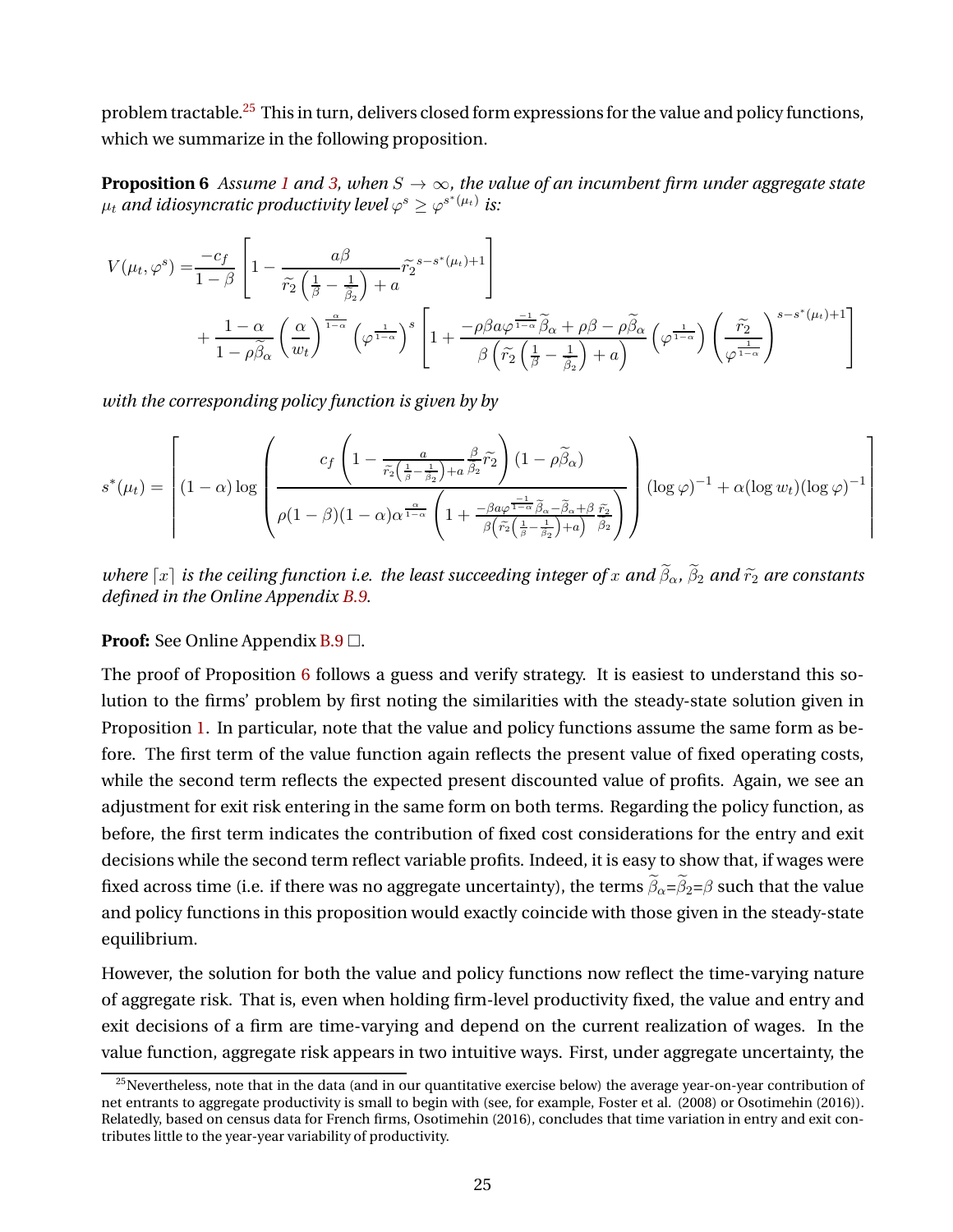threshold for entry and exit will now be time-varying, as instructed by the policy function. As such, the terms adjusting firm value for exit risk, now depend on the current value of this threshold (which, in turn, depends on the current realization of wages). Second, the expected present discounted value of profits is also time-varying and depends on the current realization of wages.

The policy function also reflects aggregate risk. Thus, for the same value of firm-level productivity, if the current realization of wages is high, the threshold for entry and exit increases. This is intuitive: as shown above aggregate productivity (and, hence, aggregate wages) is persistent and therefore, following a positive shock that increases the current value of wages, firms expect the cost of variable inputs to remain high in the future. This implies that the expected present value of profits is now lower which, in turn, implies that even relatively higher productivity firms might now find it optimal to exit (or not enter).

# **5 Quantitative Results**

In this section we present the quantitative implications of our model. We solve the model under the particular case of firm-level random productivity growth (Assumption 1), which we have discussed in the previous section. We first calibrate the steady-state solution of the model to match firm-level moments.

Based on this calibration, we then use the law of motion of the aggregate productivity and Assumption 3 to solve numerically for the firms' policy function. Using this numerical solution we quantitatively assess the performance of the model with respect to standard business cycle statistics and inspect the mechanism rendering firm-level idiosyncratic shocks into aggregate fluctuations. We then quantitatively explore the role of large firms in shaping the business cycle. Throughout we show empirical evidence that is consistent with our mechanism.

### **5.1 Steady-state calibration**

We choose to calibrate the production units in our model to firm-level data. To calibrate the model to the US economy, we first set the value of deep parameters. The span of control parameter  $\alpha$  is set at 0.8. This value is chosen to be on the lower end of estimates, such as Basu and Fernald (1997) and Lee (2005).<sup>26</sup> The discount factor  $\beta$  is set at 0.95 so that the implied annual gross interest rate is 5.3%, a value in line with the business cycle literature. The labor supply elasticity parameter,  $\gamma$ , is chosen to be 2 following Rogerson and Wallenius' (2009) argument linking micro and macro elasticities of labor supply. Finally, we set the fixed cost of production,  $c_f$ , to 1 every period.<sup>27</sup>

<sup>&</sup>lt;sup>26</sup>In the Online Appendix we explore an alternative calibration strategy where  $\alpha$  is calibrated rather than fixed. We find that qualitatively all results shown below go through and, if anything, imply that large firm dynamics account for a larger share of aggregate volatility.

 $^{27}$ In model simulations we found that the quantitative performance of the model is not affected by the value of fixed costs.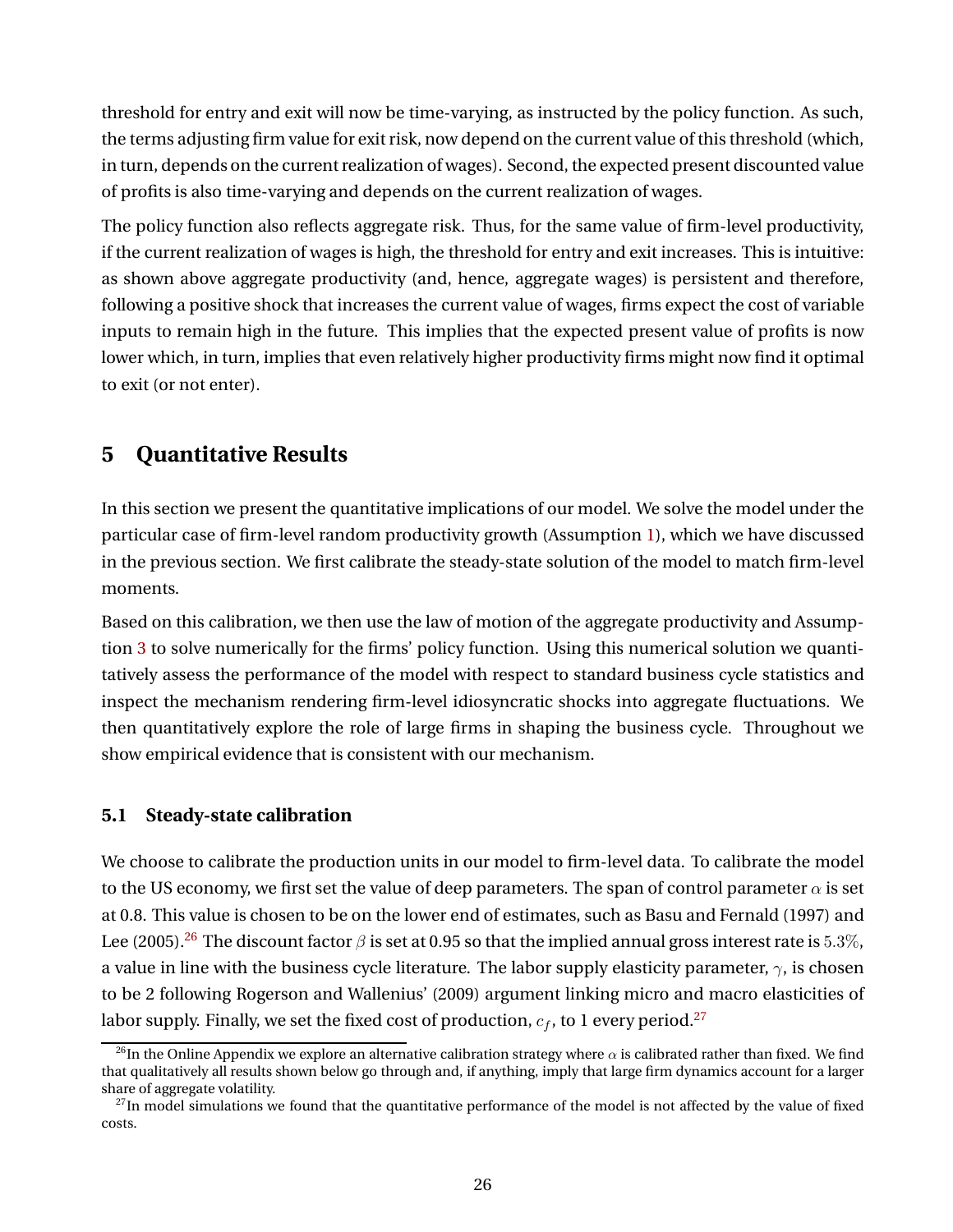| Statistic                               | Model             | Data              | References           |
|-----------------------------------------|-------------------|-------------------|----------------------|
| <b>Entry Rate</b>                       | 0.109             | 0.109             | <b>BDS</b> firm data |
| Idiosyncratic Vol. $\sigma_e$           | 0.08              | $0.1 - 0.2$       | See main text        |
| Tail index of Firm size dist.           | 1.097             | 1.097             | BDS firm data        |
| Tail index of Entrant Firm size dist.   | 1.570             | 1.570             | BDS firm data        |
| Share of Employment of the largest firm | $0.14\%$          | $1\%$             | Share of Wall-Mart   |
| Number of Firms                         | $4.5 \times 10^6$ | $4.5 \times 10^6$ | BDS firm data        |

Table 1: Targets for the calibration of parameters

We then assume random productivity growth at the firm level, i.e. we follow Assumption 1 in the previous section. This implies that the stationary productivity distribution is Pareto-distributed with tail index  $\delta$ . We additionally assume that the productivity of potential entrants is Pareto distributed with tail index  $\delta_e$ . This will also imply a Pareto distribution for firm size in the steady-state equilibrium as shown in Corollary 2.

To obtain data counterparts for these and further moments discussed below, we use publicly available tabulations of firm size and firm size by age from the Business Dynamics Statistics (BDS) data between 1977 and 2012. These are in turn computed from the Longitudinal Business Database of the US census and ensure a near full coverage of the population of US firms. For a full description of this dataset and our computations below, please refer to the Data Appendix C.

According to our model, we can read off the tail of the productivity distribution of incumbents from its empirical counterpart by using the relation  $\delta(1-\alpha) = 1.097$  and our assumed value for  $\alpha$ . According to Corollary 2, this fixes the ratio between the parameters  $a$  and  $c$  in the firm-level productivity process, up to the state space parameter  $\varphi$ . Similarly, we fix the tail index for entrant distribution such that  $\delta_e(1-\alpha) = 1.570$ . To obtain these numbers, we estimate the tail index from the BDS data at the US census. The data counterpart to the stationary size distribution in our model is given by the average (across years) of the size distribution of all firms. The corresponding object for entrants is given by the average (across years) size distribution of age 0 firms in the BDS data. We obtain tail estimates by using the estimator proposed in Virkar and Clauset (2014). According to our estimates the size distribution of incumbents is more fat tailed than that of the corresponding distribution of entrants; this is intuitive as the probability of observing very large entrants should indeed be smaller. While we are not aware of any such estimation for entrants, our tail index estimate for incumbents compares well with published estimates by Axtell (2001), Gabaix (2011) and Luttmer (2007).

We are left with two parameters to calibrate: the state space parameter  $\varphi$  and the parameter governing the persistence of firm-level productivity, b. We calibrate these parameters jointly to match the volatility of firm-level productivity growth rates,  $\sigma_e = 8\%$ , and a steady-state entry rate, i.e. the ratio of entrants to incumbents, of 10.9%. Our choice for firm-level productivity volatility is at the low end of the values reported in the literature. Working with Compustat data, Gabaix (2011) reports a value for the volatility of labor productivity (measured as sales per employee) of 12%. Based on establishment-level census data, Foster et al (2008) and Castro et al (2015) report an average annual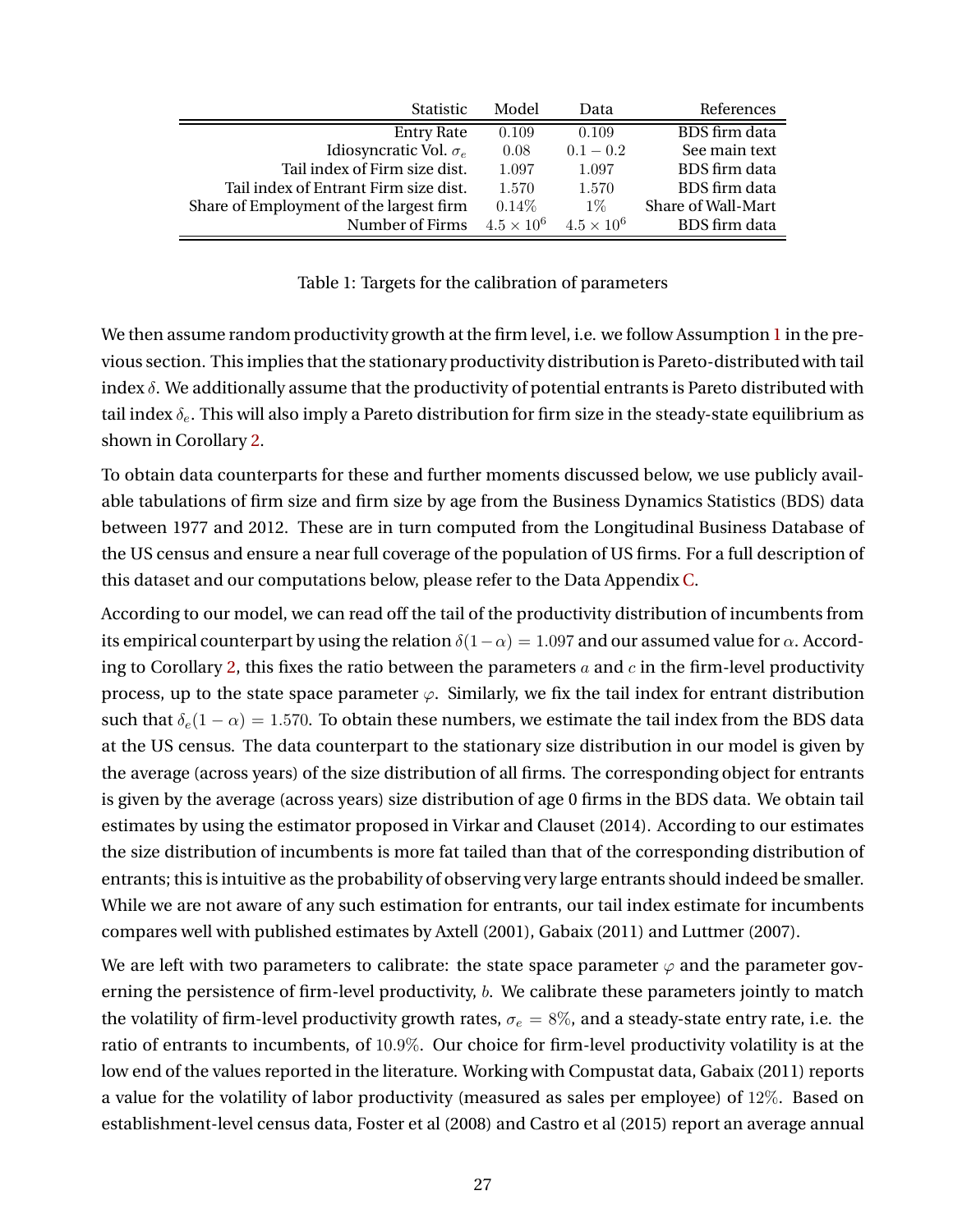| Parameters                                                                                                                   | Value                                    | Description                     |  |
|------------------------------------------------------------------------------------------------------------------------------|------------------------------------------|---------------------------------|--|
| $\boldsymbol{a}$                                                                                                             | 0.6129                                   | Pr. of moving down              |  |
| $\mathfrak{c}$                                                                                                               | 0.3870                                   | Pr. of moving up                |  |
| $\mathcal{S}% _{CS}^{(n)}(\theta)=\left( \mathcal{S}% _{CS}^{(n)}(\theta)\right) ^{\ast }(\mathcal{S}% _{CS}^{(n)}(\theta))$ | 35                                       | Number of productivity levels   |  |
| $\varphi$                                                                                                                    | 1.0874                                   | Step in pdty bins               |  |
| $\varPhi$                                                                                                                    | $\{\varphi^s\}_{s=1S}$                   | Productivity grid               |  |
| $\gamma$                                                                                                                     | 2                                        | Labor Elasticity                |  |
| $\alpha$                                                                                                                     | 0.8                                      | <b>Production function</b>      |  |
| $c_f$                                                                                                                        | 1.0                                      | Operating cost                  |  |
| $c_e$                                                                                                                        |                                          | Entry cost                      |  |
| B                                                                                                                            | 0.95                                     | Discount rate                   |  |
| M                                                                                                                            | $4.8581 * 10^7$                          | Number of potential entrants    |  |
| G                                                                                                                            | $\{MK_e(\varphi^s)^{-\delta_e}\}_{s=1S}$ | Entrant's distr. of the signal  |  |
| $K_e$                                                                                                                        | 0.9313                                   | Scale parameter of the distr. G |  |
| $\delta_e(1)$<br>$\cdot$ $\alpha$                                                                                            | 1.570                                    | Tail parameter of the distr. G  |  |

Table 2: Baseline calibration

productivity (TFPR) volatility of about 20%, a similar value to that used by Clementi and Palazzo (2016) in their firm-level calibration. In Section 5.2.2 below, we show that our quantitative results are largely unaffected by further lowering our (already conservative) target of  $\sigma_e = 8\%$ . Our choice for the entry rate target comes from directly computing the average entry rate from the BDS data and is consistent with, for example, the values reported by Dunne et al  $(1988)^{28}$ 

Finally, we need to choose values for  $S$  and  $M$ . By choosing  $S$  we are fixing the largest possible productivity of a firm. Our choice of S implies that the largest firm accounts for 0.14% of total employment. This is again a conservative choice: Walmart for example is reported to have 1.4 million employees based in the US, about  $1\%$  of the labor force in the US. Recall that M is a free scale parameter as discussed in the setup of the model. We calibrate  $M$  such that the total number of firms is about 4.5 million, the mean total number of establishments reported in the BDS data. In Table 1, we report the establishment moments that we match for the calibration. In Table 2, the implied parameters by our targets.

We are interested in accurately matching the characteristics of large firms. Recall that our calibration procedure is intended to match well the *tail* of the firm size distribution. The left panel of Figure 2, plots the *entire* firm size distribution (in terms of employees) as implied by our model against that in the data. The right panel plots the corresponding distribution for entrants. These are plots of the counter-cumulative (CCDF) distribution of firm size giving, in the x-axis, the employment size category of a given firm and, in the y-axis, the empirical probability of finding a firm larger than the corresponding x-axis employment size category. The solid line reports the stationary size distribution in the model.

 $28$ We discuss in detail our data sources and computations in the Data Appendix C.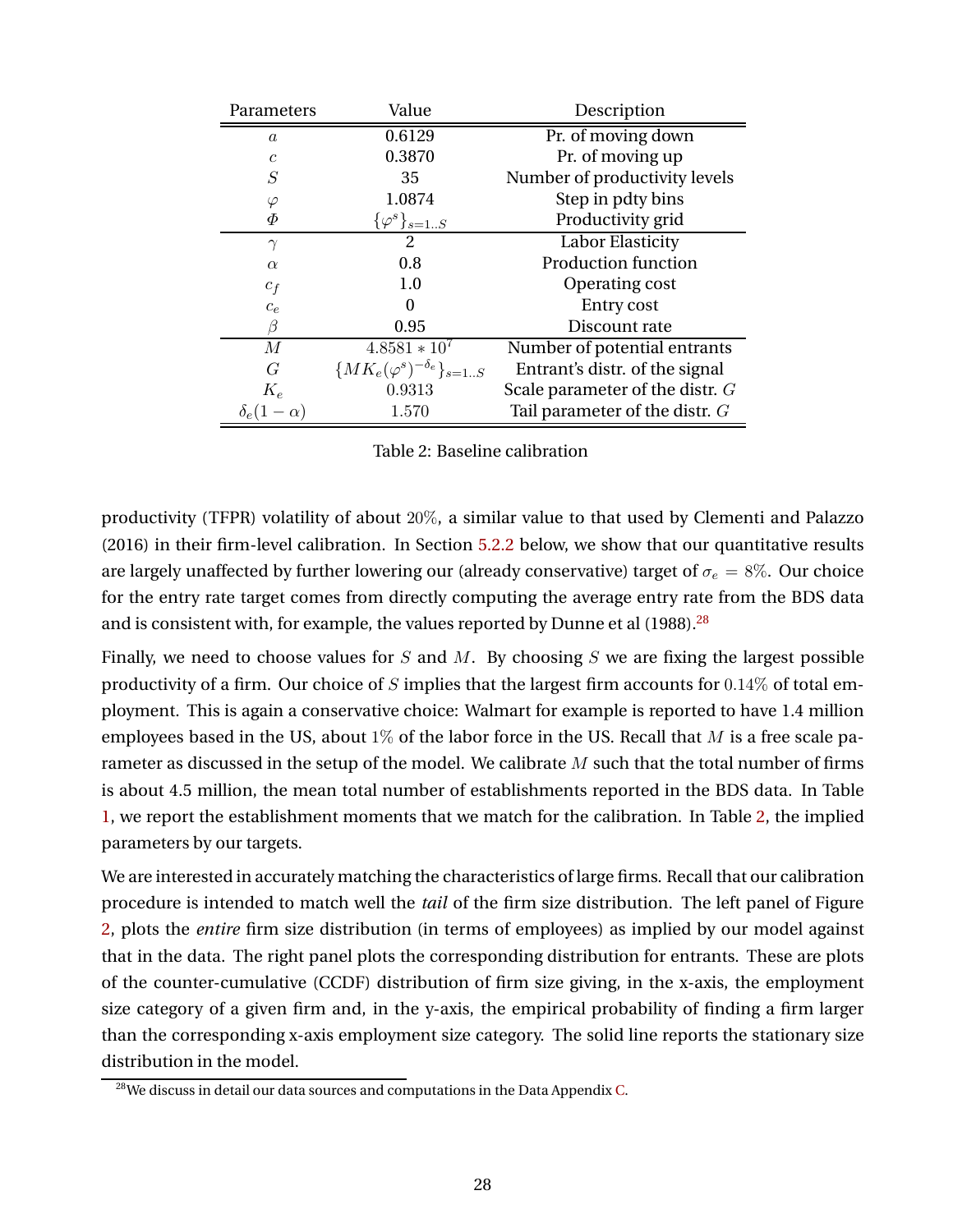Filled (black) circles give the size distribution derived from the Business Dynamics Statistics (BDS) from the US Census which we have used to estimate the tail index. Note that the largest bin in the BDS data only pins down the *minimum* size of the largest firms in the data, corresponding to those with more than 10000 employees. In order to go beyond this data limitation, we supplement the BDS tabulations with Compustat data. Specifically, the hollow (red) circles in Figure 2 are computed from tabulating frequencies for Compustat firms *above* 10000 employees. Our assumption is that, for firms above 10000 employees, the distribution of firms in Compustat is similar to the one for all firms in the U.S. economy.

The model does well in matching the firm size distribution: it accurately reproduces both the mass of small firms in the BDS data and the mass of large firms in the Compustat data. These latter moments are not targets of our calibration strategy (only the tail estimated on BDS data alone is). The same general pattern holds for the entrant distribution. The model slightly under-predicts the probability of finding very large firms. For instance, in our model the probability of finding a firm with more than 10000 employees is just under 0.0001 while the corresponding probability in the data is 0.0003. This is again consistent with our conservative calibration strategy and ensures that our results below are not driven by firms that are too large with respect to the data.

Turning to heterogeneity in productivity, and in particular, to how productive large firms are in our model, our calibration implies that the interquartile ratio in firm-level productivity is 1.29. Looking further at highly productive firms in the model, the ratio in total factor productivity between a firm at the 95th percentile and the 5th percentile is 1.80. While we are not aware of any such computations with actual firm-level data, these numbers are smaller but comparable to the *establishment* level moments, reported by Syverson (2004) which finds an interquartile ratio of 1.34 and a 95th-5th quantile ratio of 2.55.

### **5.2 Business cycle implications**

We now solve the model outside the steady-state equilibrium and provide a quantification of its performance as a theory of the business cycle. We start by briefly describing our numerical strategy. Based on our numerical solution, we compute aggregate business cycle statistics and compare them against the data. We then inspect the mechanism in our model by performing a simple impulse response exercise, as traditional in the business cycle literature. The key difference is that here we track the aggregate response to an idiosyncratic shock which endogenously translates into an aggregate perturbation.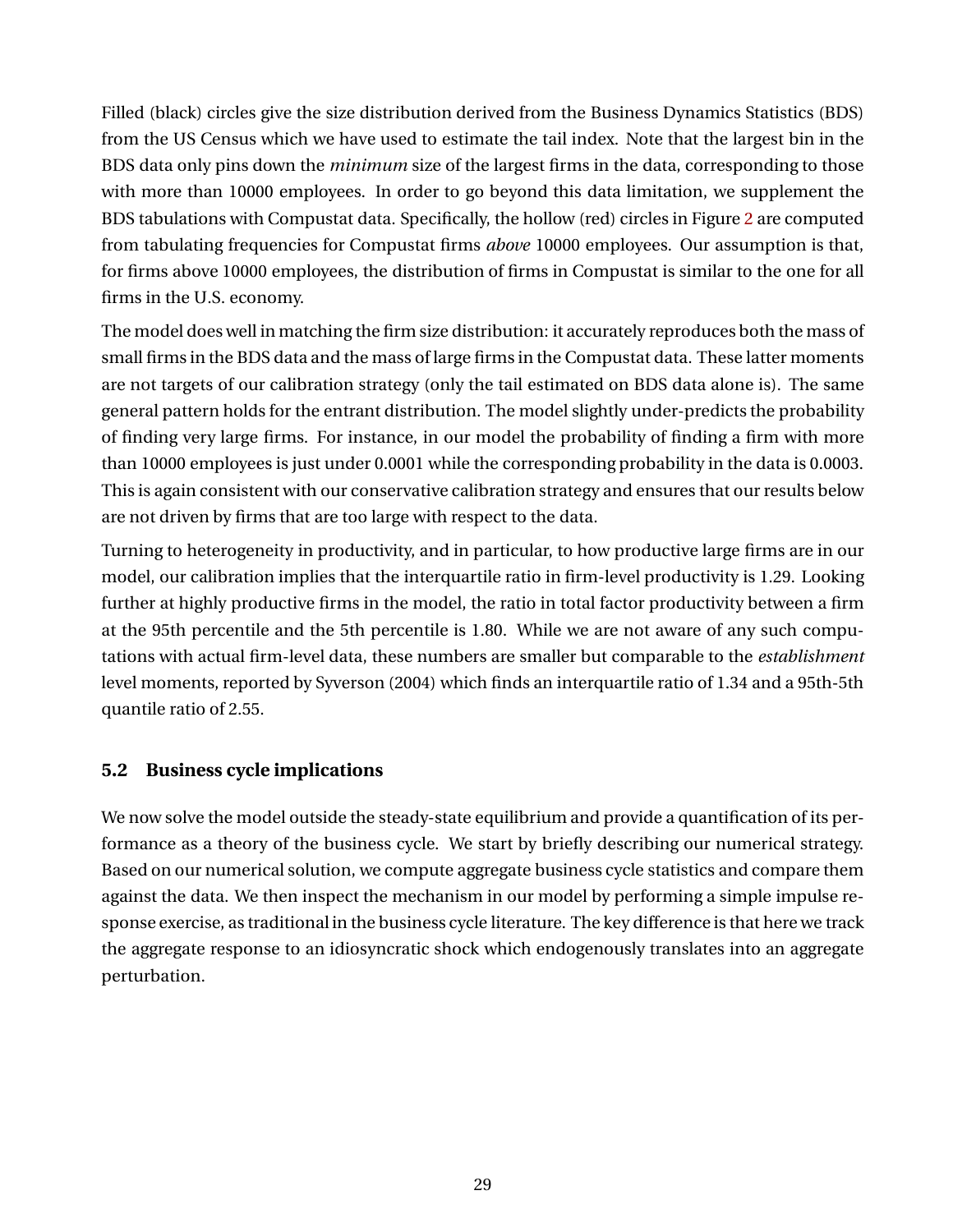

Figure 2: Counter Cumulative Distribution Functions (CCDF) of the firms size distribution of incumbents (left) and entrants (right) in the model (blue solid line) against data (circles). NOTE: Black filled circles report the CCDF of firm size distribution for less than 10000 employees in the BDS. The red circles display a tabulation from Compustat for firms with more than 10000 employees assuming that, for this range, the distribution of firms in Compustat is similar to that in the whole economy.

#### **5.2.1 Numerical Strategy**

The characterization of the law of motion of the aggregate productivity in Theorem 2 and its generalization to the case with entry and exit (summarized in Theorem 3 in Online Appendix B.5), are key to our numerical strategy. Recall that in the model firms make optimal intertemporal decisions (entry and exit) by forming expectations of future aggregate conditions which are summarized by the variable  $A_t.$  As Theorem 3 renders clear, the dynamics of  $A_t$  in turn depend on  $E_t(\varphi)$  and  $\sigma_t$  and thus, on  $D_t$  and  $E_t(\varphi^2)$ . Note that  $D_t$  is proportional to the second moment of the firm size distribution and that, since the firm size distribution is a stochastic and time-varying object, so is  $D_t.$  In order to solve the model numerically we will maintain Assumption 3 that  $\frac{E_t(\varphi)}{A_t}$ ,  $\frac{O_t^A}{A_t}$  and  $\frac{\sigma_t}{A_t}$  are perceived by firms to be fixed at its steady-state values. Given this assumption, the firms' problem can be solved by standard value function iteration methods. We discuss this numerical algorithm in detail in the Online Appendix D. 29

This is similar in spirit to the Krusell-Smith approach in that agents only take into account a reduced set of moments of the underlying high-dimensional state variable. Unlike Krusell and Smith (1998) however, we are able to characterize the law of motion of the first moment of this distribution and

 $29$ It's also worth noting that under our baseline calibration, equilibrium wage volatility and grid coarseness jointly imply that the entry/exit threshold does not vary with aggregate fluctuations. That is, while our numerical algorithm allows this threshold to be time-varying, given our calibration, the stochastic domain of  $A_t$  does not visit regions of the state space that would induce the entry and exit threshold to change over the course of simulation (See Numerical Appendix D).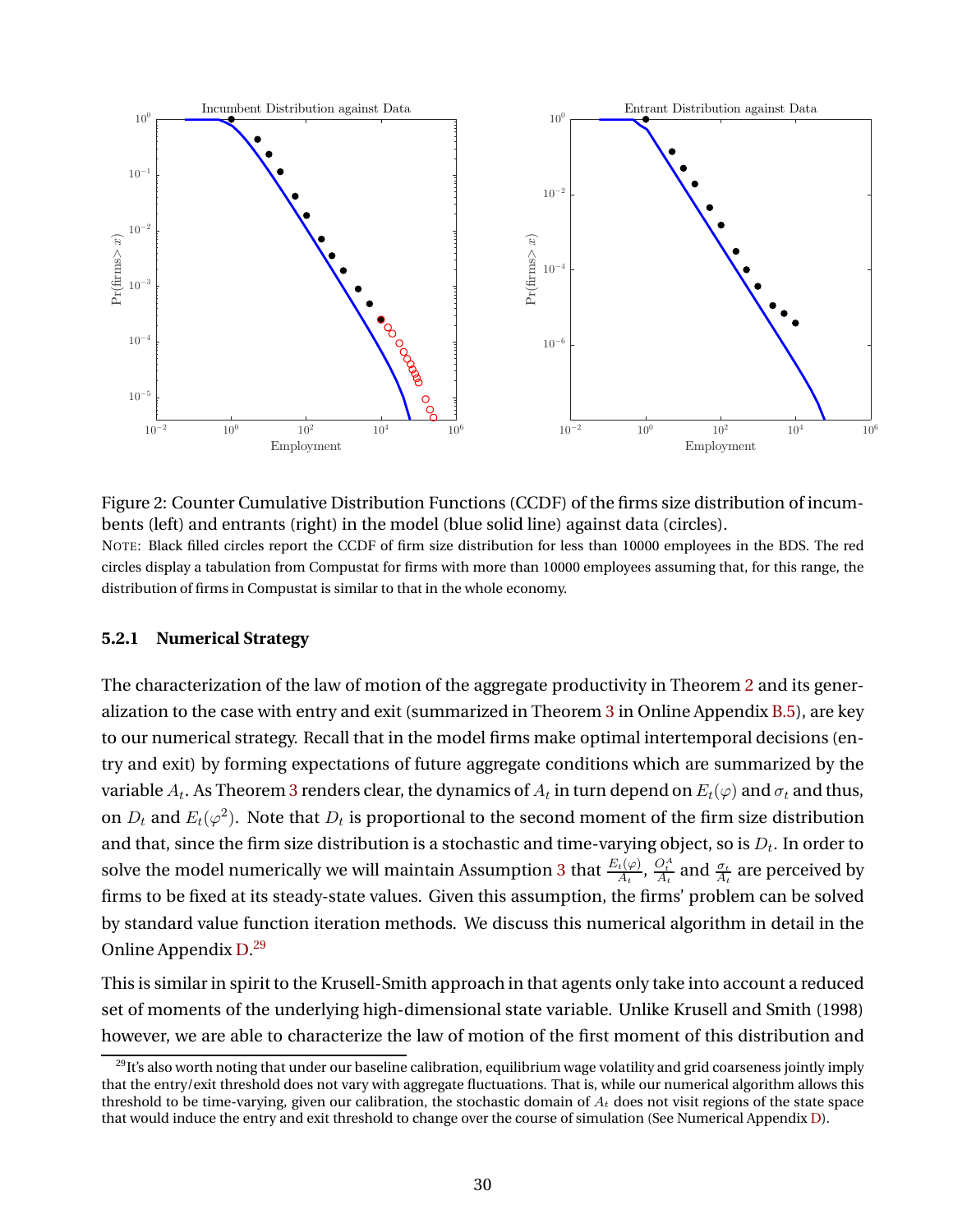|                      | Model       |                            |             | Data        |                            |             |
|----------------------|-------------|----------------------------|-------------|-------------|----------------------------|-------------|
|                      | $\sigma(x)$ | $\sigma(x)$<br>$\sigma(y)$ | $\rho(x,y)$ | $\sigma(x)$ | $\sigma(x)$<br>$\sigma(u)$ | $\rho(x,y)$ |
| Output               | 0.47        | $1.0\,$                    | 1.0         | 1.83        | $1.0\,$                    | $1.0\,$     |
| Hours                | 0.31        | 0.66                       | 1.0         | 1.78        | 0.98                       | 0.90        |
| <b>Aggregate TFP</b> | 0.21        | 0.46                       | $1.0\,$     | 1.04        | በ 57                       | 0.66        |

Table 3: Business Cycle Statistics

NOTE: The model statistics are computed for the baseline calibration (cf. Table 2) for an economy simulated for 20,000 periods. The data statistics are computed from annual data in deviations from an HP trend. The source of the data is Fernald (2014). For further details refer to the Online Appendix C.

hence, in our numerical solution, agents know the law of motion of  $A_t$ , up to higher order moments. In Krusell and Smith (1998) this law of motion has to be solved for, which imposes a computationally costly simulation step. Our procedure is also similar to that of Den Haan and Rendahl (2010) in that we exploit recurrence equations linking different moments of the state distribution and then assume that agents' expectations do not depend on higher order moments of the distribution. Unlike them we do not need to solve for the law of motion of these moments. The consequence of a lower computational cost relative to the literature is that it allows us to solve for a large state space and therefore to better capture firm-level heterogeneity in productivity.

### **5.2.2 Business cycle statistics**

Using the calibration in Table 2 and the numerical algorithm describes in the Online Appendix D, we compute the business cycle statistics. We simulate time series for output, hours and aggregate TFP using the law of motion (Equation 5) of the productivity distribution. These statistics are presented in Table 3. 30

The standard deviation of aggregate output in the model is 0.47%, 26% of the annual volatility of HP-filtered real GDP in the data. The standard deviation of hours is 0.31%, about 17% of the annual volatility of total hours worked (in deviations from trend). As a result, the volatility of hours relative to output is 0.66, about two-thirds of relative volatility of hours to GDP in the data. The dampened behavior of hours relative to output in our model is not unlike that of a baseline RBC model. As in the latter class of models, aggregate dynamics in our model follow from the dynamics of aggregate TFP. In our baseline calibration, the standard deviation of aggregate TFP is 0.21%, about one fifth of the volatility of the (aggregate) Solow residual in data.

Crucially, in our model, these aggregate TFP dynamics are *not* the result of an exogenous "aggregate" shock. Rather they are the *endogenous* outcome of (i) the evolution of micro-level productivity and  $(ii)$  optimal decisions by firms regarding size, entry and exit. Thus, idiosyncratic firm dynamics account for one fifth of aggregate TFP variability in the data.

 $^{30}$ Note that given our choice of notation aggregate TFP refers to  $A_t^{1-\alpha}$  while aggregate productivity refers to  $A_t.$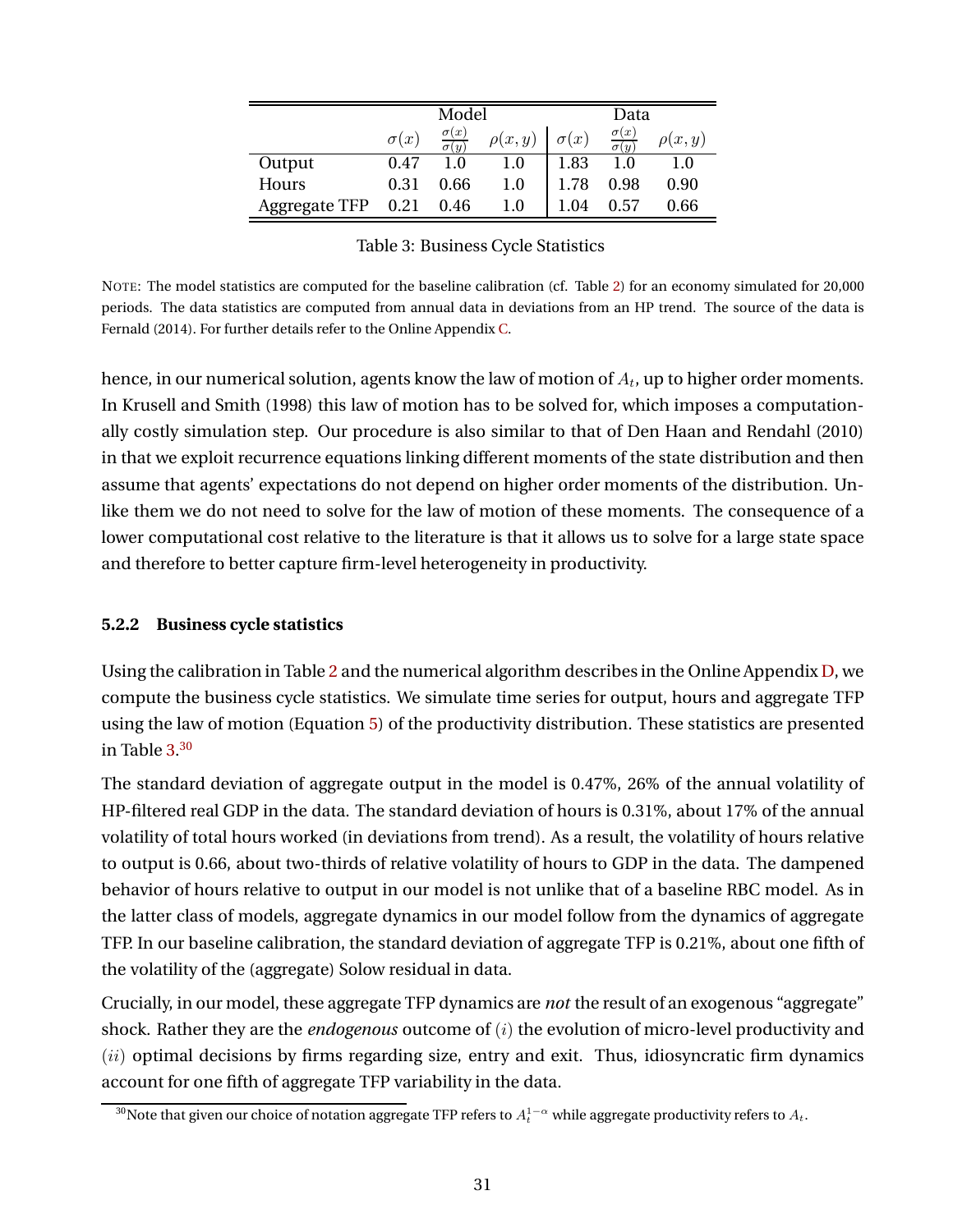



NOTE: The blue (filled) circles give the standard deviation of aggregate output for different values of the equilibrium number of firms; the blue (solid) line shows the fit to the model estimates (blue circles); the red (dashed) line shows the slope implied by Proposition 4 for the case with no entry and exit; the black (dash-dotted) line shows the slope implied by a standard central limit theorem argument.

There are two benchmarks against which to compare this number. The first reflects the maintained assumption in the firm dynamics literature: in a model featuring 4.5 million firms - as our model does - the law of large numbers should hold exactly and therefore we should obtain *zero* aggregate volatility. The fact that we do not is the result of acknowledging the role of the firm size distribution in rendering idiosyncratic disturbances into aggregate ones; as first emphasized by Gabaix (2011) and generalized by our Proposition 5.<sup>31</sup>

To see this, we implement numerically the same thought experiment that underlies Propositions 4 and 5. Namely, we investigate quantitatively the rate of decay of aggregate volatility when we vary the number of firms, relative to our baseline calibration. The number of firms across these different laboratory economies varies from 1.8 million, roughly three times smaller than the number of firms in the U.S., to 45 million, roughly 10 times that number. To discipline our exercise, we require that the targets in our baseline calibration are maintained across these different sized economies (in particular, we maintain our baseline targets for the entry rate, the idiosyncratic volatility and the tails of the entrants and incumbents firm size distributions). The exceptions are  $(i)$  the number of firms and,  $(ii)$  the share of the economic activity commanded by the largest firm, which, as instructed by Assumption 2 should decay as we move to economies with larger and larger number of firms.

 $31$ This has important implications for a rich literature analyzing the interaction between firm dynamics and aggregate fluctuations; one where, invariably, aggregate shocks play a first order role. See, for example, Bloom et al (2014), Campbell (1998), Clementi and Palazzo (2016), Khan and Thomas (2008) and Veracierto (2002).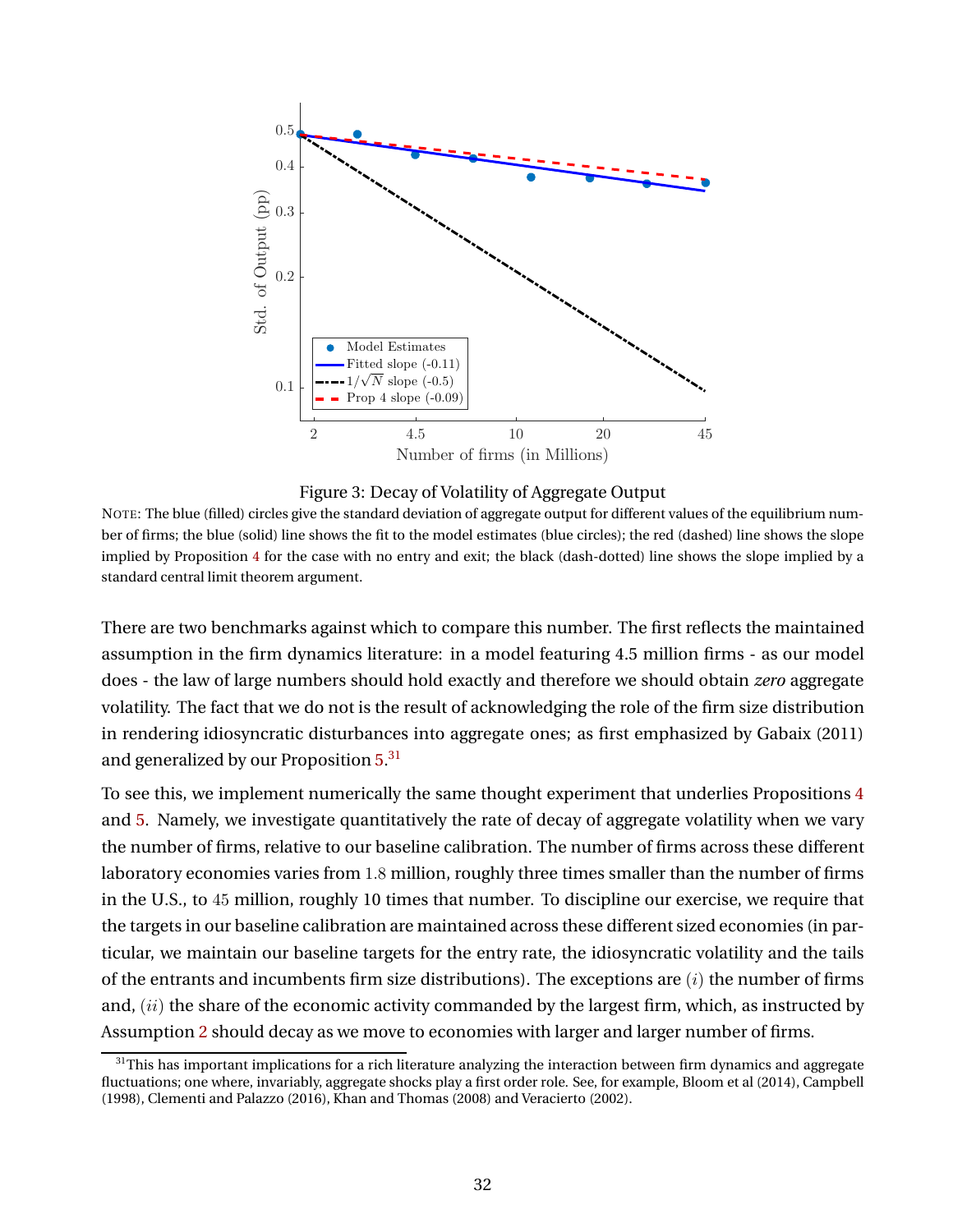Figure 3 summarizes our results. The first thing to note is that the rate of decay of aggregate volatility (given by the blue solid line) is much slower than what a standard central limit theorem argument would predict (as represented by the slope of the black dash-dotted line). In particular, the decline of aggregate volatility we observe across these economies is very close to the one predicted in Proposition 4 for the case without entry and exit (represented by the red dashed line). We can also see that there is a slight discrepancy between these two slopes. This is as it should be. Recall, that in our quantitative section we are studying an economy with entry and exit and therefore, according to Proposition 5, the decay of aggregate volatility should be slightly faster than what is predicted under no entry and exit. This is because the size distribution of entrants is thinner tailed (as disciplined by data). Therefore when the number of entrants increases (such that the entry rate is equalized across these different sized economies) diversification within the group of entrants should be stronger. Nevertheless, as the Figure renders clear, this is a second order effect precisely because, as predicted by Proposition 5, the decay is predominantly ruled by the size distribution of incumbents (which is fatter tailed).

The second benchmark is given by the recent empirical work of di Giovanni, Levchenko, Mejean (2014). Using a database covering the universe of French firms they conclude that firm-level idiosyncratic shocks account for 80% of aggregate sales growth volatility and that a quarter of this can in turn be attributed to the direct impact of large firm dynamics on aggregates (the other three quarters being attributed to linkages as in Acemoglu et al 2012). Our quantification gives a structural interpretation to these numbers and the implied magnitudes in rough agreement with the (reducedform) empirical estimates of di Giovanni, Levchenko, Mejean (2014).

Finally, we assess whether these benchmark aggregate volatility results are driven by an unrealistic high volatility of very large firms. Recall that our baseline choice of  $\sigma_e$  was on the lower end of the typical numbers reported in the literature for the *average* firm in the economy. However, as is well known, large firms are less volatile than the average firm in the economy, thus raising the possibility that our quantitative results for aggregate volatility are being driven by excessively volatile large firms. To address this concern, we now choose  $\sigma_e$  to match a standard deviation of annual employment volatility of 15%, corresponding to that of the largest 10% of firms (measured by number of employees) present in Compustat. While this number is in agreement with previously reported estimates for large firms (see e.g. Comin and Phillipon, 2006 and Davis et al, 2007) note that, relative to our baseline calibration, it now grossly understates the employment volatility of the typical firm in the economy, reported by Davis et al (2007) to be between between 40 and 50%. Based on this very conservative calibration, we recompute the aggregate volatility statistics discussed above. We find that our quantitative results remain largely unchanged: the standard deviation of output in the model is now 0.41% or 22% of annual GDP volatility observed in the data.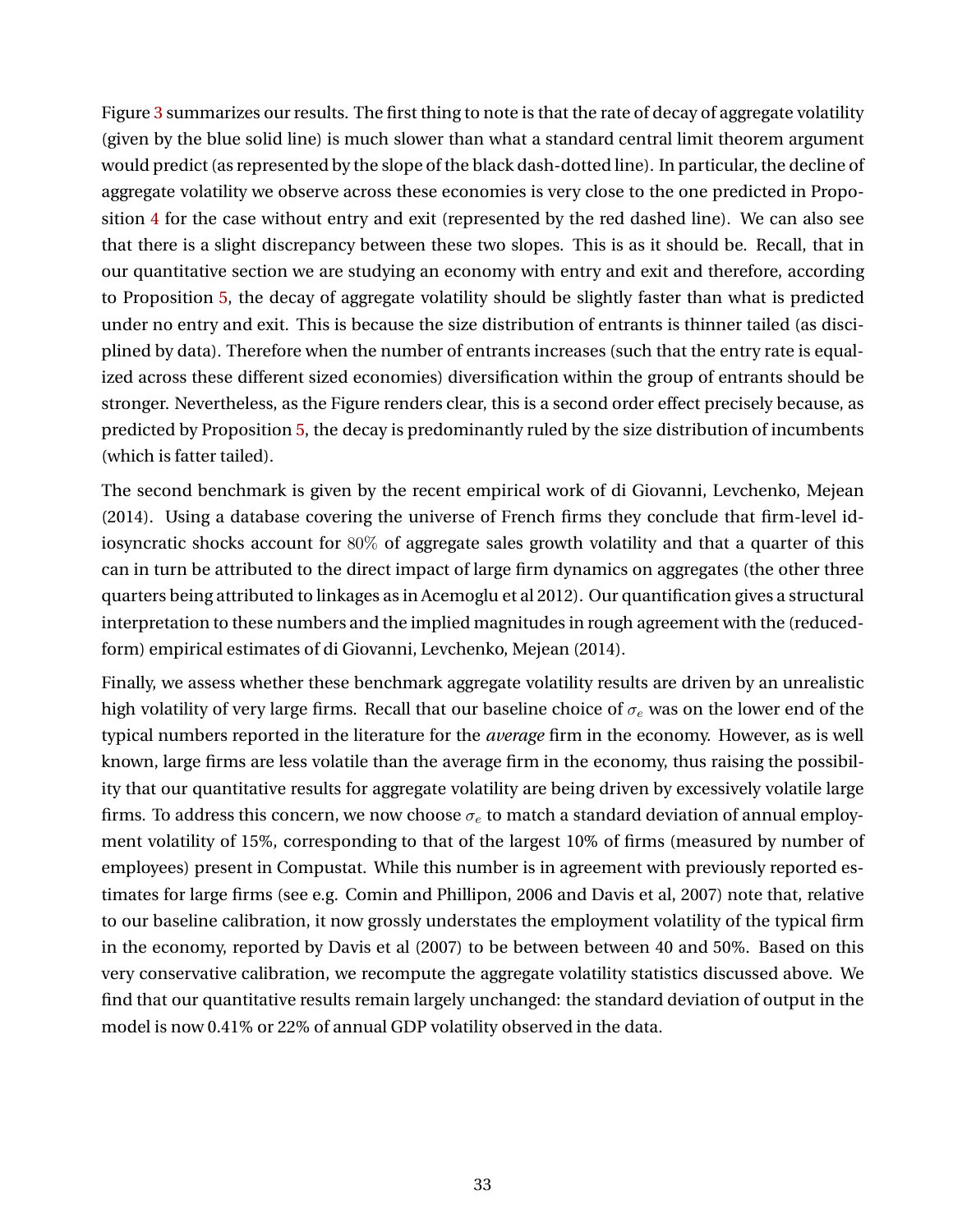### **5.2.3 Inspecting the mechanism**

As Propositions 4 and 5 render clear, large firm dynamics are at the heart of the aggregate dynamics summarized above. Intuitively, the endogenous Pareto distribution of firm size implies that a relatively small group of very large firms have a probability mass that is non-negligible: individually, each firm accounts for a sizeable share of aggregate activity. Further, the number of very large firms is small enough that idiosyncratic shocks may not average out: if a large firm suffers a negative productivity shock, it is unlikely that a comparable sized firm suffers a positive shock that exactly compensates for the former.

By the same token, it is important to note that no individual firm drives the economy. Rather, the number of large firms is small enough that idiosyncratic shocks hitting these firms might actually appear (to the econometrician) like a correlated disturbance. For example, if there are only ten very large firms, the probability of eight of them suffering a negative shock is non-negligible; thus the probability of the economy entering a recession is also non-negligible even though there are no aggregate shocks. To put it simply, in our model, business cycles have a "small sample" origin.

To render this intuition concrete, we now compute an impulse response function giving the dynamic impact on aggregates of a negative one standard deviation shock to the productivity growth rate of the largest firm. Figure 4 shows the response of aggregate output, hours, TFP along with the average marginal productivity of labor across firms.<sup>32</sup>

The top panel of Figure 4 shows the responses of aggregate output and aggregate hours to this largefirm shock. The dynamics of both variables closely mirror that of aggregate TFP, as displayed in the bottom left panel. Thus, after a one standard deviation negative shock to the largest firm, aggregate TFP decreases by 0.016%. In turn, this has a non-negligible effect on aggregate output, which declines by about 0.035% on impact. As a consequence, aggregate labor demand declines and hours worked fall by 0.023%. If these magnitudes seem small, recall that this is the result of a shock to a *single* firm out of 4.5 million firms.

The qualitative dynamics implied by the aggregate responses are consistent with that of a representative firm RBC model. However, in our model these aggregate responses to an idiosyncratic pulse also reflect the adjustment of all other firms in the economy. The bottom right panel in Figure 4 displays the response of the marginal productivity of the largest firm's competitors.

The intuition is as follows. Since the largest firm becomes less productive, it will shrink optimally and cut its labor demand. This in turn induces a decline in aggregate labor demand and thus in the equilibrium wage. Competitors of this firm, producing the same good and not having changed their productivity, now face a lower wage and optimally increase their size. In short, as a result of

 $32$ From the structure of the model, computing the impulse response is straightforward. From Equation 5, note that the transition of the firm size distribution between date  $t$  and date  $t + 1$  is a linear operator. Therefore, after computing the initial shock  $\epsilon_t$ , we do not need to simulate a large number of paths and to take the average. Instead, we assume  $\epsilon_t$  to be zero for  $t \geq 1$  and thanks to the linearity of transition described by Equation 5 the result is exactly the same.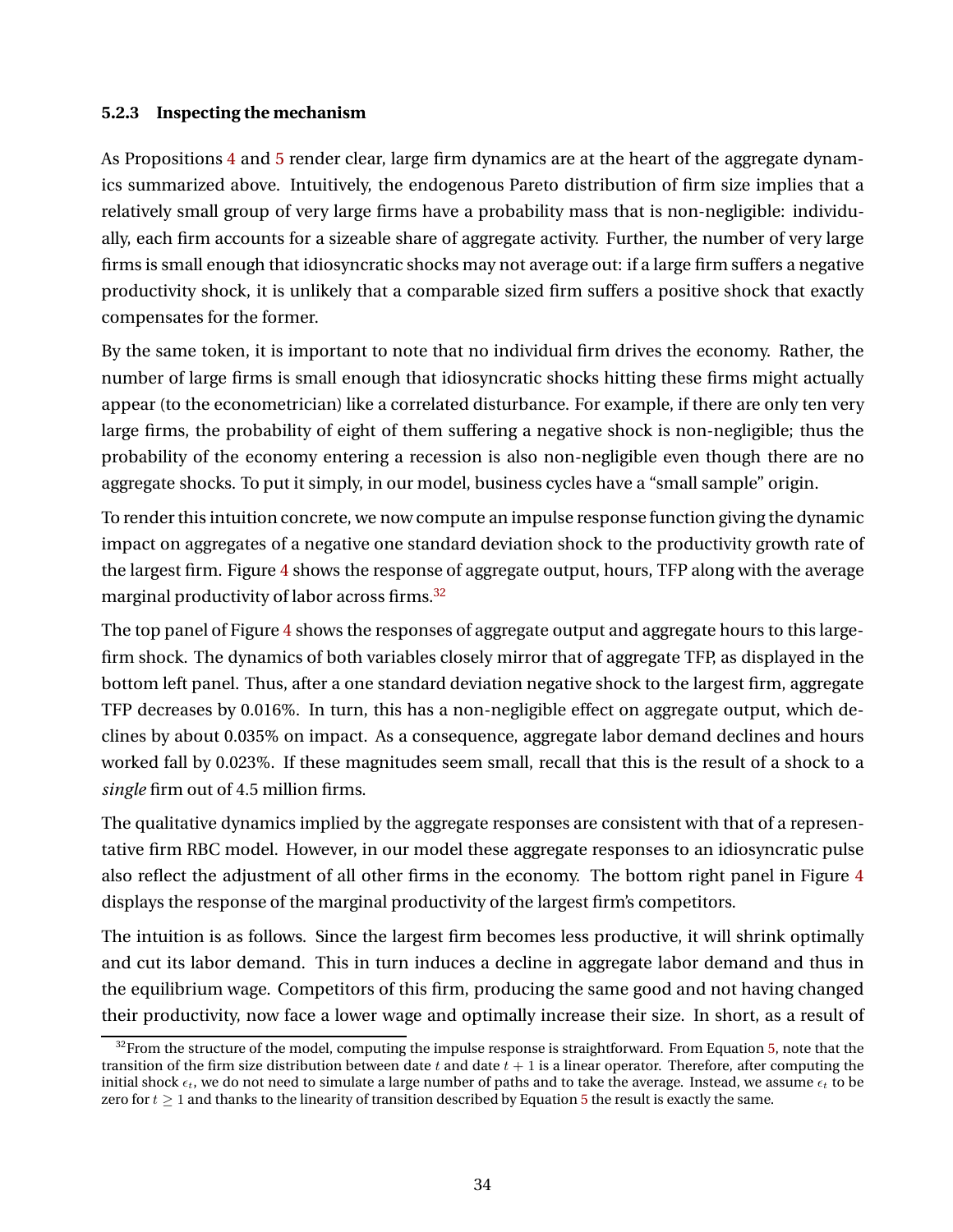

Figure 4: Impulse response to a one standard deviation negative productivity shock on the largest firm.

the shock, production is reallocated to the less productive competitors of the largest firm in the economy.

Note however that due to decreasing returns to scale, these firms' marginal productivity of labor also decreases. Therefore, though this process of reallocation towards competitors mitigates the aggregate response to the idiosyncratic shock, it is not strong enough to undo the initial effect of the shock. Were we to shut down this reallocation effect - by keeping the wage fixed - aggregate output would decrease by 0.081%, more than twice the effect in our baseline calibration.

### **5.3 Large Firm Dynamics over the Business Cycle**

Our model delivers two first-order implications for understanding aggregate fluctuations and the evolution of aggregate volatility. First, large firm dynamics drive aggregate growth and, hence, the business cycle. Second, cross-sectional dispersion in firm size drives aggregate volatility. In this section, we explore quantitatively these two implications of our model and show empirical evidence that is consistent with our mechanism.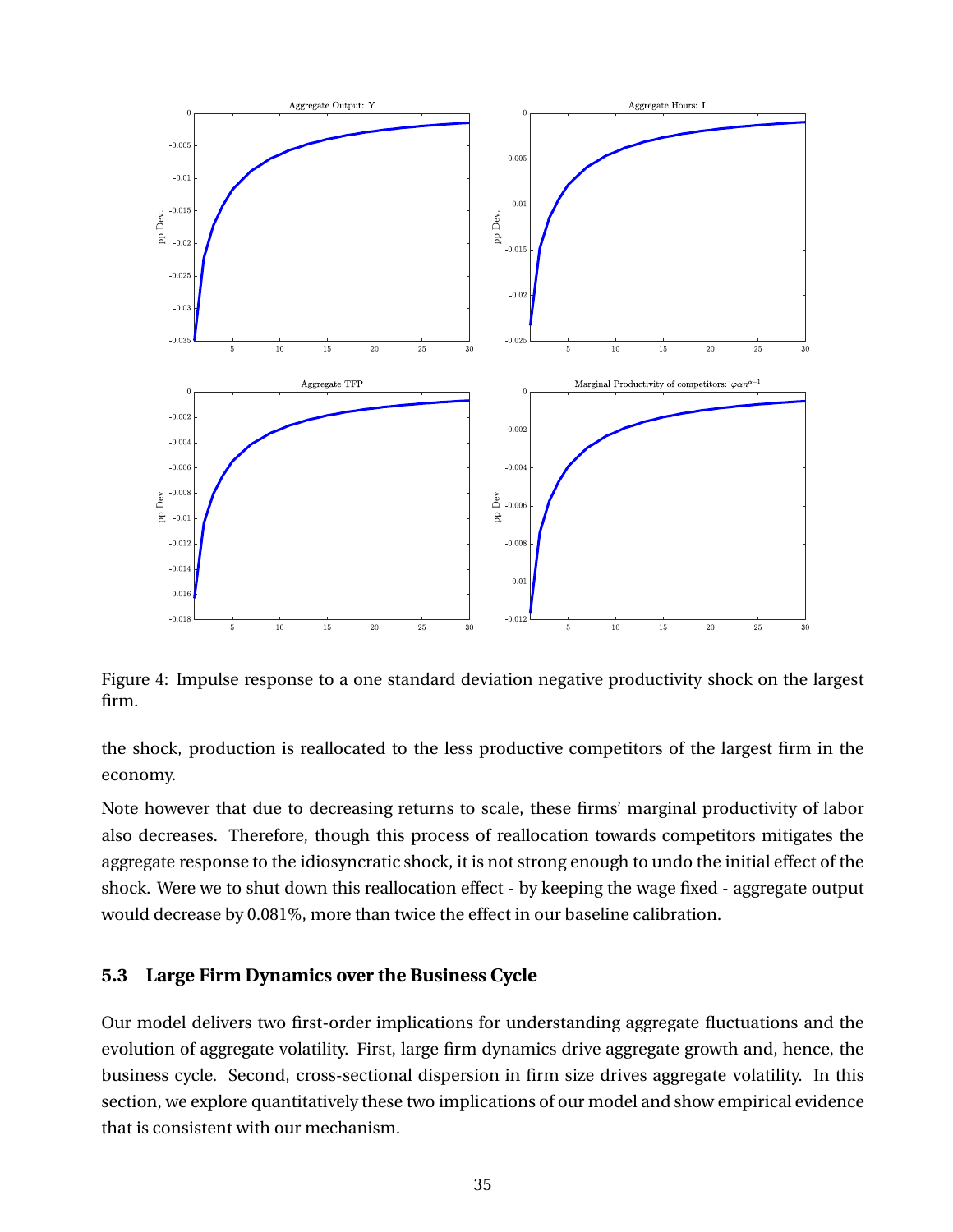

Figure 5: Variation of the Counter Cumulative Distribution Function (CCDF) in simulated data (left) and in the BDS data (right).

NOTE: The simulated data are the results of a 25000 periods sample (where the first 5000 are dropped). For the BDS data, we compute the CCDF for each year on the sample 1977-2008. The black line is the mean of each sample. For each period, we plot a transparent red line for that year CCDF. Darker regions of the plot imply that the economy spends more periods in this region of the state space. The transparency is chosen such that these two graphs are comparable.

To understand the impact of large firm dynamics on aggregate first moments we focus on the dynamic relationship between the tail of the firm size distribution and aggregate growth. To understand why we choose time variation in the tail index as a summary statistic for large firm dynamics, notice the following. It is clear that (both in the model and in the data) large firms comove with the business cycle.<sup>33</sup> By our argument in the previous subsection, since the number of large firms is relatively small, fluctuations within this group of firms will not cancel out. Note that this is not the case for the typical firm in the economy: precisely because there are many small firms in the economy, idiosyncratic fluctuations should cancel out. The upshot of this observation is that  $(i)$  fluctuations in large firms should show up as movements in the right tail of firm size distribution while  $(ii)$  the rest of the firm size distribution should be relatively stable over time.

Figure 5 plots counter-cumulative distributions (CCDF) of firm size *over time*, both in the model and in the binned BDS and Compustat data. The left panel of the Figure overlays 20000 CCDF's for firm size (measured by the number of employees), one for each sample period along a long simulation run of the model. The right panel displays all CCDF's associated with the BDS and Compustat data, running from 1977 to 2008. Consistent with our intuition above, variation (over time) in the firm size distribution is larger in the upper tail, both in model simulations and in the data.

<sup>&</sup>lt;sup>33</sup>We do not address the literature debating whether large firms are more or less cyclical than small firms (see Moscarini and Postel-Vinay, 2012, Chari, Christiano and Kehoe, 2013, and Fort et al, 2013). The focus of this paper is on large firm dynamics over the business cycle; in order to keep this analysis as simple and transparent as possible we do not introduce frictions that are arguably important in capturing small firm dynamics.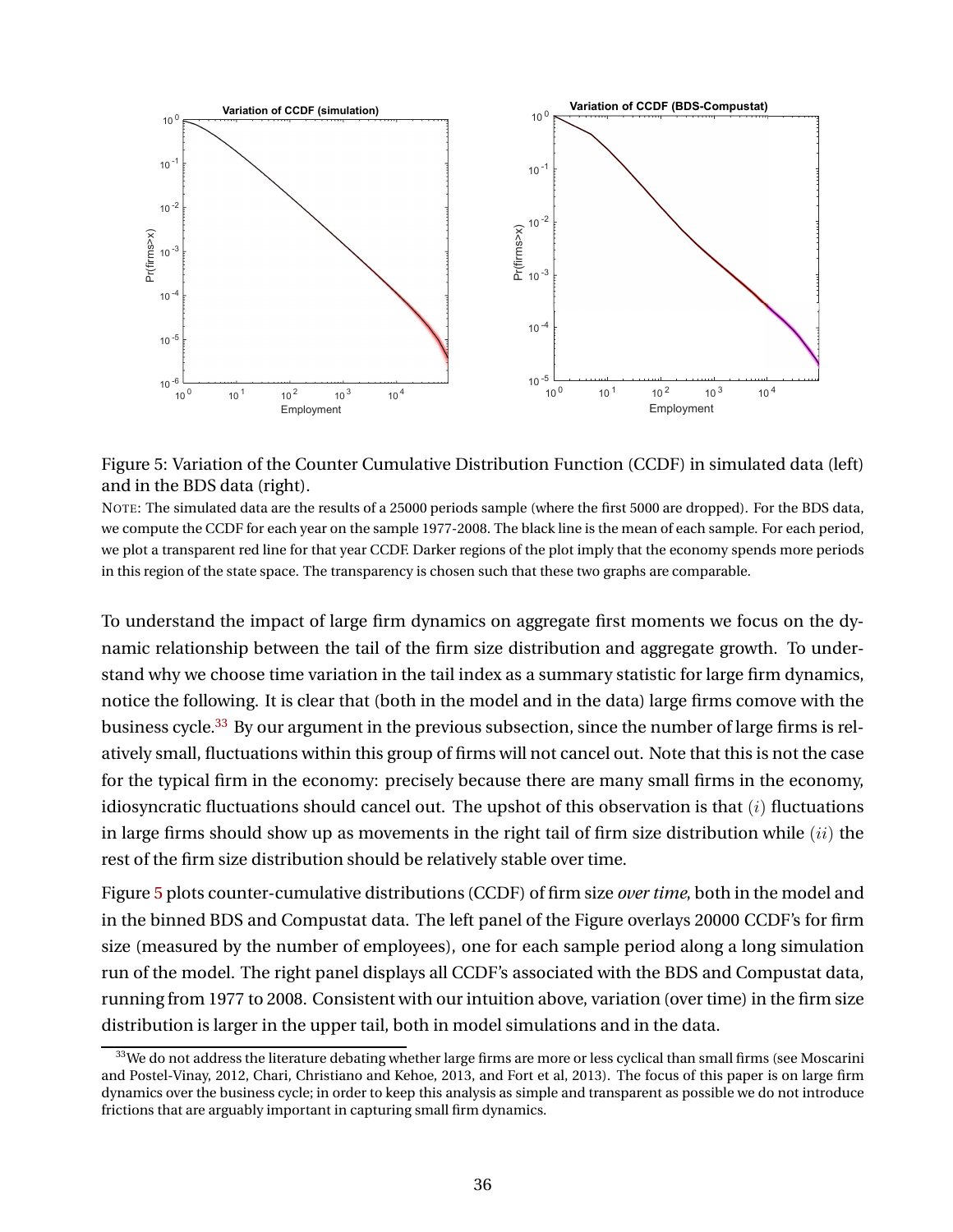| Sample | Firms with more than               | 10k                  | 15k                | 20k                |
|--------|------------------------------------|----------------------|--------------------|--------------------|
| Model  | Correlation in level               | $-0.64$              | $-0.57$            | $-0.48$            |
|        | Correlation in growth rate         | (0.000)<br>$-0.41$   | (0.000)<br>$-0.42$ | (0.000)<br>$-0.44$ |
|        |                                    | (0.000)              | (0.000)            | (0.000)            |
| Data   | Correlation in (HP filtered) level | $-0.34$              | $-0.51$            | $-0.46$            |
|        | Correlation in growth rate         | (0.008)<br>$-0.33\,$ | (0.000)<br>$-0.43$ | (0.000)<br>$-0.38$ |
|        |                                    | (0.011)              | (0.001)            | (0.004)            |

Table 4: Correlation of tail estimate with aggregate output.

NOTE: The tail in the model are estimated for simulated data for the baseline calibration (cf. Table 2) for an economy simulated during 20,000 periods. The tail are estimated on Compustat data over the period 1958-2008. The aggregate output data comes form the St-Louis Fed.

The question is now whether fluctuations in the right tail of the firm size distribution correlate with aggregate fluctuations. To perform this exercise in the model, we estimate the tail index generated by the model's firm size distribution. We do this for every period over a 20000 period simulation of the model's dynamics, under our baseline calibration. We then correlate this with the level of aggregate output in our model.

For the empirical counterpart to this correlation we use Compustat data only. While Compustat is not an accurate description of the population of U.S. firms, it contains detailed firm-level data that is particularly informative for large firms as these are more likely to be publicly listed. The number of large firm observations helps us to more accurately identify large firm dynamics and to better capture tail movements over time. From this data we obtain tail index estimates for each year between 1958 and 2008. We then correlate this with a measure of aggregate output growth for the corresponding year. Table 4 summarizes the results.

For our baseline case, we choose to estimate tail indexes based on information for firms with more than 10000 employees, both in the model and in the data.<sup>34</sup> The correlation between the tail estimate and the level of aggregate output in the model is negative (-0.64) and significant. The corresponding exercise in the data correlates the HP filtered aggregate output series and correlates this with the tail indexes estimated from Compustat. This correlation is again negative (-0.34) and significant. Intuitively, in periods when large firms suffer negative shocks, the tail index estimate is larger, i.e. the firm size distribution is less fat tailed. Both in the model and in the data, these periods coincide with below-trend performance at the aggregate level.

The remaining columns in the Table 4 present different robustness checks. First, we assess whether our results are sensitive to the cutoff choice when estimating tails. To do this, we re-estimate the empirical tail series in Compustat using larger scale cutoffs. The results are, if anything, stronger:

 $34$  For the model, we implement the estimator by Virkar and Clauset (2014) with a fixed cutoff. For the Compustat data, we follow Gabaix and Ibragimov (2011). Note that we cannot use the same estimator in the data and the model: given that we have a discrete state space, the tail index of the model-generated firm size distribution will necessarily have to be estimated from binned 'data'. An alternative would be to bin Compustat data and apply the Virkar and Clauset (2014) estimator to the data. By doing so, our results are qualitatively unaffected.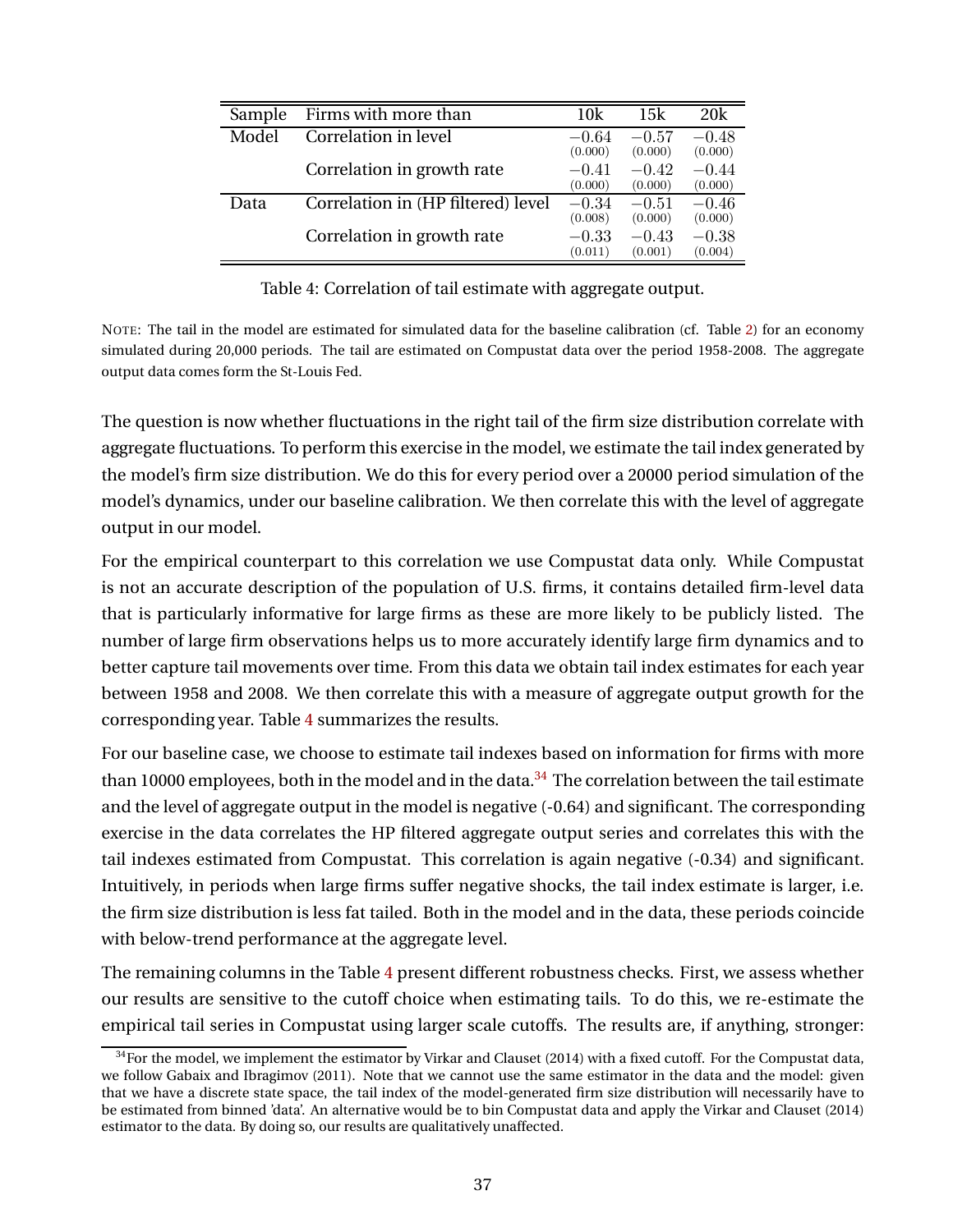| Sample | <b>Aggregate Volatility</b> | Dispersion of Real Sales | Dispersion of Employment |
|--------|-----------------------------|--------------------------|--------------------------|
| Model  | <b>Aggregate Volatility</b> | 0.9968<br>(0.000)        | 0.9983<br>(0.000)        |
| Data   | Aggr. Vol. in TFP growth    | 0.3461<br>(0.016)        | 0.2690<br>(0.065)        |
|        | Aggr. Vol. in GDP growth    | 0.2966<br>(0.041)        | 0.1782<br>(0.226)        |

### Table 5: Correlation of Dispersion and Aggregate Volatility.

NOTE: In the model: aggregate volatility are computed using the Theorem 2. The model statistics are computed on a simulated sample of 20000 periods. In the data: we measure dispersion by computing cross-sectional variance. Variance of employment and real sales are computed using compustat data from 1960 to 2008 for manufacturing firms. Price are deflated using the NBER-CES Manufacturing Industry Database 4-digits price index. Aggregate volatility is measured by fitted values of an estimated GARCH on growth rate of TFP and Output that comes from Fernald (2014).

the more we focus on the behavior of very large firms the stronger is the correlation in the data.<sup>35</sup> Our second robustness check, assesses whether this correlation survives a growth rate specification. The correlation between tail indices and aggregate output growth is again negative and does not depend on the particular cutoff chosen for the tail estimation.

Our model also has implications for the evolution of aggregate volatility over time. According to our discussion following Propositions 4 and 5 in the previous section, periods of high cross-sectional dispersion in firm size are periods of high volatility in aggregate output and aggregate TFP.

Our measure of cross-section dispersion in data is again sourced from Compustat. For each year, we compute the variance of (the logarithm of) real sales of manufacturing firms. We deflate the original nominal sales values in Compustat by the corresponding industry 4-digit price deflator from the NBER-CES Manufacturing database. For a measure of aggregate volatility, we follow Bloom et al  $(2014)$  and take the conditional volatility estimates from a GARCH $(1,1)$  specification on aggregate TFP growth and aggregate GDP growth. Since both series contain low frequency movements we HP filter each series.

To obtain the model counterpart of the conditional volatility in aggregate output we make use of its analytical characterization in Theorem 3 in the Online Appendix B.5. We then correlate this series with the cross-sectional variance of firm-level output and employment as given by the solution of the model. Both series are computed over a 20000 simulation of the model under our baseline calibration.

Table 5 summarizes the results. Both in the model and in the data, the cross-sectional variance of sales is positively correlated with aggregate volatility of TFP and GDP as our proposition implies. Using the cross-sectional variance of employment also implies a positive (but weaker) correlation. In the Data Appendix C we show that these findings are robust to considering other measures of crosssectional dispersion, both at the firm level – using the interquartile range of real sales in Compustat – and at the establishment level – using either the productivity dispersion across establishments

 $35$ In the Data Appendix we also show that this is robust to considering smaller cutoffs.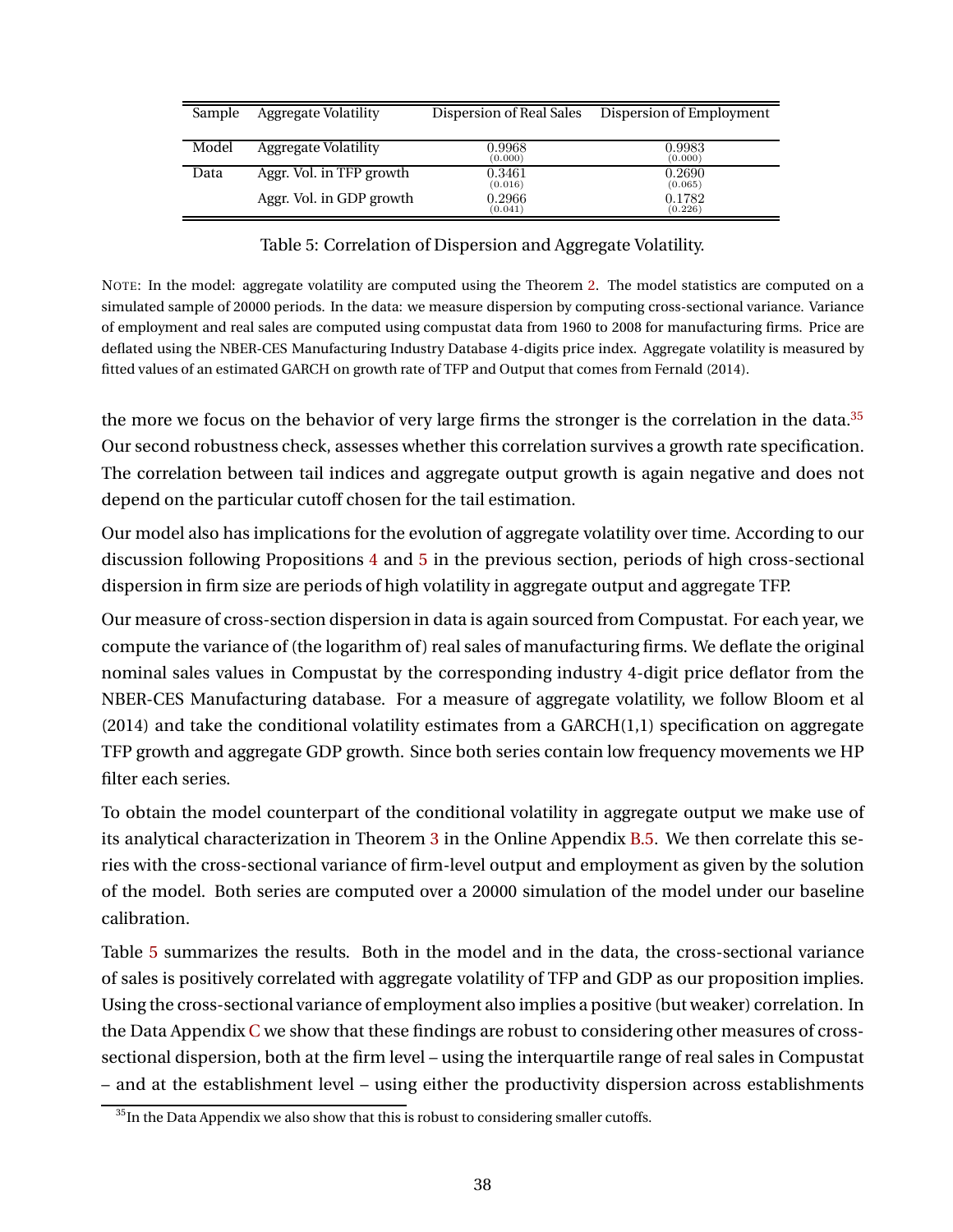producing durable goods (from Kehrig, 2015, based on Census data) or the interquartile range of establishment level growth (from Bloom et al, 2014, based on Census data).

Taken together, the evidence in this section is consistent with the main predictions of our model: aggregate dynamics are driven by the dynamics of large firms and aggregate volatility follows movements in the dispersion of the cross-section of firms. Unlike the existing literature, our model delivers these predictions without resorting to aggregate shocks to first or second moments. Rather, aggregate output and aggregate volatility dynamics are the equilibrium outcome of micro-level dynamics.

### **5.4 Distributional Dynamics and the Business Cycle**

The core of our argument is that the firm size distribution is a "sufficient statistic" for understanding fluctuations in aggregates. The aggregate state in our model *is* the firm size distribution. The evolution of this object over time determines aggregate output and its volatility. In the quantitative exercises above we have shown that certain moments of this distribution – its maximum in the impulse response analysis exercise and its tail and cross-sectional second moment in the previous subsection – do influence aggregates and that their quantitative impact is non-negligible.

In this section, we take this "sufficient statistic" argument one step further. Suppose we had access to a single time series object – the evolution of the firm size distribution over time as given by the BDS data. Using our calibrated model as an aggregation device we ask: what would be the implied history of aggregate fluctuations and volatility, based on this data alone?

To do this we use the expressions that aggregate the information in the firm size distribution and deliver aggregate TFP (Equation 1), aggregate output (Equation 3) and aggregate volatility (Equation 10) in the model.<sup>36</sup> As a result of this exercise, we obtain from our model three aggregate time series - for aggregate output, aggregate TFP and the volatility of aggregate output - whose time variation reflects movements in the size distribution over time *alone*. Figure 6 plots these three series (solid lines) against their HP filtered data counterparts (dashed lines).

As Figure 6 renders clear, when interpreted through the lenses of our model, the empirical evolution of the firm size distribution implies aggregate fluctuations that track well the historical fluctuations in aggregate data. In all three cases, the correlation between the implied and actual aggregates is positive and statistically significant. The estimates implied by the firm size distribution data track

$$
(ii) w_t^{BDS} = \left(\alpha^{\frac{1}{1-\alpha}\frac{\sum_{s=1}^{SBS} \left(\varphi_{s,t}^{BDS}\right)^\frac{1}{1-\alpha}\mu_{s,t}^{BDS}}{M}}\right)^{\frac{1-\alpha}{\gamma(1-\alpha)+1}}
$$

.

 $36$ To feed these expressions with data on the firm size distribution we must additionally resolve one issue: the model takes as a primitives the productivity grid  $\Phi$ . Instead, the data on the firm size distribution by the BDS takes as primitives the bins of the firm size, which are fixed over time. Thus, given a size distribution at time  $t$ , we need to solve for the productivity bins in our model that are consistent with the observed size distribution. This can be easily obtained by using the optimality condition with respect to employment and the labor market clearing condition. To be precise, denote the information in the data by  $n_s^{BDS}$ , the observed number of firms with employment in bin s. We then solve for the productivity grid  $\Phi_t^{BDS}$  and the wage rate  $w_t^{BDS}$  such that  $(i) \forall s$ ,  $\varphi_{s,t}^{BDS} = \frac{w_t^{BDS}}{\alpha} (n_s^{BDS})^{1-\alpha}$  and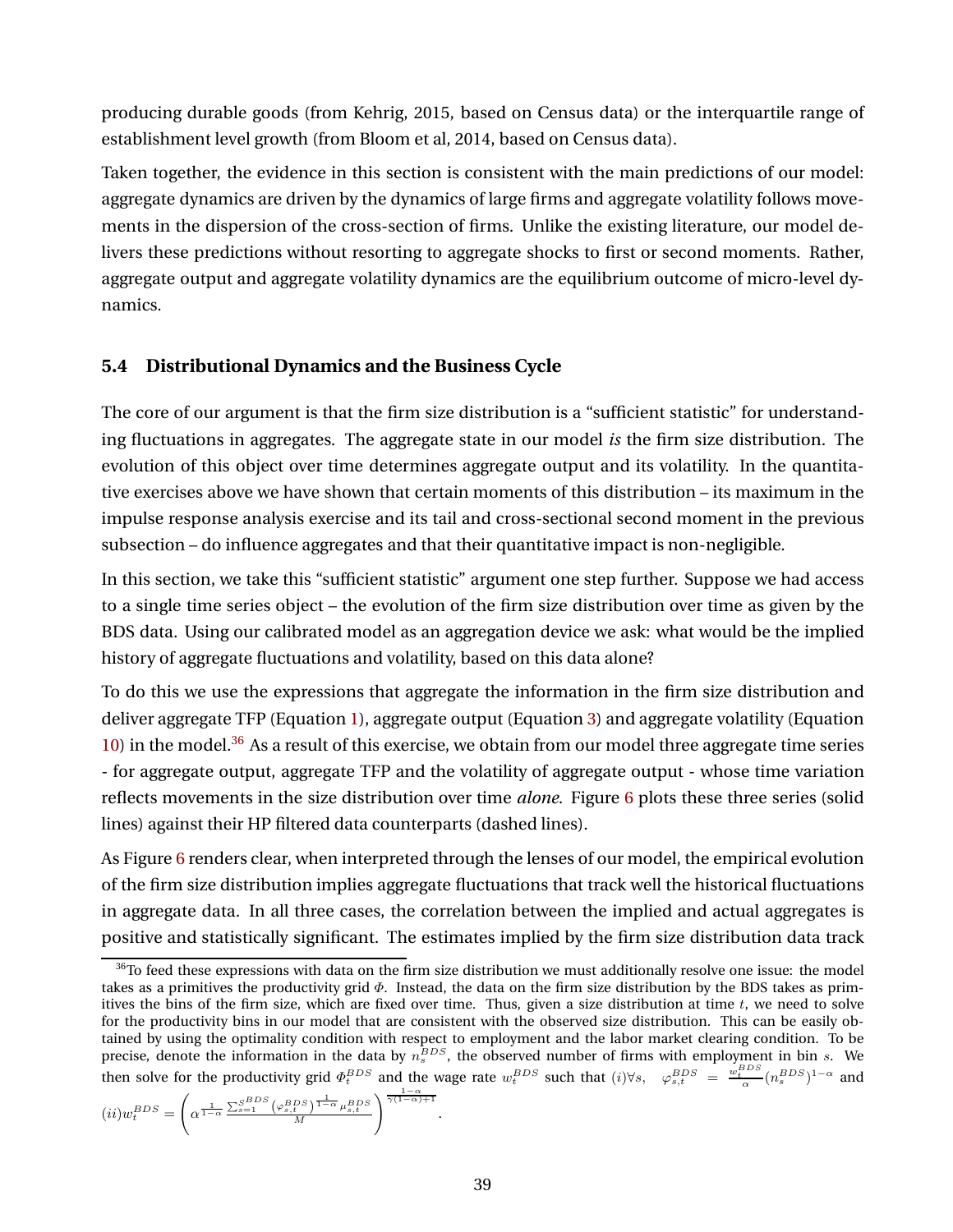

Figure 6: Dynamics of aggregate variable from firm size distribution data (BDS). NOTE: The blue (solid) lines give the evolution of the aggregate series of our model when we use the BDS distribution of firm size and Equations 1, 3 and 10 to compute aggregate TFP, output and aggregate volatility. The red (dashed) line are the aggregate series in the data: aggregate TFP and output are taken from Fernald 2014. For aggregate volatility dynamics, we estimate a GARCH(1,1) on GDP growth following Bloom et al. (2014).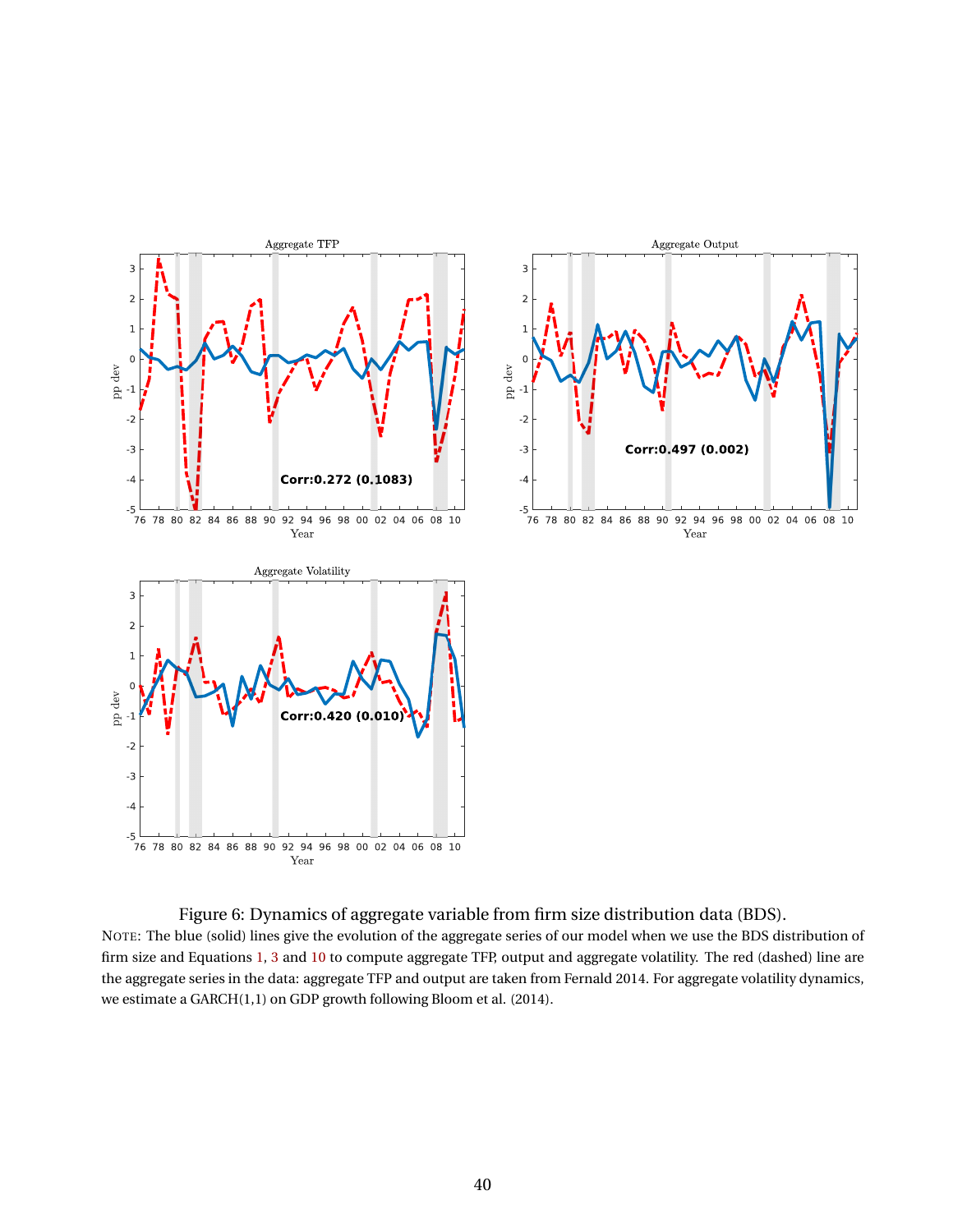the evolution of aggregate output (in deviations from trend) particularly well with a highly significant correlation of 0.533. For aggregate TFP and the conditional volatility of aggregate TFP, this correlation is about 1/3 and noisier, which mostly reflects a weaker correlation in the earlier part of the sample. Conversely, the data on the firm size distribution implies remarkably accurate aggregate dynamics in the period leading up to, during and after the Great Recession.

In summary, coupling the information contained in the dynamics of the firm size distribution with our quantitative model delivers a history of aggregate fluctuations that is not unlike what we observe in the aggregate data.

# **6 Conclusion**

A small number of firms accounts for a substantial share of aggregate economic activity. This opens the possibility of doing away with aggregate shocks, instead tracing back the origins of aggregate fluctuations to large firm dynamics. We build a quantitative firm dynamics model in which we cast this hypothesis.

The first part of our analysis characterizes, analytically, the law of motion of the firm size distribution and shows that the implied aggregate output and productivity dynamics are persistent, volatile and exhibit time-varying second moments.

In the second part of the paper, we explore quantitatively and in the data, the role of the firm size distribution – and, in particular, that of large firm dynamics – in shaping aggregate fluctuations. Taken together, our results imply that a large fraction of aggregate dynamics can be rationalized by large firm dynamics.

The results in this paper suggest at least two fruitful ways of extending our analysis. First, while we have intentionally focused our attention on large firm dynamics as drivers of aggregate fluctuations, a complete analysis of firm dynamics over the business cycle should also match those of small firms. This surely implies moving away from the frictionless environment presented here and understanding how small firm dynamics are distorted by adjustment costs, credit constraints and other frictions. The fact that Hopenhayn's (1992) framework is tractable enough to handle such frictions, render our analysis easily extensible to such environments.

Second, in our framework, a firm does not internalize its own effect on aggregate prices and factor costs. In other models of firms dynamics, the assumption that the law of large numbers holds, justifies thinking about firms as infinitesimal price takers. However, we have shown that, in a standard firm dynamics framework, large firms have a non-negligible effect on aggregates. Thus, the price taker assumption should be taken carefully. This points to generalizations of our setup that do away with this assumption and take on market structure and market power as further determinants of aggregate dynamics as in Grassi (2017).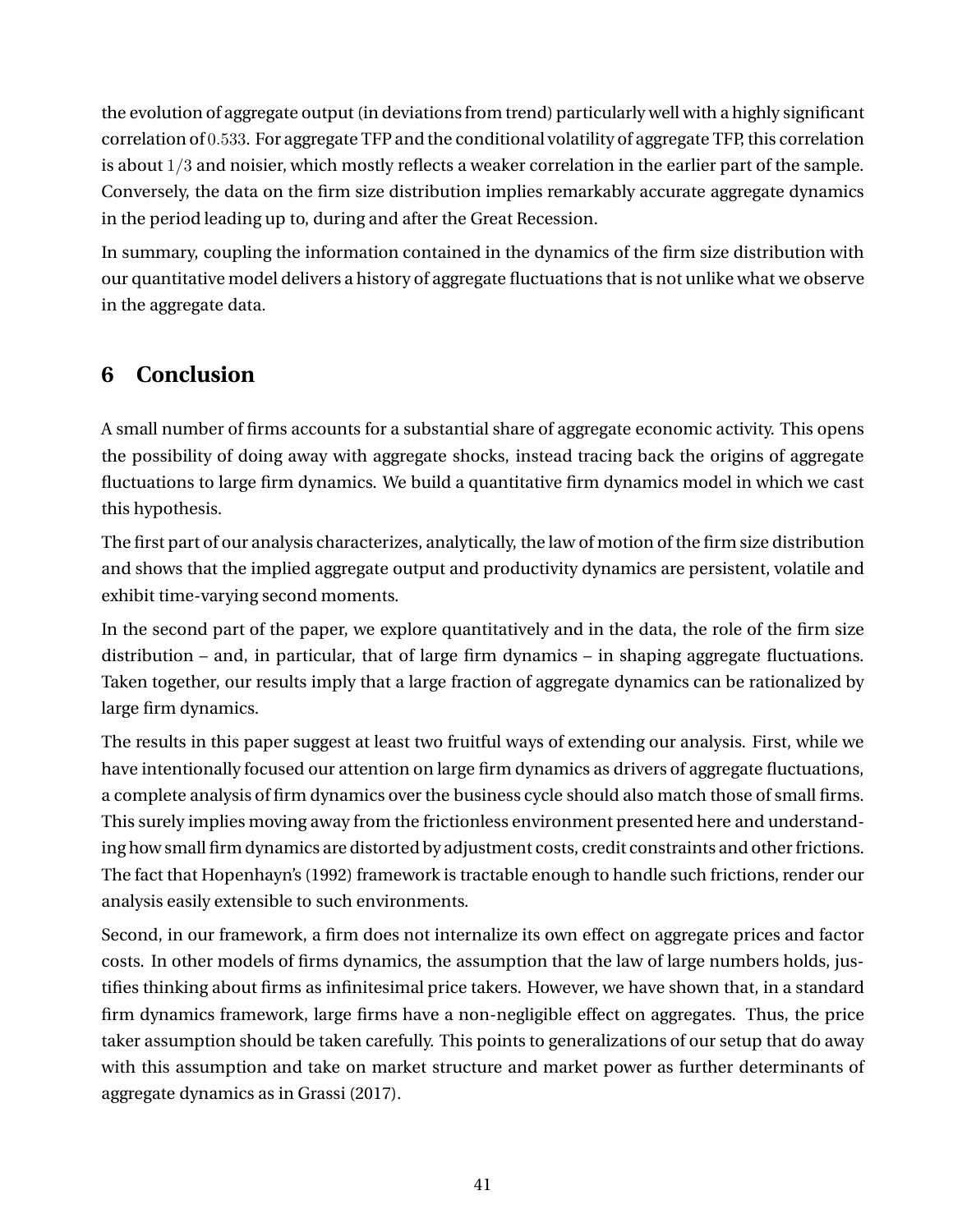### **References**

- [1] Daron Acemoglu, Vasco M. Carvalho, Asuman Ozdaglar, and Alireza Tahbaz-Salehi. The network origins of aggregate fluctuations. *Econometrica*, 80(5):1977–2016, 09 2012.
- [2] Daron Acemoglu and Martin Kaae Jensen. Robust Comparative Statics in Large Dynamic Economies. *Journal of Political Economy*, 123(3):587 – 640, 2015.
- [3] Robert L. Axtell. Zipf distribution of u.s. firm sizes,. *Science 7*, 293(5536):1818–1820, September 2001.
- [4] Ruediger Bachmann, Ricardo J. Caballero, and Eduardo M. R. A. Engel. Aggregate Implications of Lumpy Investment: New Evidence and a DSGE Model. *American Economic Journal: Macroeconomics*, 5(4):29–67, October 2013.
- [5] David Rezza Baqaee. Cascading failures in production networks. 2016.
- [6] David Rezza Baqaee and Emmanuel Farhi. The macroeconomic impact of microeconomic shocks: Beyond hulten's theorem. 2017.
- [7] Susanto Basu and John G Fernald. Returns to scale in u.s. production: Estimates and implications. *Journal of Political Economy*, 105(2):249–83, April 1997.
- [8] Florin O. Bilbiie, Fabio Ghironi, and Marc J. Melitz. Endogenous entry, product variety, and business cycles. *Journal of Political Economy*, 120(2):304 – 345, 2012.
- [9] Nicholas Bloom, Max Floetotto, Nir Jaimovich, Itay Saporta-Eksten, and Stephen J. Terry. Really Uncertain Business Cycles. Working Papers 14-18, Center for Economic Studies, U.S. Census Bureau, March 2014.
- [10] Jeffrey R. Campbell. Entry, exit, embodied technology, and business cycles. *Review of Economic Dynamics*, 1(2):371–408, April 1998.
- [11] Jeffrey R. Campbell and Jonas D.M. Fisher. Idiosyncratic risk and aggregate employment dynamics. *Review of Economic Dynamics*, 7(2):331 – 353, 2004.
- [12] Vasco M. Carvalho and Xavier Gabaix. The Great Diversification and Its Undoing. *American Economic Review*, 103(5):1697–1727, August 2013.
- [13] Rui Castro, Gian Luca Clementi, and Yoonsoo Lee. Cross sectoral variation in the volatility of plant level idiosyncratic shocks. *The Journal of Industrial Economics*, 63(1):1–29, 2015.
- [14] David G. Champernowne. A model of income distribution. *Economic Journal*, 63(250):318–351, June 1953.
- [15] Varadarajan V. Chari, Lawrence J. Christiano, and Patrick J. Kehoe. The gertler-gilchrist evidence on small and large firm sales. July 2013.
- [16] Gian Luca Clementi and Berardino Palazzo. Entry, exit, firm dynamics, and aggregate fluctuations. *American Economic Journal: Macroeconomics*, 8(3):1–41, July 2016.
- [17] Gina Luca Clementi and Hugo A Hopenhayn. A Theory of Financing Constraints and Firm Dynamics. *The Quarterly Journal of Economics*, 121(1):229–265, 02 2006.
- [18] Diego Comin and Sunil Mulani. Diverging Trends in Aggregate and Firm Volatility. *The Review of Economics and Statistics*, 88(2):374–383, May 2006.
- [19] Diego A. Comin and Thomas Philippon. The rise in firm-level volatility: Causes and consequences. In *NBER Macroeconomics Annual 2005, Volume 20*, NBER Chapters, pages 167–228. National Bureau of Economic Research, Inc, October 2006.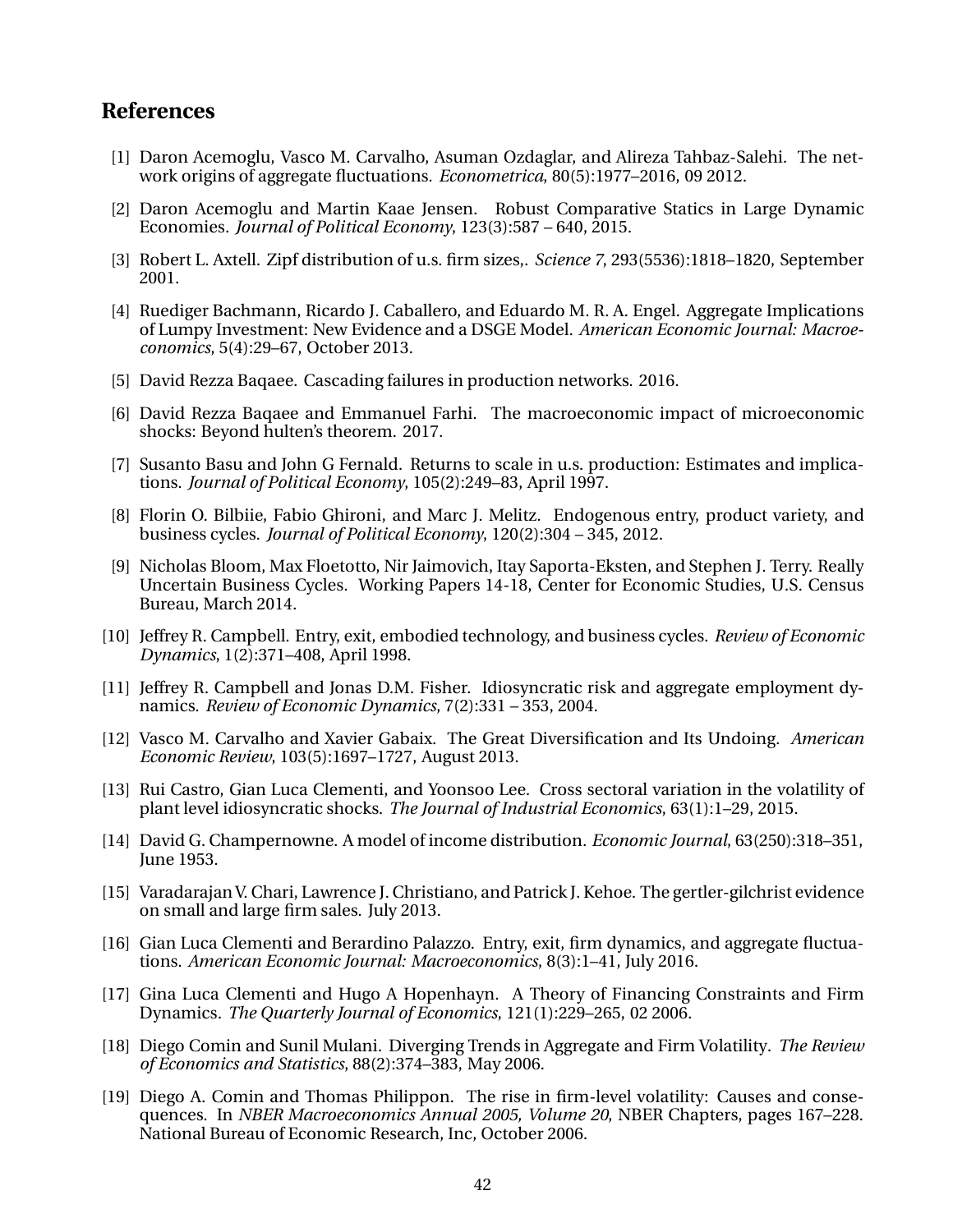- [20] Juan Carlos Córdoba. A generalized gibrat's law. *International Economic Review*, 49(4):1463– 1468, November 2008.
- [21] Steven J. Davis, John Haltiwanger, Ron Jarmin, and Javier Miranda. Volatility and Dispersion in Business Growth Rates: Publicly Traded versus Privately Held Firms. In *NBER Macroeconomics Annual 2006, Volume 21*, NBER Chapters, pages 107–180. National Bureau of Economic Research, Inc, October 2007.
- [22] Wouter J. Den Haan and Pontus Rendahl. Solving the incomplete markets model with aggregate uncertainty using explicit aggregation. *Journal of Economic Dynamics and Control*, 34(1):69–78, January 2010.
- [23] Julian di Giovanni and Andrei A. Levchenko. Country size, international trade, and aggregate fluctuations in granular economies. *Journal of Political Economy*, 120(6):1083 – 1132, 2012.
- [24] Julian di Giovanni, Andrei A. Levchenko, and Isabelle Mejean. Firms, Destinations, and Aggregate Fluctuations. *Econometrica*, 82(4):1303–1340, 07 2014.
- [25] Julian di Giovanni, Andrei A. Levchenko, and Isabelle Mejean. The Micro Origins of International Business Cycle Comovement. NBER Working Papers 21885, National Bureau of Economic Research, Inc, January 2016.
- [26] David S Evans. The Relationship between Firm Growth, Size, and Age: Estimates for 100 Manufacturing Industries. *Journal of Industrial Economics*, 35(4):567–81, June 1987.
- [27] John Fernald. A quarterly, utilization-adjusted series on total factor productivity. Working Paper Series 2012-19, Federal Reserve Bank of San Francisco, 2014.
- [28] Teresa C Fort, John Haltiwanger, Ron S Jarmin, and Javier Miranda. How Firms Respond to Business Cycles: The Role of Firm Age and Firm Size. *IMF Economic Review*, 61(3):520–559, August 2013.
- [29] Lucia Foster, John Haltiwanger, and Chad Syverson. Reallocation, Firm Turnover, and Efficiency: Selection on Productivity or Profitability? *American Economic Review*, 98(1):394–425, March 2008.
- [30] Xavier Gabaix. The granular origins of aggregate fluctuations. *Econometrica*, 79(3):733–772, 05 2011.
- [31] Xavier Gabaix and Rustam Ibragimov. Rank-1/2: A Simple Way to Improve the OLS Estimation of Tail Exponents. *Journal of Business & Economic Statistics*, 29(1):24–39, 2011.
- [32] Basile Grassi. Io in i-o: Competition and volatility in input-output networks. 2017.
- [33] Bronwyn H Hall. The Relationship between Firm Size and Firm Growth in the U.S. Manufacturing Sector. *Journal of Industrial Economics*, 35(4):583–606, June 1987.
- [34] John Haltiwanger, Ron S. Jarmin, and Javier Miranda. Who Creates Jobs? Small versus Large versus Young. *The Review of Economics and Statistics*, 95(2):347–361, May 2013.
- [35] Hugo A Hopenhayn. Entry, exit, and firm dynamics in long run equilibrium. *Econometrica*, 60(5):1127–50, September 1992.
- [36] JPMorgan. Can one little phone impact gdp? Michael Feroli, North America Economic Research, https://mm.jpmorgan.com/EmailPubServlet?doc=GPS-938711-0.html&h=- 825pgod, 2012.
- [37] Matthias Kehrig. The cyclical nature of the productivity distribution. 2015.
- [38] Aubhik Khan and Julia K. Thomas. Idiosyncratic shocks and the role of nonconvexities in plant and aggregate investment dynamics. *Econometrica*, 76(2):395–436, 03 2008.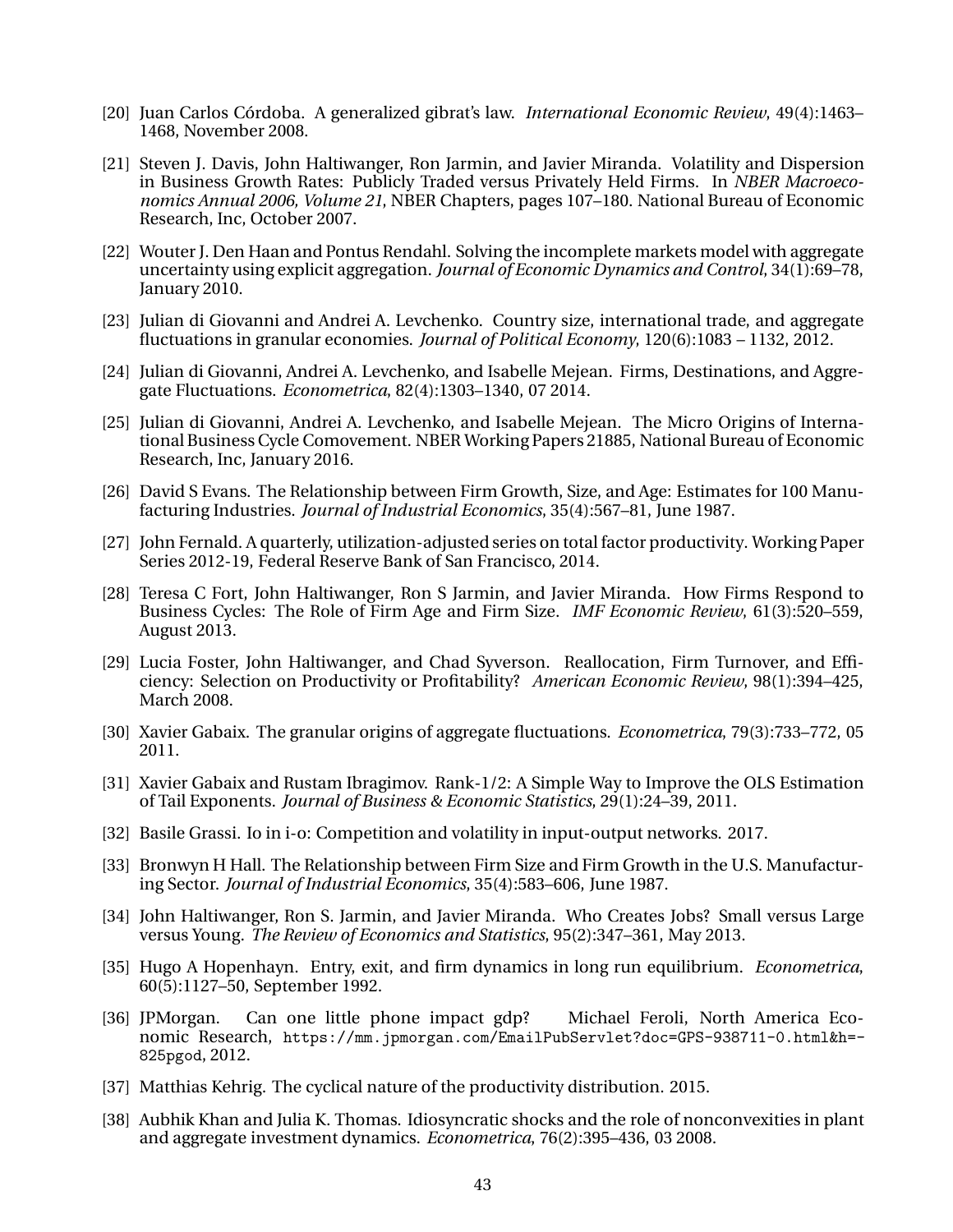- [39] Per Krusell and Anthony A. Smith. Income and wealth heterogeneity in the macroeconomy. *Journal of Political Economy*, 106(5):867–896, October 1998.
- [40] Yoonsoo Lee. The importance of reallocations in cyclical productivity and returns to scale: evidence from plant-level data. Working Paper 0509, Federal Reserve Bank of Cleveland, 2005.
- [41] Yoonsoo Lee and Toshihiko Mukoyama. Entry, exit and plant-level dynamics over the business cycle. Working Paper 0718, Federal Reserve Bank of Cleveland, 2008.
- [42] Yoonsoo Lee and Toshihiko Mukoyama. Entry and exit of manufacturing plants over the business cycle. *European Economic Review*, 77(C):20–27, 2015.
- [43] Erzo G. J. Luttmer. Selection, growth, and the size distribution of firms. *The Quarterly Journal of Economics*, 122(3):1103–1144, 08 2007.
- [44] Erzo G.J. Luttmer. Models of growth and firm heterogeneity. *Annual Review of Economics*, 2(1):547–576, 09 2010.
- [45] Erzo G.J. Luttmer. Technology diffusion and growth. *Journal of Economic Theory*, 147(2):602– 622, 2012.
- [46] Mario J. Miranda and Paul L. Fackler. *Applied Computational Economics and Finance*, volume 1 of *MIT Press Books*. The MIT Press, June 2004.
- [47] Giuseppe Moscarini and Fabien Postel-Vinay. The contribution of large and small employers to job creation in times of high and low unemployment. *American Economic Review*, 102(6):2509– 39, October 2012.
- [48] Mark E. J. Newman. Power laws, pareto distributions and zipf's law. *Contemporary Physics*, 46:323–351, 2005.
- [49] Sophie Osotimehin. Aggregate productivity and the allocation of resources over the business cycle. 2016.
- [50] Richard Rogerson and Johanna Wallenius. Micro and macro elasticities in a life cycle model with taxes. *Journal of Economic Theory*, 144(6):2277–2292, November 2009.
- [51] Esteban Rossi-Hansberg and Mark L. J. Wright. Establishment Size Dynamics in the Aggregate Economy. *American Economic Review*, 97(5):1639–1666, December 2007.
- [52] Thomas A. Severini. *Elements of Distribution Theory*. Cambridge University Press, 2005.
- [53] Herbert A. Simon. On a class of skew distribution functions. *Biometrika*, 42(3-4):425–440, 1955.
- [54] Chad Syverson. Product Substitutability and Productivity Dispersion. *The Review of Economics and Statistics*, 86(2):534–550, May 2004.
- [55] Marcelo L. Veracierto. Plant-level irreversible investment and equilibrium business cycles. *American Economic Review*, 92(1):181–197, March 2002.
- [56] Yogesh Virkar and Aaron Clauset. Power-law distributions in binned empirical data. *Annals of Applied Statistics*, 8(1):89–119, 2014.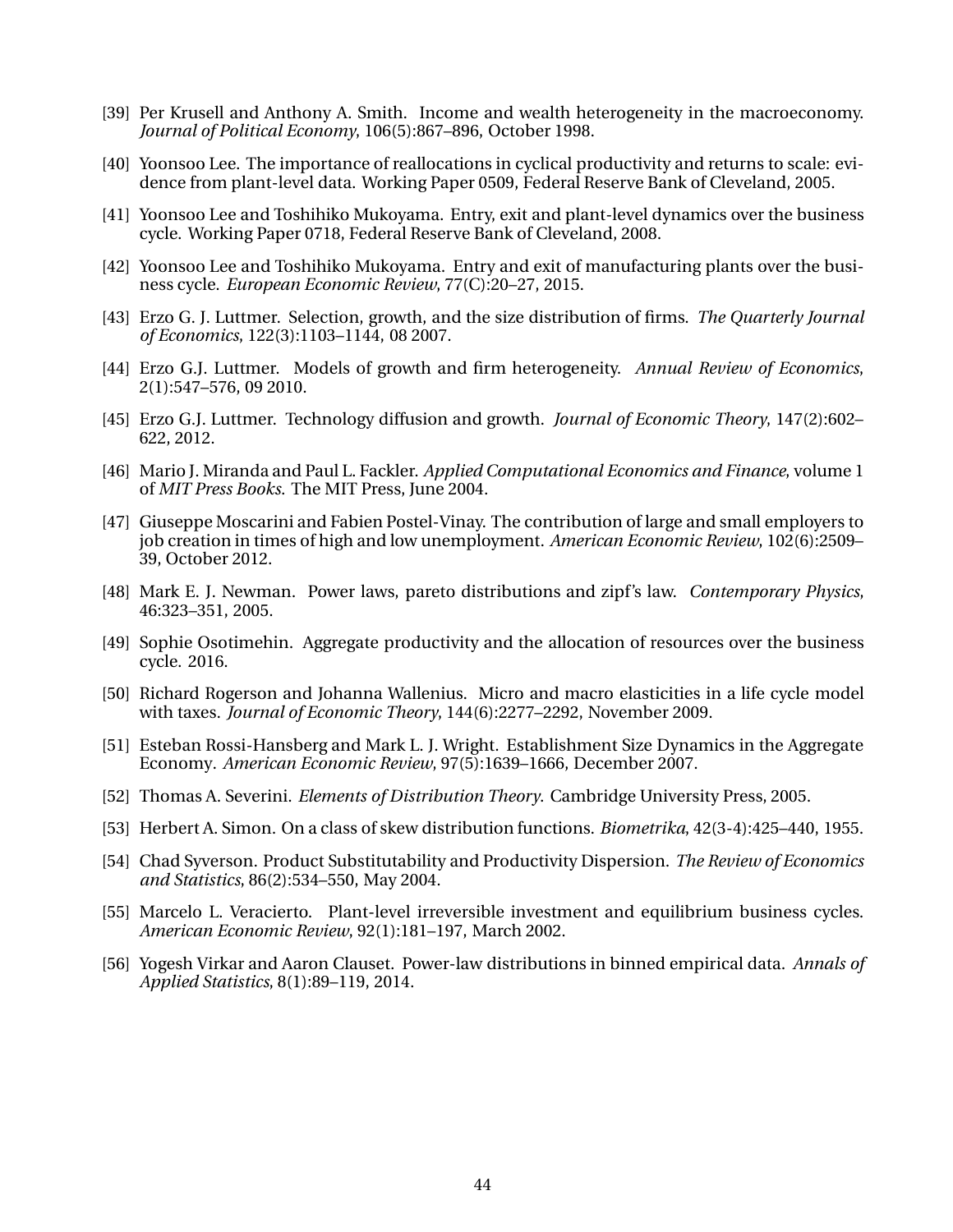### Appendix to "Large Firm Dynamics and the Business Cycle"

Vasco M. Carvalho and Basile Grassi

# **A Proof Appendix**

### **A.1 Proof of Theorem 1**

The distribution of firms  $\mu_t$  across the discrete state space  $\Phi = \{\varphi^1,\ldots,\varphi^S\}$  is a  $(S \times 1)$  vector equal to  $(\mu_{1,t}, \ldots, \mu_{S,t})$  such that  $\mu_{s,t}$  is equal to the number of operating firms in state s at date t. The next period's distribution of firms across the (discrete) state space  $\Phi = {\varphi^1, \dots, \varphi^S}$  is given by the dynamics of both incumbents and successful entrants.

In what follows, we define two conditional distributions. First, the distribution of incumbent firms<br>at data t + 1 conditional on the fact that incumbents were in state s at data t is denoted as  $f^{ss}$ . This at date  $t+1$  conditional on the fact that incumbents were in state  $s$  at date  $t$  is denoted as  $f_{t+1}^{\cdot,s}.$  This  $(S \times 1)$  vector is such that for each state k in  $\{1, \ldots, S\}$ ,  $f_{t+1}^{k,s}$ , the  $k^{th}$  element of  $f_{t+1}^{s,s}$  gives the number of incumbents in state k at  $t+1$  which were in state  $\varphi^s$  at t.

Similarly, let us define  $g_{t+1}^{\cdot,s}$  the distribution of successful entrants at date  $t+1$  given that they received the signal  $\varphi^s$  at date t. This  $(S \times 1)$  vector is such that for each state k in  $\{1, \ldots, S\}$ ,  $g_{t+1}^{k,s}$ , the  $k^{th}$ element of  $g_{t+1}^{s,s}$  gives the number of entrants in state k at  $t+1$  which received a signal  $\varphi^s$  at t.

Period  $t + 1$  distribution is the sum of all these conditional distributions and thus the vector  $\mu_{t+1}$ satisfies:

$$
\mu_{t+1} = \sum_{s=s^*(\mu_t)}^S f_{t+1}^{s^s} + \sum_{s=s^*(\mu_t)}^S g_{t+1}^{s^s}
$$
\n(18)

Note that  $f_{t+1}^{.,s}$  and  $g_{t+1}^{.,s}$  are now multivariate random vectors implying that  $\mu_{t+1}$  also is a random vector.

At date  $t + 1$  for  $s \geq s^*(\mu_t)$ ,  $f_{t+1}^{.,s}$  follows a multinomial distribution with two parameters: the integer  $\mu_{s,t}$  and the  $(S\times 1)$  vector  $P'_{s,.}$  where  $P_{s,.}$  is the  $s^{th}$  row vector of the matrix  $P.$  Similarly, at date  $t+1$ for  $s\geq s^*(\mu_t),$   $g_{t+1}^{.,s}$  follows a multinomial distribution with two parameters: the integer  $MG_q$  and the  $(S \times 1)$  vector  $P'_{q,\cdot}$ .

Recall that the mean and variance-covariance matrix of a multinomial distribution with a number of trials m and event probabilities given by the  $(S \times 1)$  vector h is respectively the  $(S \times 1)$  vector mh and the  $(S \times S)$  matrix  $mH = m(diag(h) - hh')$ . So let us define  $W_s = diag(P_{s_0}) - P'_{s_0}P_{s_0}$ . From the right hand side of Equation 18, using the fact that the  $f_{t+1}^{.,s}$  and  $g_{t+1}^{.,s}$  follow multinomials,  $\mu_{t+1}$  has a mean  $m(\mu_t)$  and a variance-covariance matrix  $\Sigma(\mu_t)$  where

$$
m(\mu_t) := \sum_{s=s^*(\mu_t)}^S \left[ \mu_t^s P'_{s,.} + MG_s P'_{s,.} \right] = (P_t^*)'(\mu_t + MG)
$$

$$
\Sigma(\mu_t) := \sum_{s=s^*(\mu_t)}^S (MG_s + \mu_t^s) W_s
$$

where  $P_t^*$  is the transition matrix  $P$  with the first  $(s^*(\mu_t) - 1)$  rows replaced by zeros. Equation 18 can be rewritten in a simple way as the sum of its mean and a zero-mean shock:

$$
\mu_{t+1} = m(\mu_t) + \epsilon_{t+1}
$$